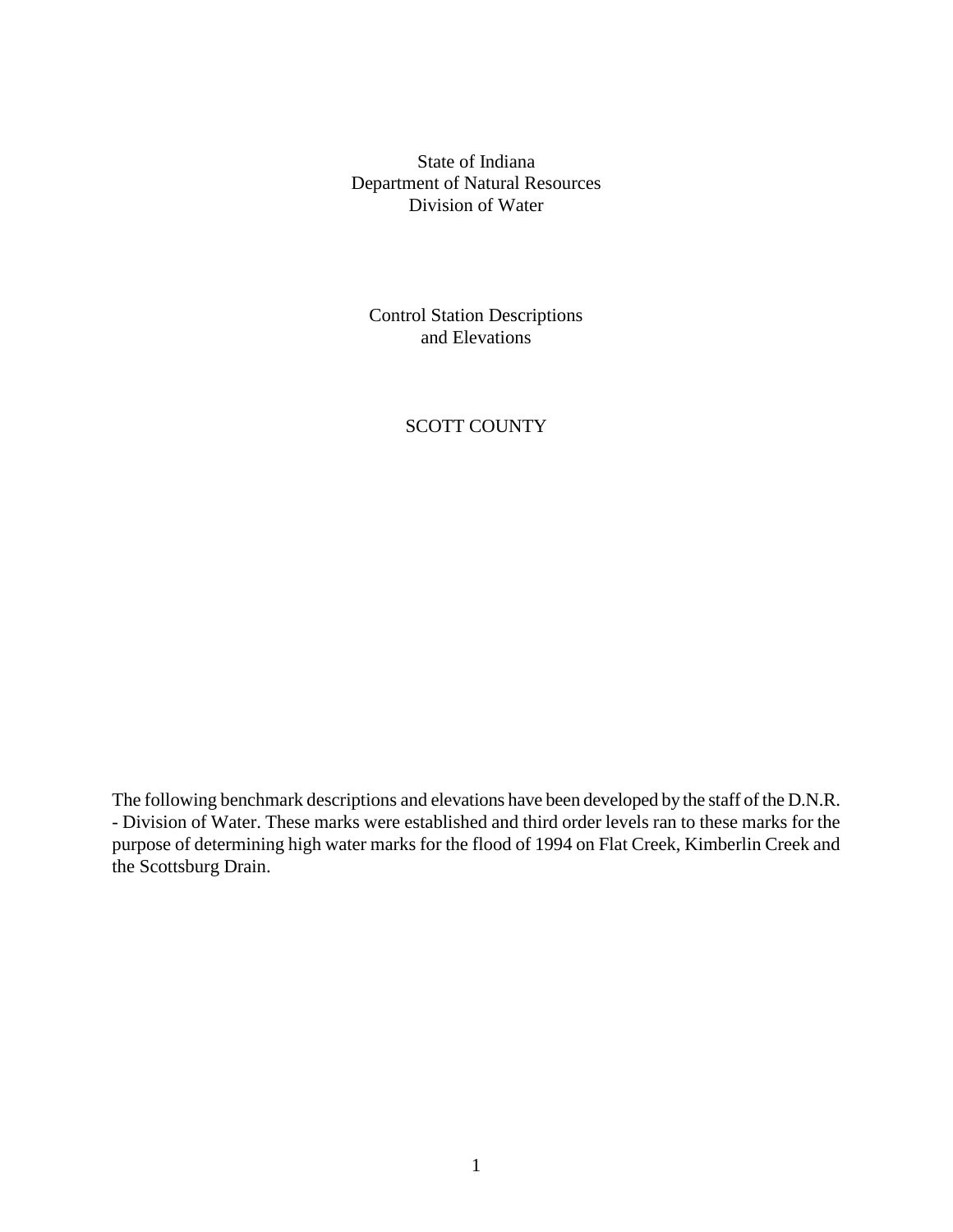DNR TBM FC 1, 1994

In Scott County, Blocher Quad., in the NE ¼ of Sec. 10, T. 3 N., R. 7 E., 2nd PM; approximately 1.5 miles south of Albion; at the New Frankfort Road bridge over Flat Creek; set in the east side of a 30 inch Chestnut oak tree, 450 feet north of the north end of the bridge, 12.5 feet west of the centerline of the road,

NOT FOUND 10- -96 LJC (TREE FOUND--TBM?) 170.458 meters NAVD 1988 THIRD ORDER 559.24 feet NAVD 1988 THIRD ORDER

## DNR TBM FC 2, 1994

In Scott County, Blocher Quad., in the NE ¼ of Sec. 9, T. 3 N., R. 7 E., 2nd PM; approximately 1.7 miles south of Albion; at the 200 East Road (Terry Road) bridge over Flat Creek; set in the east side of utility pole #B2 165 19, 17.2 feet south of the south end of the concrete bridge deck, 16.4 feet west of the centerline of the road, about 1.0 foot above the level of the ground, about 0.5 foot below the centerline of the road; a railroad spike driven thru an aluminum tag, stamped "IDNR TBM FC 2, 1994."

| 167.092 meters NAVD 1988 | <b>THIRD ORDER</b> |
|--------------------------|--------------------|
| 548.20 feet NAVD 1988    | <b>THIRD ORDER</b> |

## DNR TBM FC 3, 1994

In Scott County, Blocher Quad., in the NE ¼ of Sec. 9, T. 3 N., R. 7 E., 2nd PM; approximately 1.8 miles south of Albion; at the 150 North Road pipe culvert over Flat Creel; set in the south side of utility pole #B216 S21 W4, 140 feet west of the west end of the north aluminum guardrail, 13.5 feet north of the centerline of the road 85.0 feet east of the east end of the concrete bridge deck of a small conc. bridge over an unnamed tributary to Flat Creek, approximately 1.0 foot above the ground; a railroad spike driven thru an aluminum tag, stamped "IDNR TBM FC 3, 1994."

| 166.646 meters NAVD 1988 | <b>THIRD ORDER</b> |
|--------------------------|--------------------|
| 546.74 feet NAVD 1988    | <b>THIRD ORDER</b> |

#### DNR TBM FC 4, 1994

In Scott County, Scottsburg Quad., in the NW ¼ of Sec. 16, T. 3 N., R. 7 E., 2nd PM; approximately 1.0 mile northeast of Scottsburg; at the 100 East Road (Slab Road) bridge over Flat Creek; set in the north side of a utility pole with a guy wire, 104.0 feet south of the south end of the bridge, 21.4 feet east of the centerline of the road, 1.5 feet above the ground; a railroad spike driven thru an aluminum tag, stamped "IDNR TBM FC 4, 1994."

| 165.130 meters NAVD 1988 | THIRD ORDER |
|--------------------------|-------------|
| 541.76 feet NAVD 1988    | THIRD ORDER |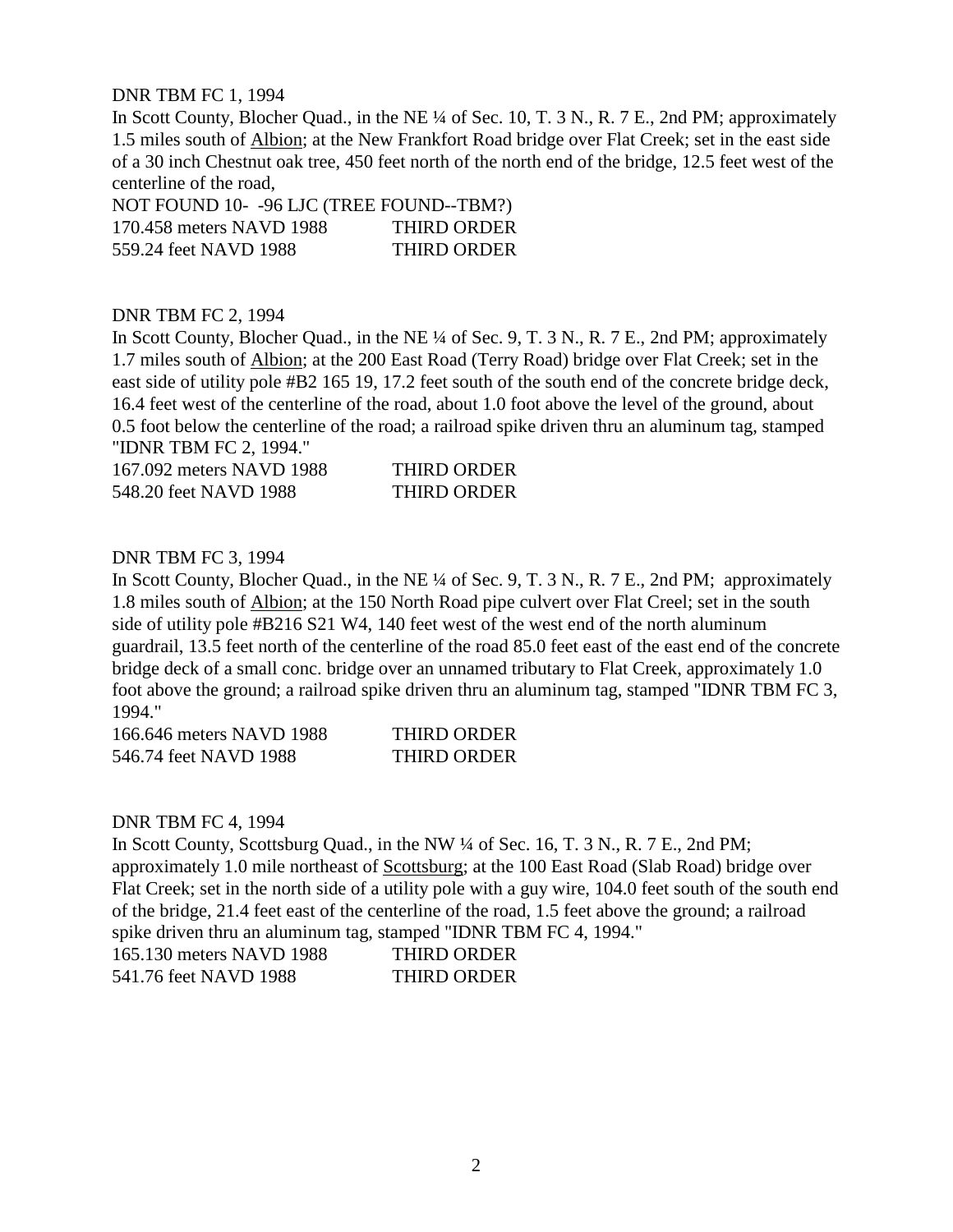# DNR TBM KC 1, 1994

In Scott County, Blocher Quad., in the Clark Military Grant Boundary, in Grant 292; approximately 2.0 miles southwest of Lexington; at the Kinderhook Road bridge over Kimberlin Creek; set in the top of the south concrete wingwall of the bridge, 11.3 feet southeast of the centerline of the road, 5.5 feet northeast of the southwest end of the wingwall, 1.3 feet south of the south corner of the concrete bridge deck, 0.4 foot northeast of the southwest face of the concrete wingwall, 0.4 foot southwest of the southwest end of a metal plate "Holland and Sons Construction Company Scottsburg, Indiana" embedded in the wingwall; 0.2 foot below the level of the road; a chiseled triangle.

| 178.086 meters NAVD 1988 | <b>THIRD ORDER</b> | 178.212 meters NGVD 1929 |
|--------------------------|--------------------|--------------------------|
| 584.27 feet NAVD 1988    | <b>THIRD ORDER</b> | 584.68 feet NGVD 1929    |

#### DNR TBM KC 2, 1994

In Scott County, Blocher Quad., in the Clark Military Grant, Grant 297; approximately 2.3 miles southwest of Lexington; at the Pleasant Ridge Road bridge over Kimberlin Creek; set in the top of the south concrete wingwall of the bridge, 10.0 feet southwest of the centerline of the road, 6.7 feet north of the south end of the wingwall, 1.3 feet southwest of the southwest face of the bridge deck, 0.5 foot east of the west face of the wingwall, 0.2 foot below the road; a chiseled triangle. 177.222 meters NAVD 1988 THIRD ORDER 177.348 meters NGVD 1929 581.430 feet NAVD 1988 THIRD ORDER 581.85 feet NGVD 1929

#### DNR TBM KC 3, 1994

In Scott County, Blocher Quad., in the NE ¼ of Sec. 2, T. 2 N., R. 7 E., 2nd PM; approximately 4.0 miles west of Lexington; at the State Road 356 bridge over Kimberlin Creek; set in the top of the southwest corner of the west concrete bridge approach, 17.6 feet south of the centerline of the road, 16.7 feet west of the expansion joint of the bridge and bridge approach, and the west face of the east edge of the aluminum support base of an aluminum guardrail post, 0.35 foot east of the west end of the concrete approach of the bridge, 0.3 foot north of the south end of the concrete approach of the bridge, level with the road; a chiseled triangle.

172.961 meters NAVD 1988 THIRD ORDER 173.087 meters NGVD 1929 567.45 feet NAVD 1988 THIRD ORDER 567.87 feet NGVD 1929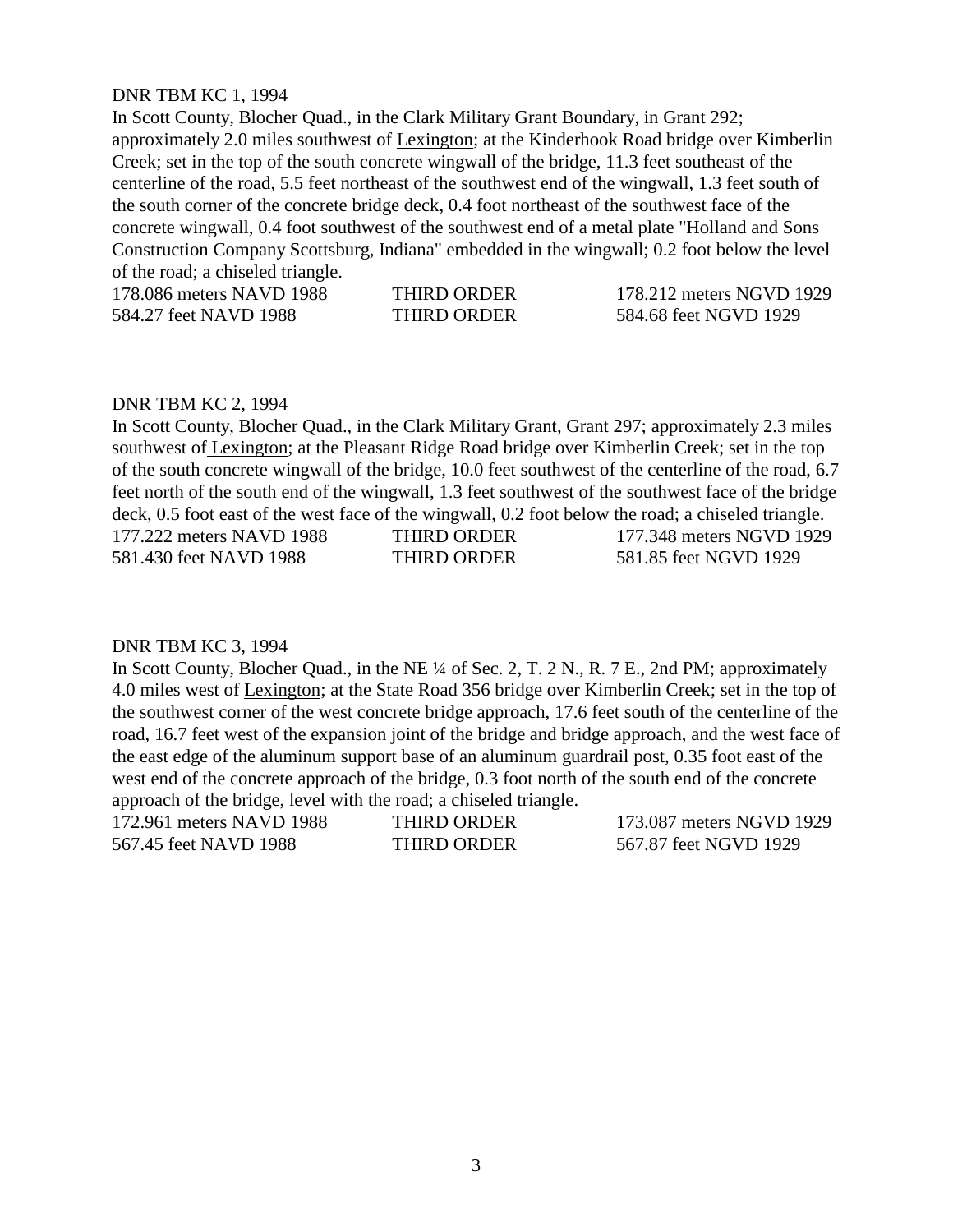## DNR TBM KC 4, 1994

In Scott County, Blocher Quad., in the NW ¼ of Sec. 35, T. 3 N., R. 7 E., 2nd PM; approximately 4.5 miles west of Lexington; at the 300 East Road (Jimtown Road) bridge over Kimberlin Creek; set in the top of the southeast concrete wingwall of the bridge, 13.7 feet east of the centerline of the road, 6.1 feet northwest of the southeast end of the wingwall, 3.0 feet south of an aluminum "I" beam support post of a guardrail, 1.7 feet south of the north face of the wingwall, 0.95 foot east of the west face of the concrete bridge deck, 0.1 foot below the level of the road; a chiseled triangle.

169.939 meters NAVD 1988 THIRD ORDER 170.067 meters NGVD 1929 557.54 feet NAVD 1988 THIRD ORDER 557.96 feet NGVD '1929

#### DNR TBM KC 5, 1994

In Scott County, Blocher Quad., in the NE ¼ of Sec. 28, T. 3 N., R. 7 E., 2nd PM; approximately 5.5 miles west-northwest of Lexington; at the 150 South Road (Lovers Lane) bridge over Kimberlin Creek; set in the top of the southeast concrete wingwall of the bridge, 11.9 feet south of the centerline of the road, 7.9 feet northwest of the southeast end of the concrete wingwall, 1.35 feet south of the south face of the concrete bridge deck, 0.9 foot east of the west face of the wingwall, 0.85 foot south of the south face of an aluminum "I" beam support post of the south aluminum guardrail of the bridge, 0.1 foot below the level of the road; a chiseled triangle. 167.985 meters NAVD 1988 THIRD ORDER 168.114 meters NGVD 1929 551.13 feet NAVD 1988 THIRD ORDER 551.55 feet NGVD 1929

#### DNR TBM KC 6, 1994

In Scott County, Blocher Quad., in the SW  $\frac{1}{4}$  of Sec. 26, T. 3 N., R. 7 E., 2nd PM; approximately 4.5 miles west-northwest of Lexington; at the intersection of 300 East Road (Jimtown Lane) and 150 South Road (Lovers Lane); set in the west side of a utility pole, 24.0 feet east of the centerline of 300 East Road, 18.0 feet south of the centerline of 150 South Road, 12.4 feet northeast of a metal "stop" sign post, 5.5 feet east of a CMP culvert under 150 South Road, 1.5 feet above ground; a railroad spike driven thru an aluminum tag, stamped "IDNR TBM KC 6, 1994."

183.633 meters NAVD 1988 THIRD ORDER 183.761 meters NGVD 1929 602.47 feet NAVD 1988 THIRD ORDER 602.89 feet NGVD 1929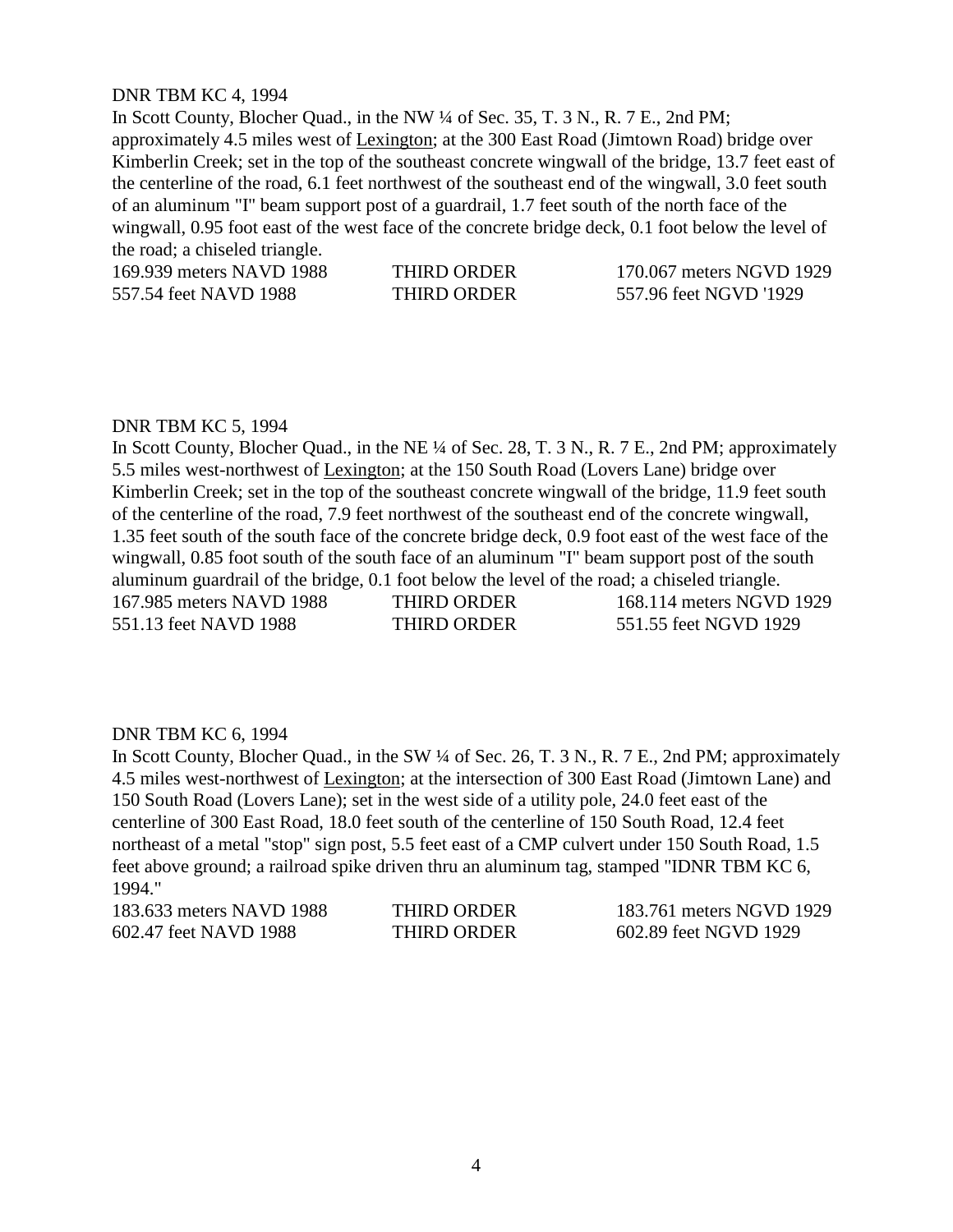## DNR TBM SD 2, 1994

In Scott County, Scottsburg Quad., in the SE ¼ of Sec. 19, T. 34 N., R. 7 E., 2nd PM; at Scottsburg; at the intersection of Elm Street and the Scottsburg Drain; set in the south side of a power pole with two guy wires, 71.2 feet south of the centerline of a concrete private drive (#702 Elm Street) to the west, 101 feet north of the centerline of the Scottsburg Drain, 32.1 feet northwest of the center of a metal manhole cover set in Elm Street, 18.6 feet south of a metal "speed limit 20" sign post, 16.5 feet west of the centerline of Elm Street, 1.0 foot above the ground; A railroad spike driven thru an aluminum tag, stamped "IDNR TBM SD 2, 1994." 171.561 meters NAVD 1988 THIRD ORDER

562.86 feet NAVD 1988 THIRD ORDER

DNR TBM SD 3, 1994 In Scott County, Scottsburg Quad., in the NE ¼ of Sec. 30, T. 3 N., R. 7 E., 2nd PM; at Scottsburg; at the "T" road intersection of U.S. 31 and Armory Drive, in the northeast quadrant of the intersection; set in the top of the southeast concrete wingwall of the U.S. 31 bridge over the Scottsburg Drain, 34.5 feet north of the centerline of Armory Drive, 28.0 feet east of the centerline of U.S. 31, 2.8 feet northeast of the northeast corner of an aluminum "I" beam support post of an aluminum guardrail, 1.0 foot east of the east face of the concrete guardrail of the bridge, 0.6 foot below the level of U.S. 31; a chiseled triangle.

| 173.418 meters NAVD '88 | <b>THIRD ORDER</b> |
|-------------------------|--------------------|
| 568.95 feet NAVD '88    | <b>THIRD ORDER</b> |

#### DNR TBM SD 4, 1994

In Scott County, Scottsburg Quad., in the SW ¼ of Sec. 20, T. 3 N., R. 7 E., 2nd PM; at Scottsburg; at the intersection of South Railroad Street and Scottsburg Drain; set in the west side of a power pole, 90.0 feet north of the centerline of Scottsburg Drain, 23.0 feet west of the centerline of South Railroad Road, 1.0 foot above the ground; a railroad spike driven thru an aluminum tag, stamped "IDNR TBM SD 4, 1994."

| 171.303 meters NAVD 1988 | <b>THIRD ORDER</b> |
|--------------------------|--------------------|
| 562.02 feet NAVD 1988    | <b>THIRD ORDER</b> |

# DNR TBM SD 5, 1994

In Scott County, Scottsburg Quad., in the SW  $\frac{1}{4}$  of Sec. 20, T. 3 N., R. 7 E., 2nd PM; at Scottsburg; at the "T" road intersection of First Street and Terrell Street, in the northwest quadrant of the "T" road intersection; set in the top of the north concrete headwall of the culvert under Terrell Street, 35.3 feet southwest of and across First Street from power pole #L3 G-11 with a street light and 2 guy wires, 23.1 feet south of the south metal "I" beam support post of a metal guardrail on the west side of First Street, 20.6 feet northwest of the center of a manhole cover in the south bound lane of First Street, 17.5 feet west of the centerline of First Street, 12.0 feet north of Terrell Street, 0.5 foot above the ground, 0.3 foot west of the east end of the north concrete headwall of the culvert; a chiseled triangle.

| 168.135 meters NAVD 1988 | <b>THIRD ORDER</b> |
|--------------------------|--------------------|
| 551.54 feet NAVD 1988    | THIRD ORDER        |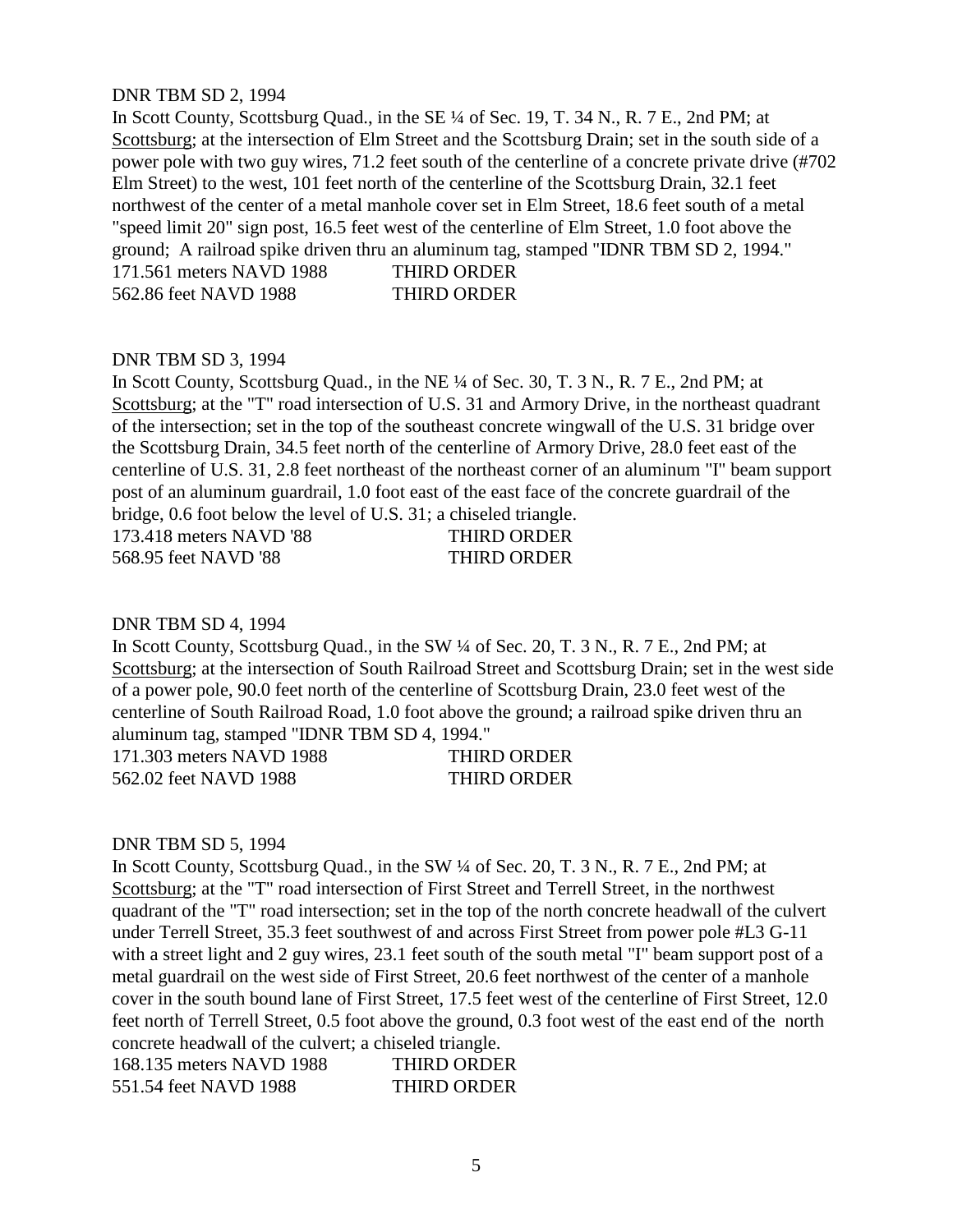## DOT BM 72 S 38

In Scott County, Blocher Quad., in the Clark Military Grant, in Grant 296; approximately 3.0 miles west of Lexington; at the State Road 3 bridge over Kimberlin Creek; set in the top of the south concrete abutment of the bridge, 23.9 feet southwest of the centerline of the road, 2.5 feet northwest of the southeast end of the concrete bridge abutment, 0.7 foot east of the south corner of the concrete bridge deck, 0.5 foot northeast of the southwest face of the bridge abutment, level with the road; a State Highway Commission of Indiana Survey bench mark tablet, stamped "72 S 38."

578.16 feet NAVD 1988 THIRD ORDER 578.58 feet NGVD 1929

176.222 meters NAVD 1988 THIRD ORDER 176.352 meters NGVD 1929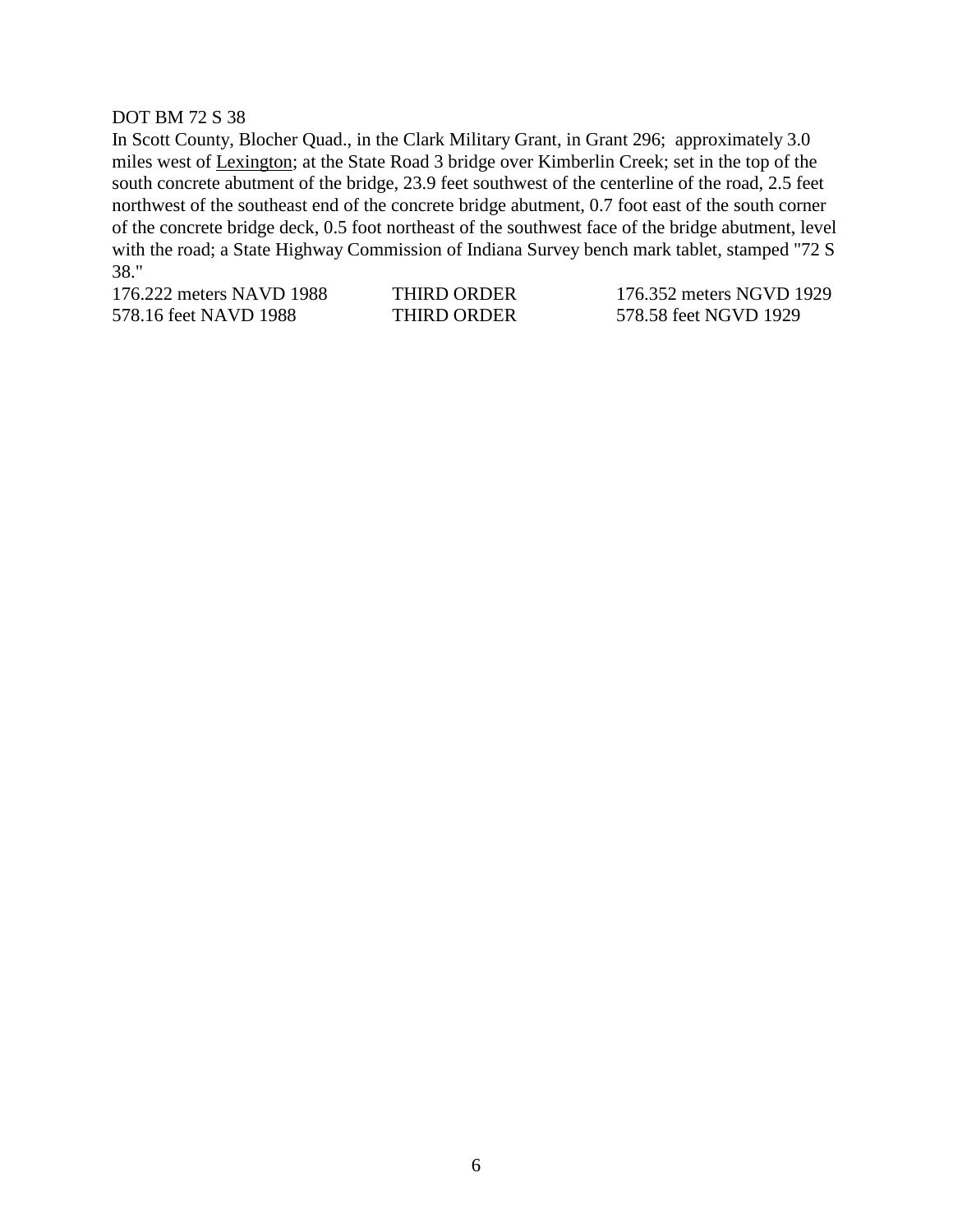State of Indiana Department of Natural Resources Division of Water

Control Station Descriptions and Elevations

# SCOTT COUNTY

The following benchmark descriptions and elevations have been developed by the staff of the D.N.R. - Division of Water. Second Order Class II level lines using micrometers and invar rods were incorporated into a StarLev network adjustment (1994) incorporating level lines in Clark, Jackson, Jefferson, and Scott Counties.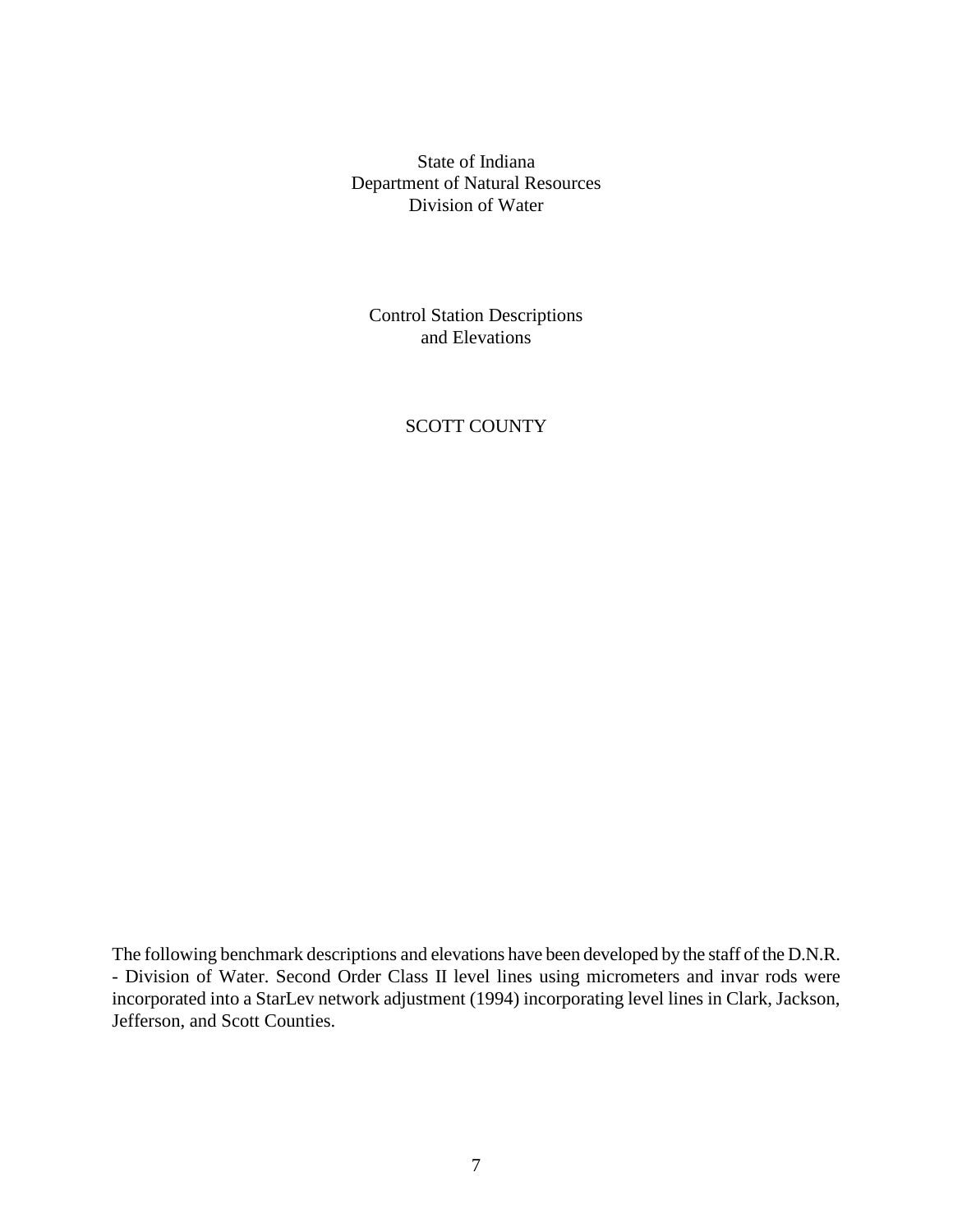## USC & GS BM E 60, 1934

In Clark County, Henryville Quadrangle, in the Southeast ¼ of Section 18, Township 2 North, Range 7 East, 2nd PM; approximately 0.25 miles north of Underwood; at the intersection of 575 South Road (Hardy Road) and the Pennsylvania Railroad; set in the top of the north end of the east concrete headwall of a 30 inch galvanized-iron culvert under the railroad, 42 yards south of the centerline of 575 South Road, 15.2 feet east of the east rail of the tracks, approximately 5.0 feet below the level of the tracks, 2.3 feet south of a metal witness post, 0.6 foot south of the north end of the concrete headwall of the culvert, 0.6 foot west of the east face of the concrete headwall of the culvert; a U.S. Coast and Geodetic Survey brass bench mark tablet, stamped "E 60, 1934".

185.122 meters N.G.V.D.1929 84.998 meters N.A.V.D.1988 607.354 feet N.G.V.D.1929 606.948 feet N.A.V.D.1988

## DNR BM SCO 23, 1992

In Scott County, Blocher Quad., in the NE ¼ of Sec. 1, T. 3 N., R. 7 E., 2nd PM; approximately 5.0 miles southwest of Blocher; at the State Road 56 concrete bridge over Kimberlin Creek; set in the top of the west end of the south concrete bridge curb, 16.5 feet south of the centerline of State Road 56, 0.5 foot above the bridge deck, 0.4 foot north of the south face of the concrete bridge curb, 0.35 foot east of the west face of the concrete bridge curb; a Department of Natural Resources control station tablet, stamped "SCO 23, 1992."

167.856 meters NAVD 1988 167.988 meters NGVD 1929 550.707 feet NAVD 1988 551.141 feet NGVD 1929

## USGS TT 3T 1937

In Scott County, Blocher Quad., in the SW  $\frac{1}{4}$  of Sec. 10, T. 3 N., R. 7 E., 2nd PM; approximately 4.3 miles west of Blocher; at the intersection of 200 East Road (Terry Road) and 100 North Road (Blocher Road), in the northeast quadrant of the "T" intersection; set in the top of a concrete post, 49.9 feet southwest of the northwest corner of a white aluminum barn, 39.7 feet west of the southwest corner of a white aluminum barn, 34.5 feet north of the centerline of 100 North Road, 24.5 feet east of the centerline of 200 East Road, 12.7 feet northeast of power pole #B2/16S/33 with a guy wire to the east, 21.1 feet northwest of a metal "stop" sign post, level with the ground; a U.S. Geological Survey bench mark tablet, stamped "TT 3T 1937 578." 176.119 meters NGVD 1929 577.816 feet NGVD 1929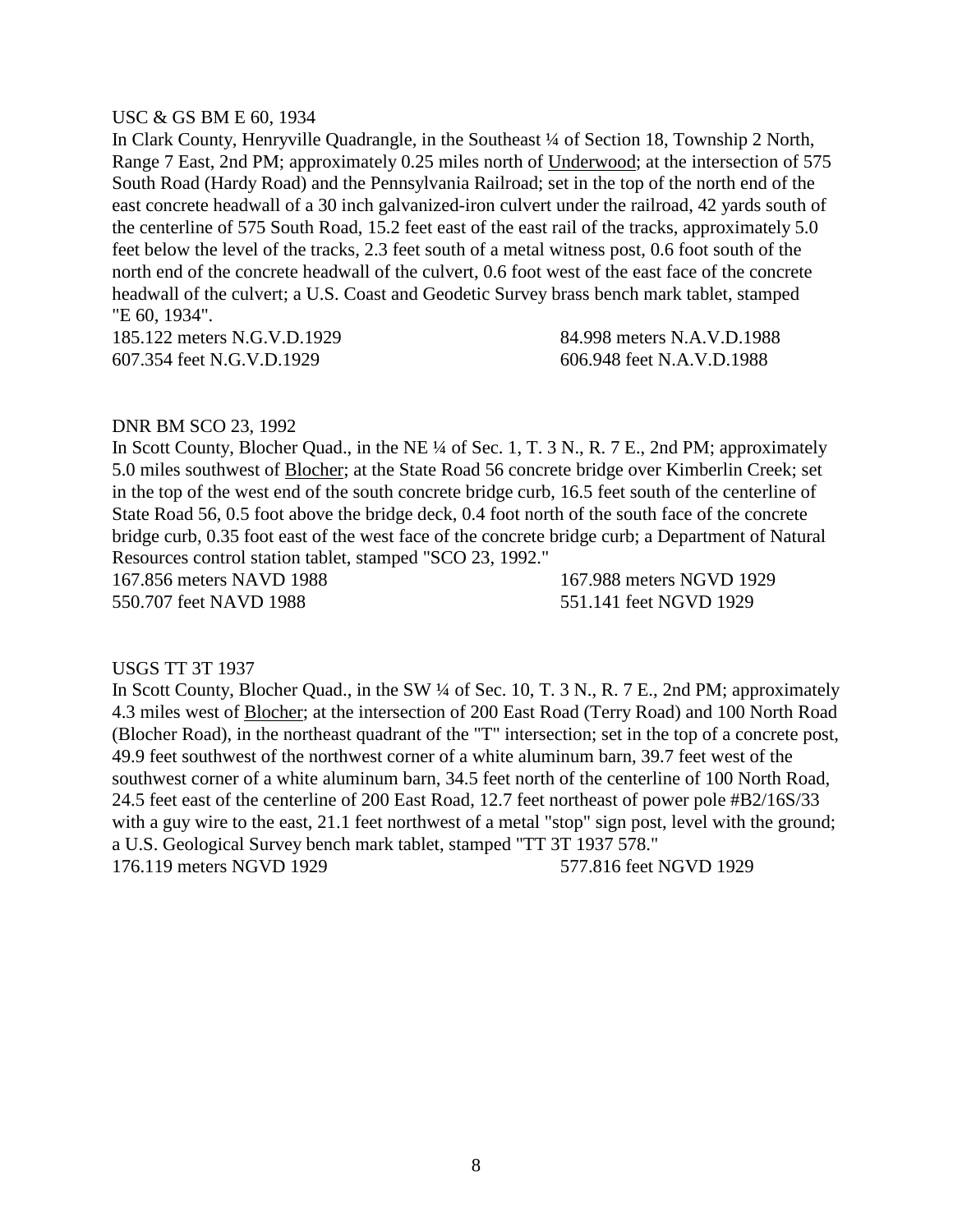## DNR TBM SCOTT 126, 1992

In Scott County, Blocher Quad., in the NW ¼ of Sec. 14, T. 3 N., R. 7 E., 2nd PM; approximately 2.5 miles west of Blocher; at the intersection of State Road 203 and 100 North Road (Blocher Road), in the southwest quarter of the intersection; set in the west side of power pole #83/305/43 with three guy wires to the south and a guy wire to the west, 31.0 feet west of the centerline of State Road 203, 15.8 feet south of the centerline of 100 North Road, 2.9 feet northeast of a fence corner, 1.5 feet above the ground; a railroad spike driven thru an aluminum tag, stamped "IDNR TBM SCOTT 126, 1992."

181.027 meters NAVD 1988 181.164 meters NGVD 1929 593.918 feet NAVD 1988 594.370 feet NGVD 1929

#### DNR TBM SCOTT 125, 1992

In Scott County, Blocher Quad., in the NE ¼ of Sec. 15, T.3N., R.7E., 2ndPM; approximately 3.5 miles west of Blocher; at the intersection of New Frankfort Road and 100 North Road (Blocher Road), in the southeast quarter of the intersection; set in the north side of power pole #83/30 S/ 60 with a guy wire, 41.0 feet south of a fence corner, 22.5 feet south of the center line of 100 North Road, 22.4 feet east of the center line of 100 North Road, 22.4 feet east of the center line of New Frankfort Road, 2.2 feet above the ground; a railroad spike driven thru an aluminum tag, stamped "IDNR TBM SCOTT 125, 1992".

180.425 meters NAVD 1988 180.561 meters NGVD 1929 591.945 feet NAVD 1988 592.391 feet NGVD 1929

# DNR TBM SCOTT 124, 1992

In Scott County, Blocher Quad., in the NE ¼ of Sec. 16, T. 3 N., R. 7 E., 2nd PM; approximately 4.5 miles west-southwest of Blocher; at the intersection of 150 East Road (Slate Cut Road) and 50 North Road (Grain Bin Road), in the northeast quadrant of the "T" road intersection; set in the south side of power pole #83/30 S/82 with a transformer, +/- 256 feet east of the extended centerline of Slate Cut Road, 59.5 feet northwest of a mailbox (with stone foundation), 21.0 feet north of the centerline of 50 North Road, 15.3 feet southeast of a 36 inch Oak tree, 1.6 feet above ground; a railroad spike driven thru an aluminum tag, stamped "IDNR TBM SCOTT 124, 1992." 178.016 meters NAVD 1988 178.150 meters NGVD 1929 584.040 feet NAVD 1988 584.480 feet NGVD 1929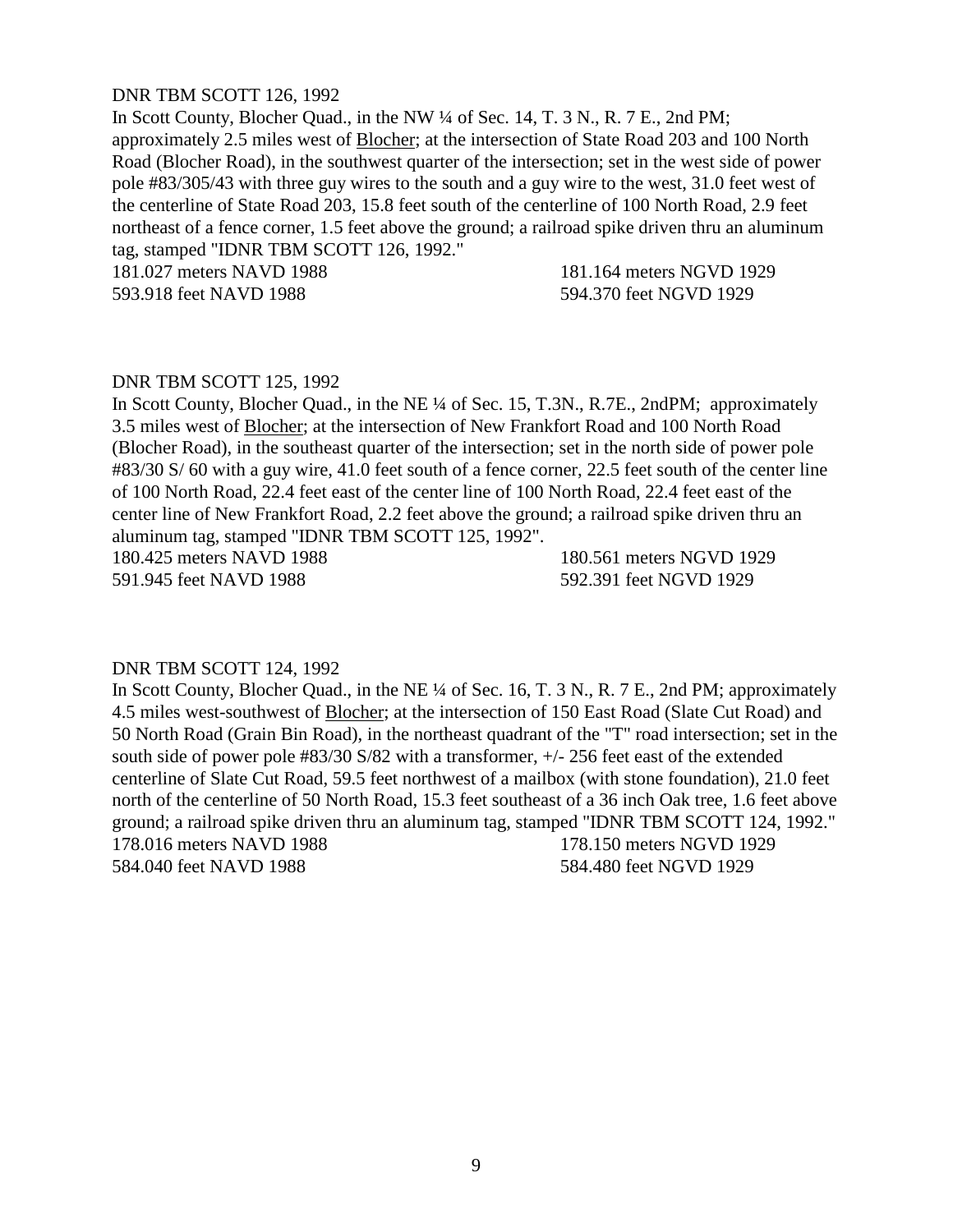#### DNR BM SCO 26, 1992

In Scott County, Blocher Quad., in the NW ¼ of Sec. 19, T. 3 N., R. 8 E., 2nd PM; Approximately 2.3 miles southwest of Blocher; at the State Road 56/3/203 bridge over the Pine Lake outlet channel; set in the top of the north concrete headwall of the bridge, 25.7 feet north of the centerline of State Road 56/3/203, 7.0 feet east of the west end of the concrete headwall, 0.6 foot south of the north face of the concrete headwall, about level with the road; a Department of Natural Resources control station tablet, stamped "SCO 26, 1992."

566.466 feet NAVD 1988 566.932 feet NGVD 1929

172.659 meters NAVD 1988 172.801 meters NGVD 1929

#### DNR BM SCO 27, 1992

In Scott County, Blocher Quad., in the NE ¼ of Sec. 19, T. 3 N., R. 8 E., 2nd PM; approximately 2.1 miles southwest of Blocher; approximately 0.3 mile east along 50 South Road from its intersection with State Road 56/3/203 to a drive (south) for White Eye Valley Farm Inc. Grain Bins; set in the top of the northwest corner of the concrete base for weight scales, 39.5 feet south of the centerline of 50 South Road, 86.0 feet west of the centerline of a gravel drive leading to a private residence, 16.8 feet east of the centerline of the gravel lane leading to grain bins, 14.3 feet northwest of the northwest corner of the weight scale building, about level with the ground; a Department of Natural Resources control station tablet, stamped "SCO 27, 1992." 172.885 meters NAVD 1988 173.028 meters NGVD 1929 567.208 feet NAVD 1988 567.676 feet NGVD 1929

#### DNR BM SCO 14, 1992

In Scott County, Blocher Quad., in the NW ¼ of Sec. 20, T. 3 N., R. 8 E., 2nd PM; approximately 1.9 miles south of Blocher; at the State Road 203 bridge over Hog Creek; set in the top of the north end of the west concrete bridge curb, 15.7 feet west of the centerline of State Road 203, 5.5 feet south of the north face of the concrete curb; a Department of Natural Resources control station tablet, stamped "SCO 14, 1992."

175.979 meters NAVD 1988 176.123 meters NGVD 1929 577.359 feet NAVD 1988 577.831 feet NGVD '1929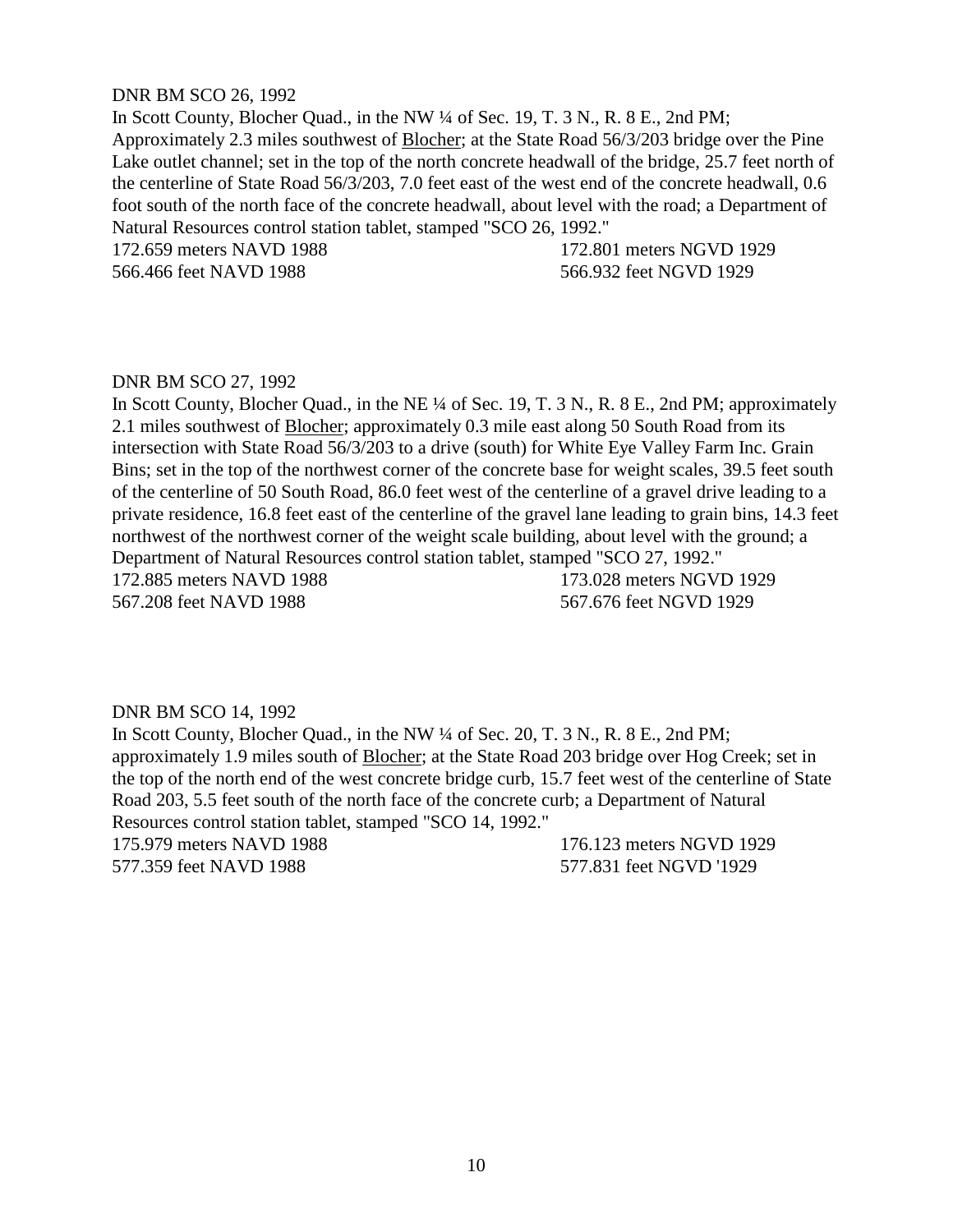## DNR BM SCO 22, 1992

In Scott County, Blocher Quad., in the NE ¼ of Sec. 21, T. 3 N., R. 7 E., 2nd PM; approximately 5.0 miles southwest of Blocher; at the Slate Cut Road bridge over Stucker Fort; set in the top of the northwest concrete wingwall of the bridge, 18.8 feet northwest of the centerline of Slate Cut Road, 1.0 foot below the level of the road, 0.7 foot east of the west end of the northwest concrete wingwall, 0.7 foot north of the south face of the wingwall; a Department of Natural Resources control station tablet, stamped "SCO 22, 1992."

166.519 meters NAVD 1988 166.652 meters NGVD 1929 546.322 feet NAVD 1988 546.759 feet NGVD 1929

# DNR TBM SCOTT 123, 1992

In Scott County, Blocher Quad., in the NE ¼ of Sec. 21, T. 3 N., R. 7 E., 2nd PM; approximately 5.0 miles southwest of Blocher; at the intersection of State Road 56 and 150 East Road, in the northeast quarter of the intersection; set in the north side of a power pole, 48.6 feet north of the centerline of State Road 56, 30.6 feet east of the centerline of 150 East Road, 2.1 feet above the ground, 1.8 feet east of a riser box; a railroad spike driven thru an aluminum tag, stamped "IDNR TBM SCOTT 123, 1992.

166.291 meters NAVD 1988 166.424 meters NGVD 1929 545.574 feet NAVD 1988 546.008 feet NGVD 1929

#### DNR BM SCO 24, 1992

In Scott County, Blocher Quad., in the North ½ of Sec.23, T. 3 N., R. 7 E., 2nd PM; approximately 3.2 miles southwest of Blocher; at the State Road 203 bridge over Stucker Fork; set in the top of the south end of the west concrete bridge curb, 15.2 feet west of the centerline of State Road 203, 0.5 foot north of the south face of the concrete curb, 0.5 foot above the bridge deck, 0.35 foot east of the west face of the concrete curb; a Department of Natural Resources control station tablet, stamped "SCO 24, 1992." 169.910 meters NAVD 1988 170.049 meters NGVD 1929

557.447 feet NAVD 1888 557.903 feet NGVD 1929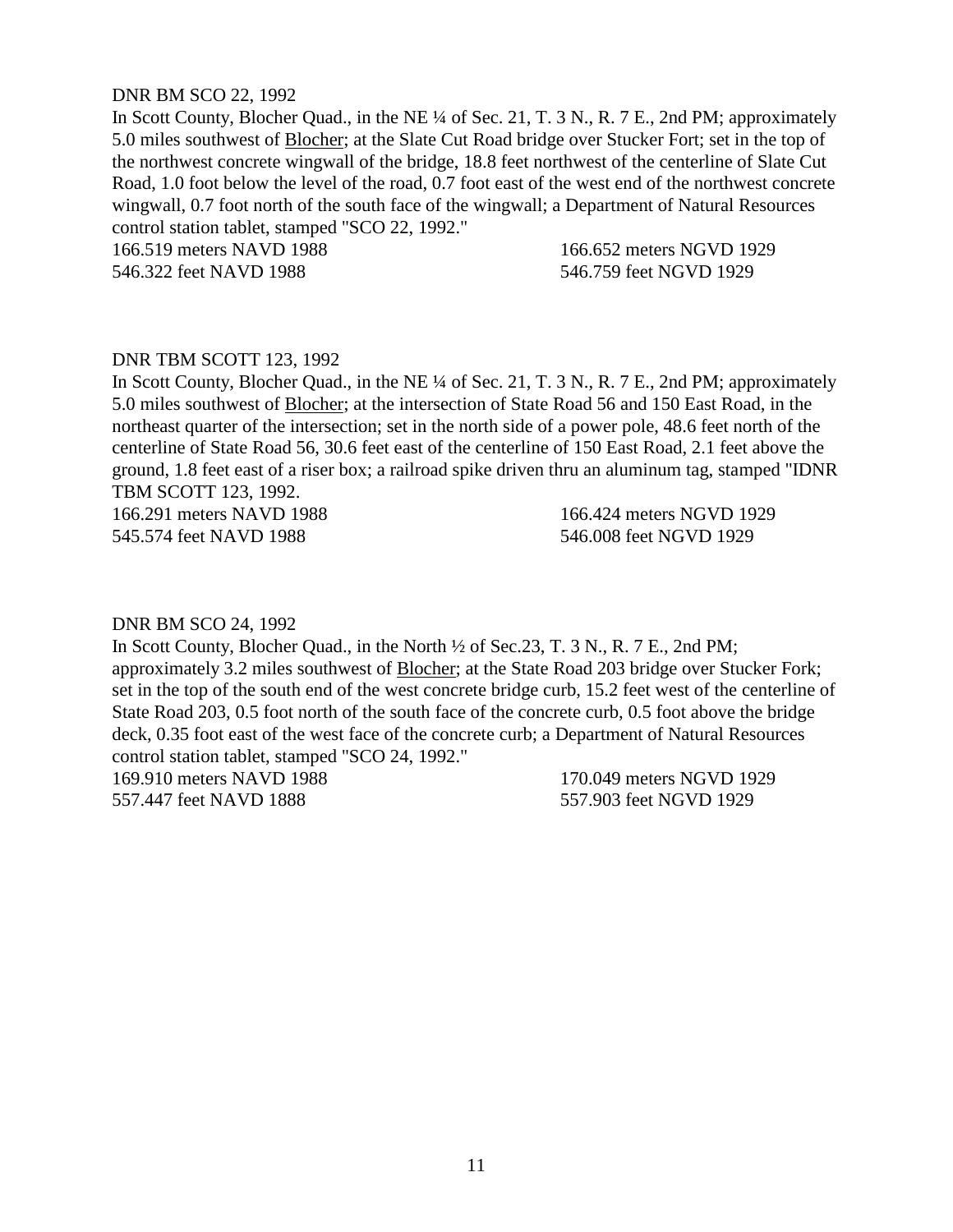## USGS UE 563.78

In Scott County, Blocher Quad., in the SW  $\frac{1}{4}$  of Sec. 23, T. 3 N., R. 7 E., 2nd PM; approximately 3.0 miles southwest of Blocher; at the intersection of State Road 56 and State Road 203 and Goshen Road, southwest quarter of the intersection; set in top of a concrete headwall of a box culvert under State Road 56, 25.5 feet south of the centerline of State Road 56, 18.7 feet west of the centerline of Goshen Road, 8.5 feet northeast of a white wooden fence corner, 22.9 feet east of power pole #B7 367, 3.8 feet north of south end of headwall of culvert, 0.5 foot south of the north face of headwall, 0.5 foot west of east face of headwall, 0.5 foot below level of State Road 56, at the inside corner of the "L" shaped headwall of the culvert; a chiseled square. 171.700 meters NAVD 1988 171.839 meters NGVD 1929

563.318 feet NAVD 1988 863.777 feet NGVD 1929

# DNR BM SCO 25, 1992

In Scott County, Blocher Quad., in the NW ¼ of Sec. 24, T. 3 N., R. 7 E, 2nd PM; approximately 2.8 miles southwest of Blocher; at the State Road. 56/203 bridge over Stucker Fork; set in the top of the southwest concrete bridge abutment, 23.0 feet south of the centerline of State Road 56/203, 5.5 feet east of the expansion joint of the bridge, 0.55 foot west of the east face of the concrete bridge abutment, 0.5 foot north of the south face of the concrete bridge abutment, about level with the bridge deck; a Department of Natural Resources control station tablet, stamped "SCO 25, 1992."

172.997 meters NAVD 1988 173.138 meters NGVD 1929 567.574 feet NAVD 1988 568.037 feet NGVD 1929

# USGS BM TT 58 D 1937

In Scott County, Blocher Quad., in the NW ¼ of Sec. 24, T. 3 N., R. 7 E., 2nd PM; approximately 2.2 miles southwest of Blocher; at the "T" road intersection of State Road 3 and State Road 56/203, in the northwest quadrant of the intersection; set in the top of a concrete post, 45.0 feet north of the centerline of State Road 56/203, 12.0 feet west of the extended centerline of State Road 3, 93.0 feet east of power pole #791/614 with 2 guy wires, 36.5 feet northwest of the north anchor bolt of a metal traffic signal support pole, 40.3 feet west of the west most of 2 metal "State Road 56/203/ and State Road 3" sign post, about 5.5 feet below the level of the highways, level with the ground and leaning slightly; a U.S. Geological Survey bench mark tablet, stamped "558 TT 58 D 1937."

169.761 meters NAVD 1988 169.903 meters NGVD 1929 556.959 feet NAVD 1988 557.423 feet NGVD 1929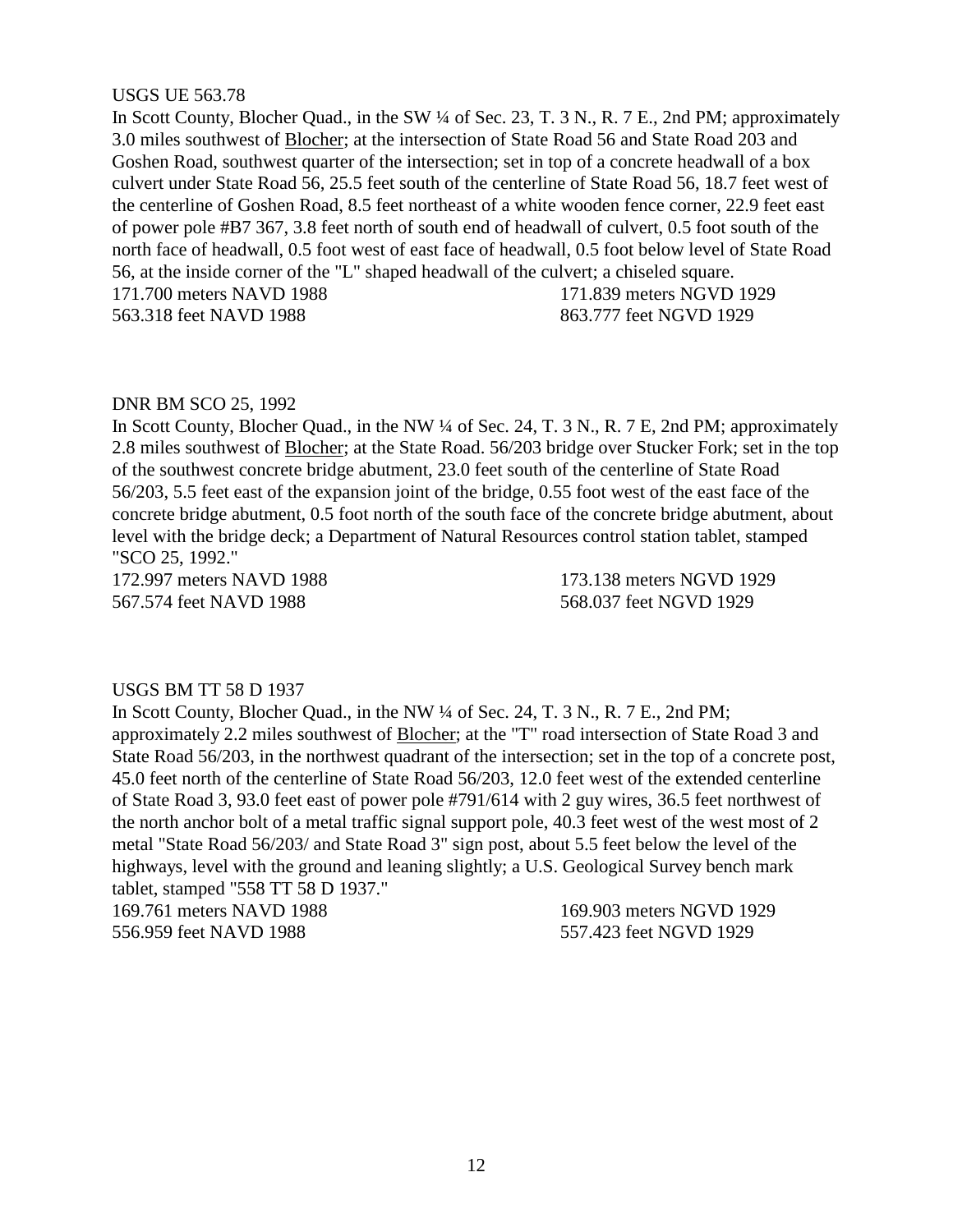## DNR TBM SCOTT 128, 1992

In Scott County, Blocher Quad., in the South ½ of Sec. 28. T. 3 N., R. 8 E., 2nd PM; approximately 3.5 miles south-southeast of Blocher; at the 200 South Road bridge over Town Creek; set in the top of the northeast concrete abutment of the bridge, 72.5 feet west of the centerline of State Road 203, 11.0 feet north of the centerline of 200 South Road, 10.2 feet southwest of the northeast end of the abutment, 6.5 feet below the level of the road 4.6 feet north of the north face of the bridge, 2.8 feet below the top of the stone bridge abutment that sits atop the concrete wingwall of the bridge; a chiseled triangle.

177.599 meters NAVD 1988 177.747 meters NGVD 1929

582.674 feet NAVD 1988 583.159 feet NGVD 1929

#### DNR BM SCO 28, 1992

In Scott County, Blocher Quad., in the SW ¼ of Sec. 29, T. 3 N., R. 8 E., 2nd PM; approximately 3.3 miles south of Blocher; at the 650 East Road (Smith Road) bridge over Twin Creek; set in the top of the southwest concrete wingwall of the bridge, 35.2 feet north of the south end of the west steel guardrail of the bridge, 14.1 feet west of the centerline of 650 East Road, 2.3 feet west of the west face of the concrete bridge deck, 4.1 feet east of the west end of the concrete wingwall, 0.55 foot north of the south face of the concrete wingwall, 0.3 foot below the asphalt road, level with the top of the concrete bridge deck; a Dept. of Natural Resources brass control station tablet, stamped "SCO 28, 1992."

176.145 meters NAVD 1988 176.291 meters NGVD 1929 577.903 feet NAVD 1988 578.383 feet NGVD 1929

## DNR TBM SCOTT 127, 1992

In Scott County, Blocher Quad., in the NW ¼ of Sec. 29, T. 3 N., R. 8 E., 2nd PM; approximately 2.5 miles south of Blocher; at the "T" road intersection of State Road 203 and 650 East Road; set in the south side of a power pole, 29.0 feet southwest of the centerline of State Road 203, 28.0 feet west of the centerline of 650 East Road, 3.2 feet east of a small fire hydrant, 1.9 feet above the ground; a railroad spike driven thru an aluminum tag, stamped "IDNR TBM SCOTT 127, 1992."

198.956 meters NAVD 1988 199.101 meters NGVD 1929 652.740 feet NAVD 1988 653.216 feet NGVD 1929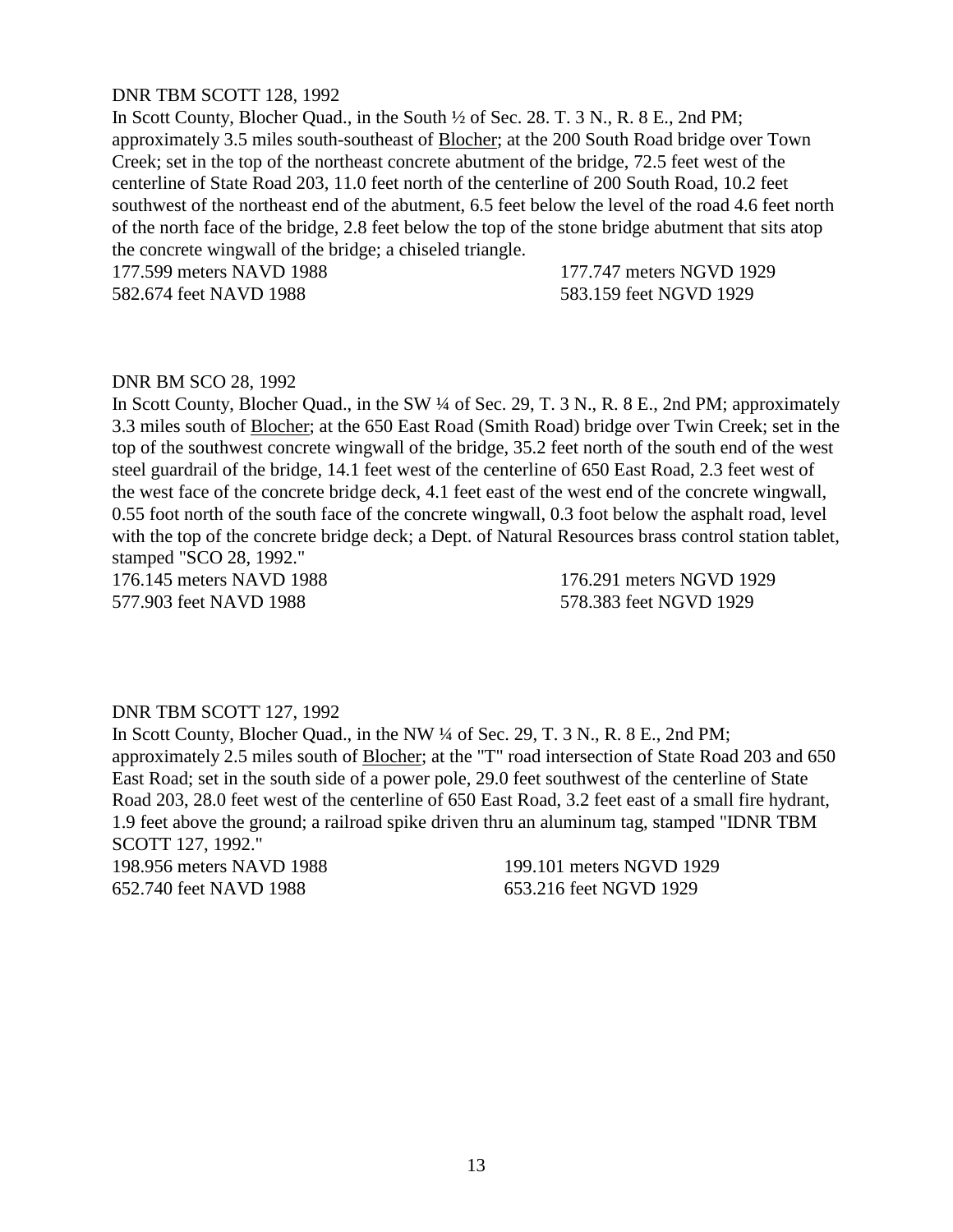# DOT BM SCOTT S29

In Scott County, Blocher Quad., in the NE ¼ of Sec. 29, T. 3 N., R. 7 E., 2nd PM; approximately 1.5 miles north of Lexington; at the State Road 203 bridge over Woods Fork; set in the top of the southwest corner (ornate end) of the bridge, 18.5 feet northeast of the centerline of State Road 203, 15.6 feet southeast of the bridge expansion joint, 1.7 feet south of the metal guardrail of the bridge, 0.8 foot above the level of road; a State Highway Commission of Indiana Survey bench mark tablet, stamped "SCOTT S29 594.95."

181.170 meters NAVD 1988 181.315 meters NGVD 1929 594.389 feet NAVD 1988 594.865 feet NGVD 1929

## DNR BM SCO 29, 1992

In Scott County, Blocher Quad., in the NE ¼ of Sec. 33, T. 3 N., R. 8 E., 2nd PM; approximately 0.2 mile north of Lexington; at the State Road 203 bridge over Town Creek; set in the top of the north end of the east concrete bridge curb, 17.9 feet east of the centerline of the road, 0.8 foot above the top of the bridge deck, 0.6 foot west of the east face of the concrete curb, 0.6 foot south of the north end of the concrete bridge curb; a Department of Natural Resources control station tablet, stamped "SCO 29, 1992."

180.772 meters NAVD 1988 180.921 meters NGVD 1929 593.082 feet NAVD 1988 593.571 feet NGVD 1929

#### USC & GS BM L 60, 1934

In Scott County, Crothersville Quad., in the South ½ of Sec. 10, T. 4 N., R. 6 E., 2nd PM; at Crothersville; at the Penn Central railroad water tower; set in the top of the southeast concrete foundation of the water tower, 5.1 feet southwest of the chain link fence around the water tower; 28.0 feet southwest of centerline of road; 1.5 feet above ground, 0.6 foot northeast of the metal southeast support leg for water tower; a U.S. Coast and Geodetic Survey bench mark tablet, stamped "L 60, 1934."

170.098 meters NAVD 1988 170.224 meters NGVD 1929 558.063 feet NAVD 1988 558.477 feet NGVD 1929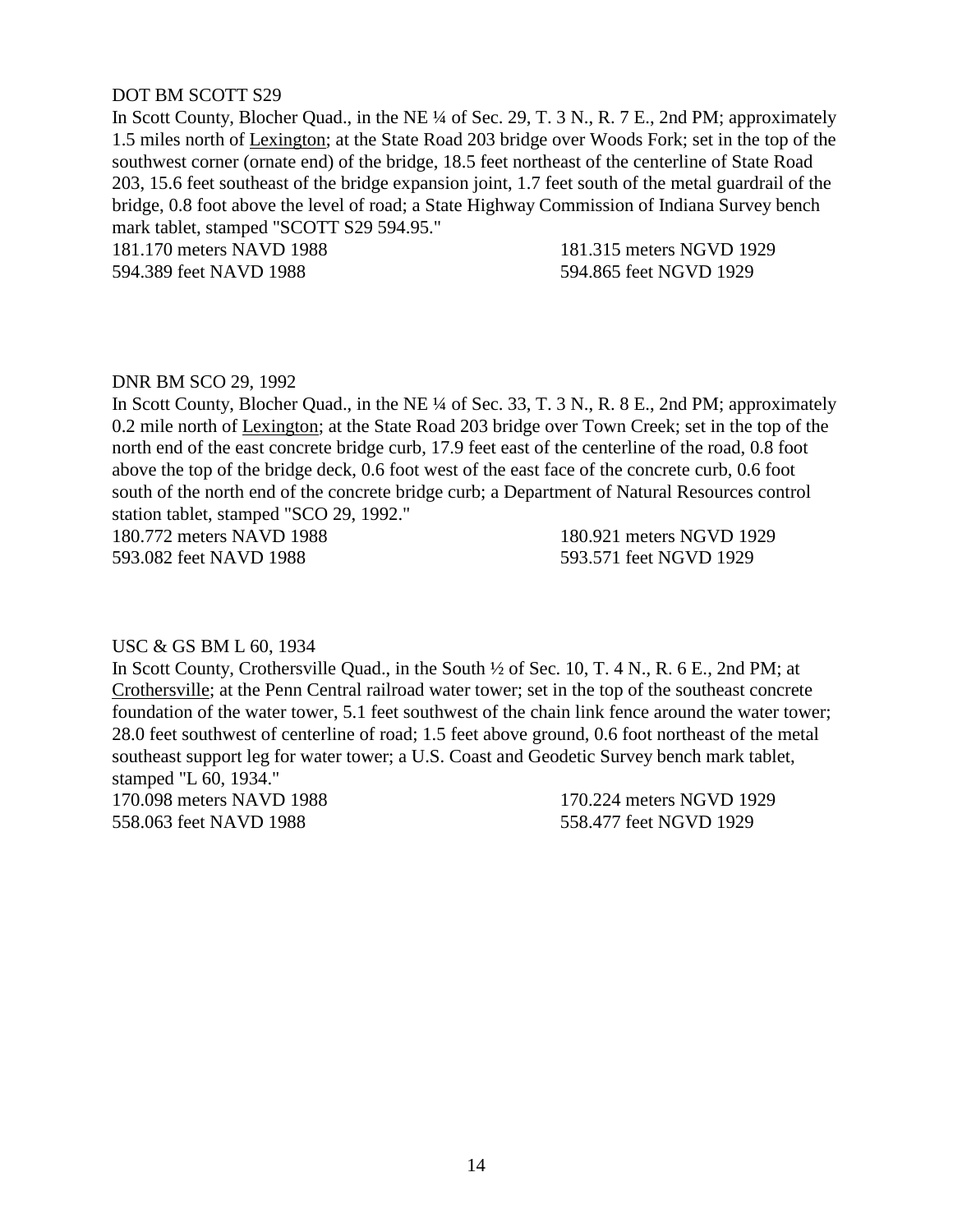# DNR BM SCO 5, 1988

In Scott County, Crothersville Quad., in the NW ¼ of Sec. 13, T. 4 N., R. 6 E., 2nd PM; approximately 1.3 miles east-southeast of Crothersville; at the 625 North Road bridge over the Muscatatuck River; set in the top of the northeast concrete bridge abutment, 16.1 feet northeast of the centerline of 625 North Road, 9.0 feet southeast of the northwest end of the concrete bridge abutment, 4.1 feet southeast of the northeast end of the east metal expansion joint of the bridge, 0.6 foot west of the east corner of the concrete bridge abutment, 0.5 foot northwest of the southeast end of the concrete bridge abutment, 0.8 foot northeast of the northeast face of the concrete bridge approach, level with the road; a Dept. of Natural Resources brass control station tablet, stamped "SCO 5, 1988."

166.630 meters NAVD 1988 166.756 meters NGVD 1929 546.685 feet NAVD 1988 547.099 feet NGVD 1929

## DNR TBM 25 B

In Scott County, Crothersville Quad., in the SE  $\frac{1}{4}$  of Sec. 18, T. 4 N., R. 7 E., 2nd PM; approximately 2.0 miles northeast of Austin; at the intersection of 50 West Road (Jack Morgan Road) and 650 North Road (?), in the southeast quarter of the intersection; set in the top of east concrete headwall of a culvert under ? Road, 24.0 feet south of the centerline of 650 North Road, 12.0 feet east of the centerline of 50 West Road, ? feet south of the north end of the headwall, ? feet north of the south end of the headwall, ?feet ? the level of road; a chiseled and painted triangle.

Not Found

#### DNR TBM SF 2

In Scott County, Crothersville Quad., in the SW  $\frac{1}{4}$  of Sec. 19, T. 4 N., R. 7 E., 2nd PM; approximately 1.2 miles northeast of Austin; at the New Harmony Baptist Church, at the intersection of 50 West Road (Jack Morgan Road) and 550 North Road (Harrod Road), in the southwest quarter of the intersection; set in the north side of power pole #B1 134-L11 56 with 3 guy wires, 20.5 feet west of the centerline of 50 West Road, 19.0 feet south of the centerline of 550 North Road, 4.5 feet northwest of a metal road sign post (Harrod Road--Jack Morgan Road), 2.0 feet south of a metal "stop" sign post, about 1.0 foot above the ground; a railroad spike. 168.704 meters NAVD 1988 168.830 meters NGVD 1929 553.489 feet NAVD 1988 553.902 feet NGVD 1929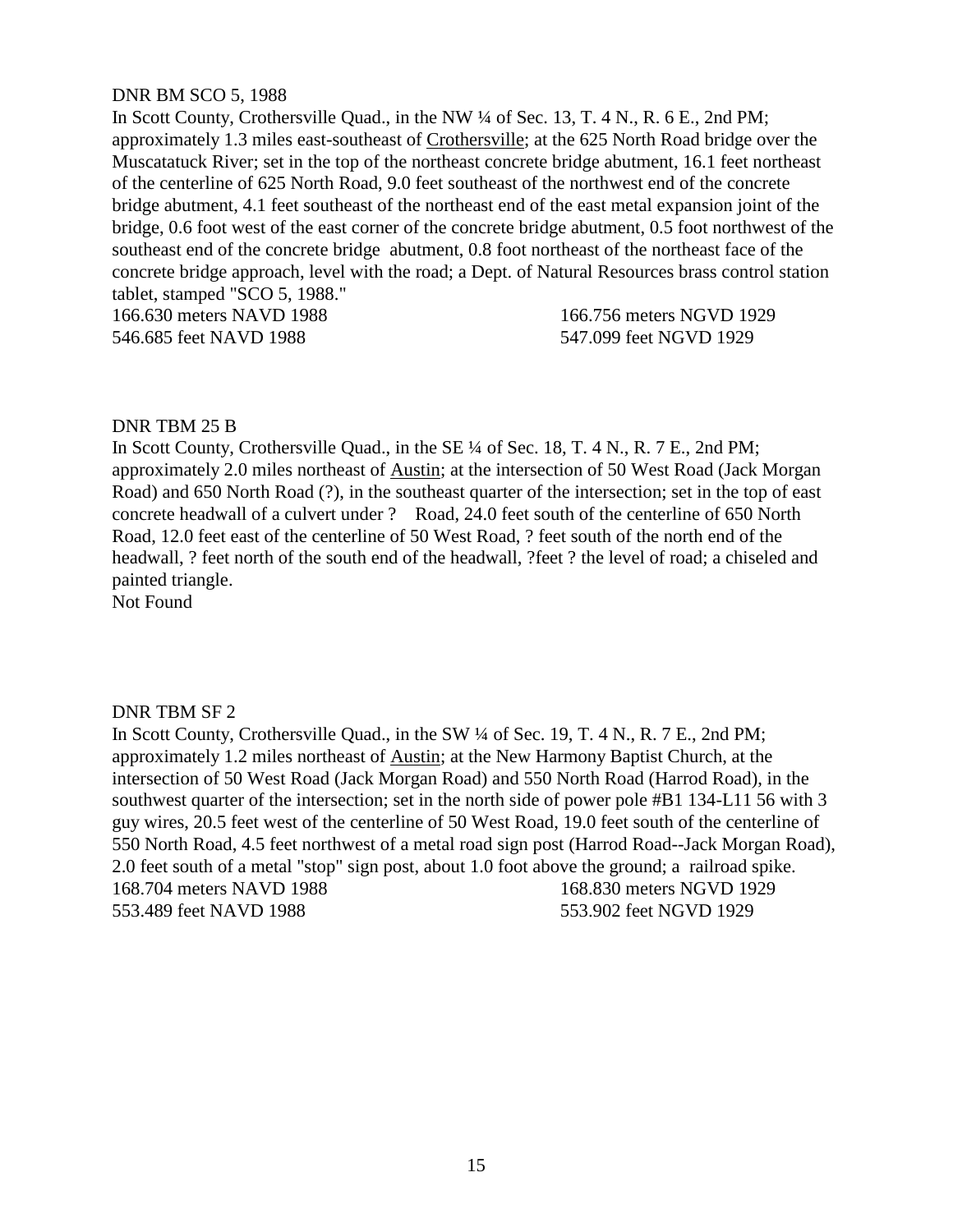# DNR TBM SCOTT 1, 1988

In Scott County, Crothersville Quad., in the SW ¼ of Sec. 23, T. 4 N., R. 6 E., 2nd PM; approximately 1.0 mile northwest of Austin; approximately 0.85 mile northwest along U.S. 31 from its intersection with 450 North Road to a gravel "T" road to the southwest leading to the Morgan Packing Company dam and water intake structure, thence west and northwest along the gravel access road to the intake structure; set in the south side of a transformer pole, 18 feet south of the top of the bank of the Muscatatuck River, 5.9 feet west of the west wall of a building, 1.0 foot above the ground; a railroad spike driven thru an aluminum tag, stamped "IDNR TBM SCOTT 1,1987."

163.100 meters NAVD 1988 163.226 meters NGVD 1929 535.103 feet NAVD 1988 535.516 feet NGVD 1929

#### DNR BM SCO 1, 1988

In Scott County, Crothersville Quad., in the SW  $\frac{1}{4}$  of Sec. 23, T. 4 N., R. 6 E., 2nd PM; approximately 1.0 mile northwest of Austin; approximately 0.85 mile northwest along U.S. 31 from its intersection with 450 North Road to a gravel "T" road to the southwest leading to the Morgan Packing Company dam and water intake, thence west and northwest along the gravel access road to the water intake structure; set in the top of the west wingwall of the intake structure, 26.0 feet northeast of a transformer pole, 9.6 feet southeast of the northwest end of the wingwall, 2.6 feet north of the northwest corner of a building, about 2.0 feet above the level of the ground; a Department of Natural Resources control station tablet, stamped "SCO 1, 1988." 162.479 meters NAVD 1988 162.605 meters NGVD 1929 533.066 feet NAVD 1988 533.480 feet NGVD 1929

#### DOT BM 72 S 37

In Scott County, Crothersville Quad., in the SE ¼ of Sec. 23, T. 6 N., R. 4 E., 2nd PM; approximately 1.3 miles north of Austin; at the U.S. 31 bridge over the Muscatatuck River; set in the top of the southwest concrete bridge abutment, 23.6 feet southwest of the centerline of the road, 5.1 feet northwest of the southeast end of the concrete abutment, 4.9 feet southeast of the northwest face of the abutment, 2.8 feet southeast of the centerline of the southeast expansion joint of the bridge, 1.5 feet southwest of an aluminum guardrail, 0.6 foot northeast of the southwest face of the abutment, level with the road surface; a State Highway Commission of Indiana Survey benchmark tablet, stamped "72 S-37."

551.156 feet NAVD 1988 551.570 feet NGVD 1929

167.993 meters NAVD 1988 168.119 meters NGVD 1929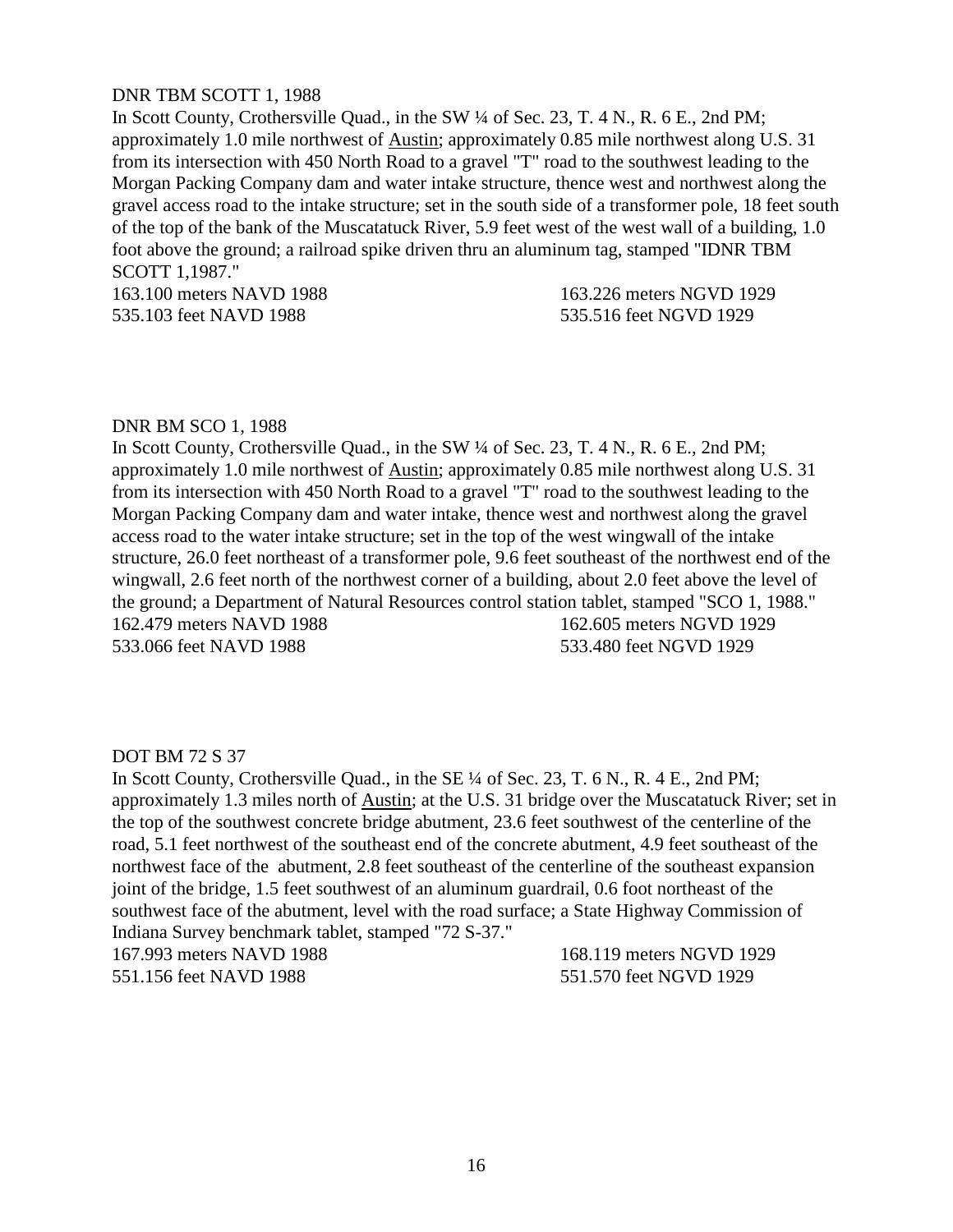## USC & GS BM K 60, 1934

In Scott County, Crothersville Quad., in the SW ¼ of Sec. 23, T. 4 N., R. 6 E., 2nd PM; approximately 1.0 mile northwest of Austin; at the PennCentral railroad bridge over the Muscatatuck River; set in the top of the east end of the north abutment of the bridge, 7.6 feet east of the east rail of the track, 1.0 foot lower than the track; a U.S. Coast and Geodetic Survey bench mark tablet, stamped "K 60 1934." 166.756 meters NAVD 1988 166.882 meters NGVD 1929

547.099 feet NAVD 1988 547.882 feet NGVD 1929

## DNR BM SCO 3, 1988

In Scott County, Crothersville Quad., in the NE  $\frac{1}{4}$  of Sec. 24, T. 4 N., R. 6 E., 2nd PM; approximately 1.3 miles north of Austin; approximately 0.25 mile north along 125 West Road from its intersection with 550 North Road, at the Stucker Fork Water Utility treatment plant, at the east entrance to the main building; set in the top of the concrete steps of the east entrance, 45 feet north of a fence, 24.5 feet southwest of a flagpole, 20.5 feet northwest of a fire hydrant, 4.0 feet above the level of the ground; a Department of Natural Resources control station tablet, stamped "SCO 3, 1988."

168.693 meters NAVD 1988 168.819 meters NGVD 1929 553.452 feet NAVD 1988 553.866 feet NGVD 1929

#### DNR BM SCO 4, 1988

In Scott County, Crothersville Quad., in the NE ¼ of Sec. 24, T. 4 N., R. 6 E., 2nd PM; approximately 1.5 miles north of Austin; approximately 0.5 miles north along 125 West Road from its intersection with 550 North Road to a turn to the west, thence 0.3 mile west to the Stucker Fork Water Utility intake structure; Set in the top of the west concrete intake structure wall, 60.4 feet north of a utility pole, 25.1 feet north of the southwest corner of a building, 1.1 feet south of north edge of the structure; a Department of Natural Resources brass control structure tablet, stamped "SCO 4, 1988."

530.467 feet NAVD 1988 530.881 feet NGVD 1929

161.687 meters NAVD 1988 161.813 meters NGVD 1929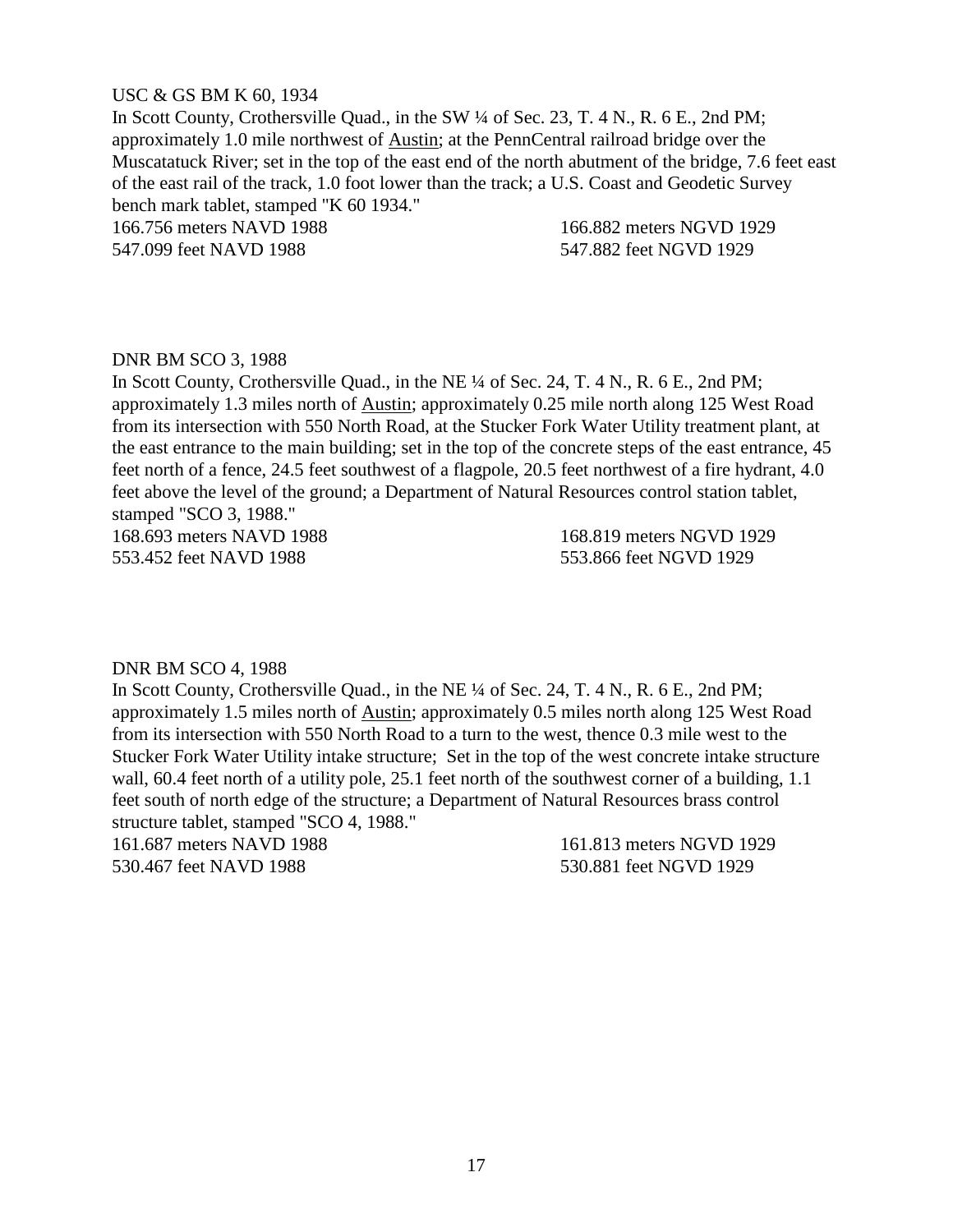# DNR TBM SF 3

In Scott County, Crothersville Quad., in the SE  $\frac{1}{4}$  of Sec. 24, T. 4 N., R. 6 E., 2nd PM; approximately 1.0 mile north of Austin; at the intersection of 125 West Road (Watertower Road) and 550 North Road (Harrod Road), in the SW1/4 of the "T" road intersection; set in the north side of power pole #B1 153 with transformer and 9 guy wires, 18.7 feet south of the extended centerline of 550 North Road, 17.5 feet west of the centerline of 125 West Road, 2.0 feet north of a fiberglass telephone riser box #50-1, 2.3 feet west-northwest of a metal "Watertower Road-- Harrod Road" sign post, 26.0 feet south of and across a private drive (gravel) from a wood fence end post, about 1.0 foot above the ground, and about 1.0 foot above the level of the intersection; a railroad spike.

165.232 meters NAVD 1988 165.358 meters NGVD 1929 542.099 feet NAVD 1988 542.513 feet NGVD 1929

## DNR TBM SF 1, 1988

In Scott County, Crothersville Quad., in the North ½ of Sec. 25, T. 4 N., R. 6 E., 2nd PM; at Austin; at the intersection of 450 North Road and 125 West Road, in the southwest quadrant of the intersection; set in the north side of a utility pole #234-475 with guy wire, 28.5 feet west of the extended centerline of 125 West Road (Watertower Road), 24.2 feet west of a chain link fence corner, 15.6 feet south of the centerline of 450 North Road (800 East Road), 1.3 feet above the level of the ground about level with the road; a railroad spike.

168.704 meters NAVD 1988 168.830 meters NGVD 1929 553.489 feet NAVD 1988 553.902 feet NGVD 1929

#### DNR BM SCO 6, 1992

In Scott County, Crothersville Quad., in the NE ¼ of Sec. 26, T. 4N., R. 6 E., 2nd PM; at Austin; at the "T" road intersection of U.S. 31 and 450 North Road, in the northeast quadrant of the intersection; set in the top of the east concrete headwall of a concrete box culvert under U.S. 31, 133 feet north of the centerline of 450 North Road, 31.8 feet east of the centerline of U.S. 31, 3.5 feet south of the north face of the concrete headwall. 3.1 feet north of the south end of the concrete headwall, 0.6 foot east of the west face of the concrete headwall, 0.5 foot below the level of the road; a Department of Natural Resources control station tablet, stamped "SCO 6, 1992."

165.899 meters NAVD 1988 166.026 meters NGVD 1929 544.288 feet NAVD 1988 544.704 feet NGVD 1929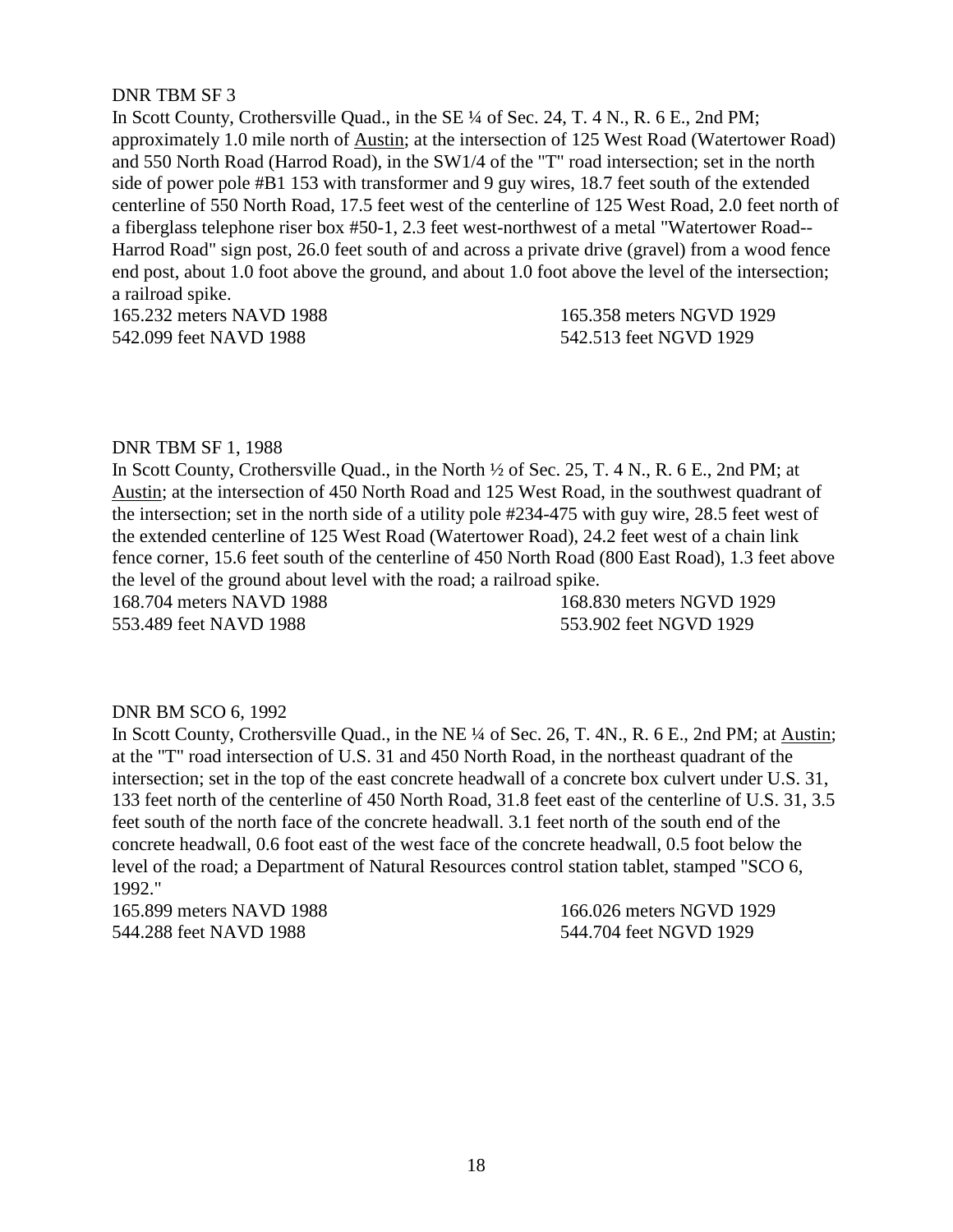## DNR TBM SF 4

In Scott County, Crothersville Quad., in the NE ¼ of Sec. 26, T. 4 N., R. 6 E., 2nd PM; at the north edge of Austin; at the intersection of U.S. 31 and 225 West Road (Christie Road), in the northwest quarter of the intersection; set in the northwest side of power pole #732-813, 51.0 feet southwest of the centerline of U.S. 31, +/- 130 feet northwest of the centerline of 225 West Road, 48.0 feet northwest of the northwest corner of the top of a concrete box culvert under U.S. 31, 38.5 feet northwest of a metal "Austin" sign post, 1.0 foot above the ground, about 2.0 feet below the centerline of U.S. 31; a railroad spike.

165.439 meters NAVD 1988 165.565 meters NGVD 1929 542.777 feet NAVD 1988 543.190 feet NGVD 1929

## DOT BM 72 S 36

In Scott County, Crothersville Quad., in the East ½ of Sec. 26, T. 4 N., R. 6 E., 2nd PM; at Austin; at the U.S. 31 bridge over an unnamed ditch; set in the top of the southwest concrete retaining wall, 24.1 feet southwest of the centerline of U.S. 31, 5.4 feet north of the south end of the retaining wall, 2.2 feet south of the expansion joint; a State Highway Commission of Indiana Survey bench mark tablet, stamped "72 S 36."

167.769 meters NAVD 1988 167.896 meters NGVD 1929 550.423 feet NAVD 1988 550.838 feet NGVD 1929

#### DNR TBM HUTTO 2, 1993

In Scott County, Crothersville Quad., in the SE ¼ of Sec. 29, T. 4 N., R. 7 E., 2nd PM; approximately 2.0 miles east of Austin; at the 100 East Road (Bogardus Road) bridge over Hutto Creek; set in the top of the southwest concrete wingwall of the bridge, 12.2 feet west of the centerline of the road, 7.3 feet northeast of the southwest end of the concrete wingwall, 0.7 foot west of the west face of the concrete bridge deck, 0.3 foot south of the north face of the southwest wingwall, about 0.2 foot below the level of the road; a chiseled and painted triangle. 169.554 meters NAVD 1988 169.680 meters NGVD 1929 556.278 feet NAVD 1988 556.692 feet NGVD 1929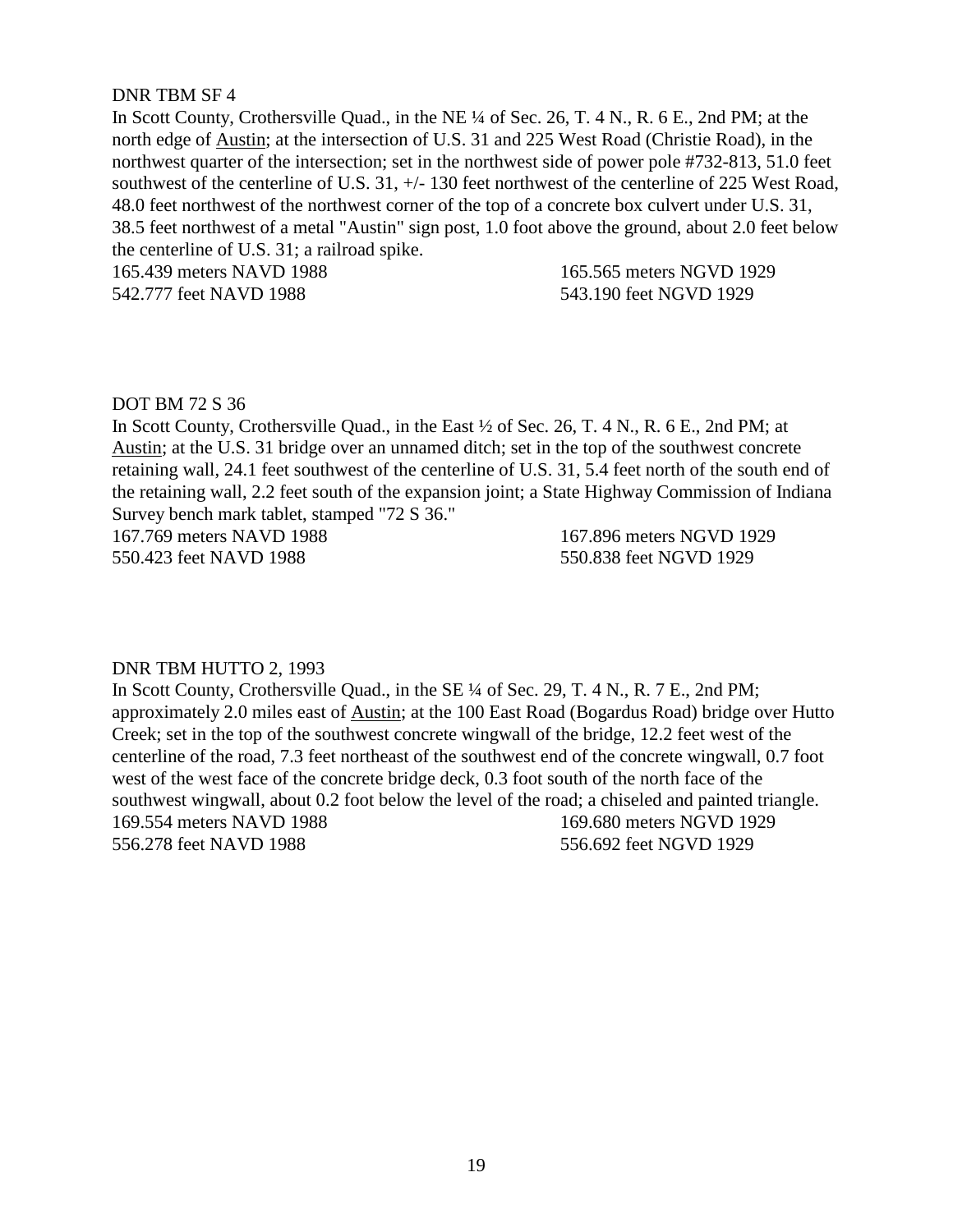## DNR TBM PRC 4, 1993

In Scott County, Henryville Quad., in the SW ¼ of Sec. 13, T. 2 N., R. 6 E., 2nd PM; approximately 2.0 miles northwest of Underwood; at the "T" road intersection of 550 South Road (Collin Road) and 200 West Road (Boatman Road), in the southwest quadrant of the intersection; set in the east side of utility pole #LA5S-125S-41 with 2 guy wires, 54.6 feet southwest of and across 200 West Road from a telephone junction box, 40.8 feet south of the extended centerline of 550 South Road, 17.6 feet west of the centerline of 200 West Road, 25.5 feet north of the north end of a CMP culvert under a private drive (gravel) to the west, 1.7 feet above the ground; a railroad spike driven thru an aluminum tag, stamped "IDNR TBM PRC 4, 1993." 230.320 meters NAVD 1988 203.446 meters NGVD 1929 667.059 feet NAVD 1988 667.471 feet NGVD 1929

## DNR TBM PRC 5, 1993

In Scott County, Henryville Quad., in the SW  $\frac{1}{4}$  of Sec. 18, T. 2 N., R. 7 E., 2nd PM; approximately 0.9 mile northwest of Underwood; at the "T" road intersection of 100 West Road (Lake Road South) and 550 South Road (Collins Road), in the southeast quadrant of the intersection; Set in the north side of utility pole #LA 5 S-125 S-41E-17 with a transformer and guy wire, 55.5 feet northwest of the northwest corner of a brick house, 74.6 feet east of the extended centerline of 100 West Road, 13.5 feet south of the centerline of 550 South Road, 1.6 feet above the ground; a railroad spike driven thru an aluminum tag, stamped "IDNR TBM PRC 5,1993."

608.121 feet NAVD 1988 608.530 feet NGVD 1929

185.356 meters NAVD 1988 185.480 meters NGVD 1929

# DNR TBM UR 1, 1993

In Scott County, Henryville Quad., in the NE ¼ of Sec. 18, T. 2 N., R. 7 E., 2nd PM; approximately 0.5 mile north of Underwood; at the "T" road intersection of U.S. 31 and 550 South Road (Collins Road), in the southwest quadrant of the intersection; set in the east side of a utility pole with 3 guy wires, 90.2 feet west of the centerline of U.S. 31, 37.1 feet southwest of the southwest corner of the 550 South Road bridge over Underwood Run, 17.2 feet south of 550 South Road, 9.5 feet north of a fence line, 1.5 feet southwest of utility pole #LA 8 S-17 8S-17, 1.1 feet above the ground; a railroad spike driven thru an aluminum tag, stamped "IDNR TBM UR 1, 1993."

595.691 feet NAVD 1988 596.098 feet NGVD 1929

181.567 meters NAVD 1988 181.691 meters NGVD 1929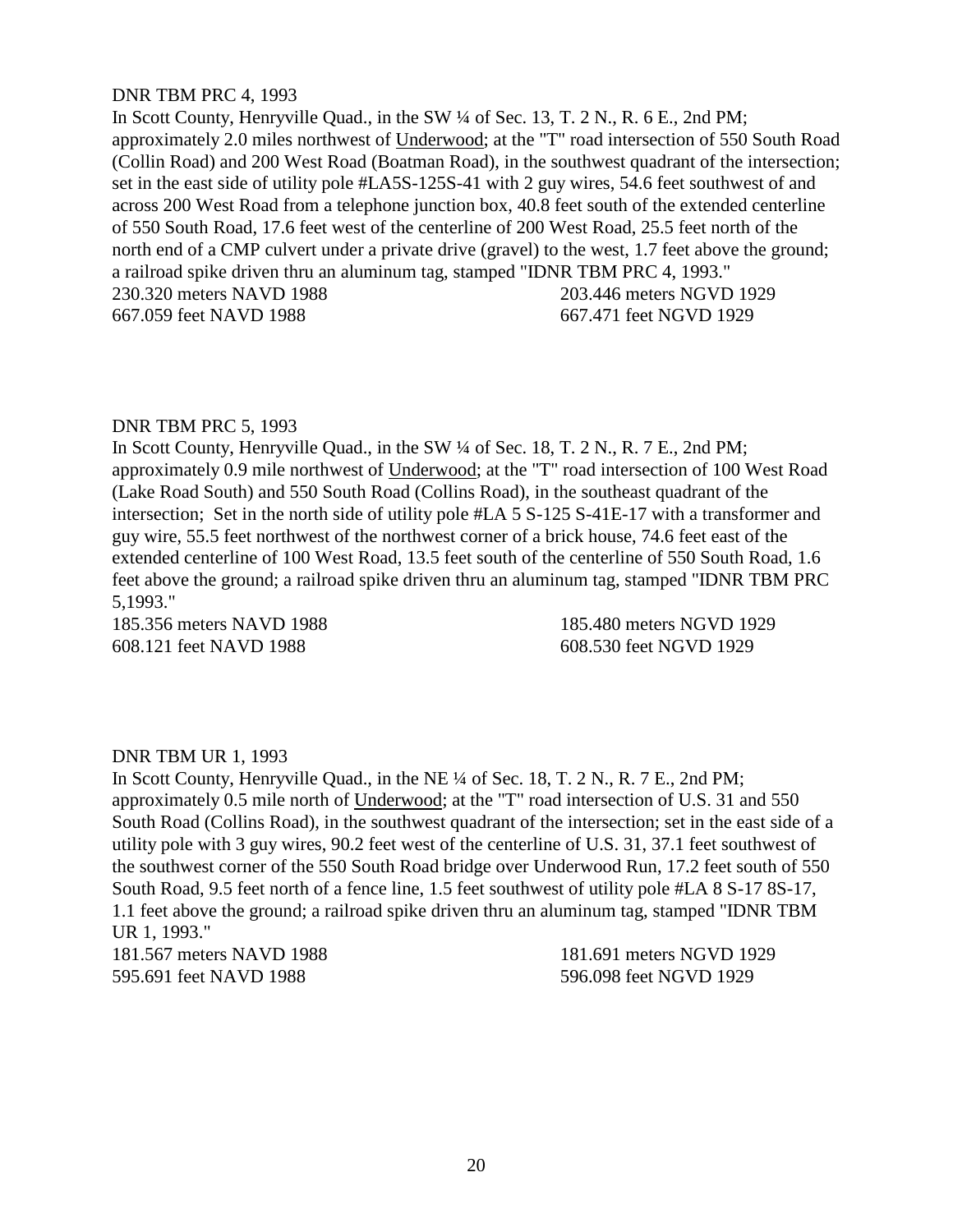## DOT BM 72 S 45

In Scott County, Henryville Quad., in the NE  $\frac{1}{4}$  of Sec. 18, T. 2 N., R. 7 E., 2nd PM; approximately 1.0 mile north of Underwood; at the I-65 bridge (south bound lanes) over Pigeon Roost Creek; set in the top of the southwest concrete retaining wall, 23.9 feet west of the centerline of I-65 (south bound lanes), 2.7 feet north of the south end of the retaining wall, 0.8 foot west of the concrete guardrail, 0.5 foot east of the west face of the concrete retaining wall, 0.2 foot below the level of the road; a Indiana Department of Transportation bench mark tablet, stamped "72 S 45."

179.869 meters NAVD 1988 179.993 meters NGVD 1929 590.121 feet NAVD 1988 590.528 feet NGVD 1929

#### DNR TBM PRC 2, 1993

In Scott County, Henryville Quad., in the SW ¼ of Sec. 23, T. 2 N., R. 6 E., 2nd PM; approximately 2.5 miles west-southwest of Underwood; at the New Chapel United Methodist Church, in the southwest quarter of the intersection of Salem Road and Bloomington Trail Road; set in the south side of utility pole #LA 5 S-125 S-70 with a transformer, overhead light and guy wire, 41.8 feet west of the centerline of Bloomington Trail Road, 41.0 feet northeast of the northeast corner of the brick New Chapel Church, 18.2 feet south of the centerline of Salem Road, 8.5 feet northwest of a metal road sign post, 6.0 feet northeast of the center of a metal water meter cover, 1.8 feet above the ground, 0.9 foot west of a fiberglass telephone junction box; a railroad spike driven thru an aluminum tag, stamped "IDNR TBM PRC 2, 1993." 195.330 meters NAVD 1988 195.457 meters NGVD 1929 640.846 feet NAVD 1988 641.262 feet NGVD 1929

# DNR TBM PRC 3, 1993

In Scott County, Henryville Quad., in the NW ¼ of Sec. 24, T. 2 N., R. 6 E., 2nd PM; approximately 1.7 miles west of Underwood; at the 600 South Road (Scott-Clark County Line Road) bridge over Pigeon Roost Creek; set in the northwest side of utility pole #LA 5 S-125 S-52 E-3 with 2 guy wires, 42.0 feet south of the centerline of 600 South Road, 34.8 feet southwest of the southwest wingwall of the bridge, 1.8 feet southeast of a telephone junction box, 1.5 feet above the ground; a railroad spike driven thru an aluminum tag, stamped "IDNR TBM PRC 3, 1993."

185.917 meters NAVD 1988 186.043 meters NGVD 1929 609.963 feet NAVD 1988 610.377 feet NGVD 1929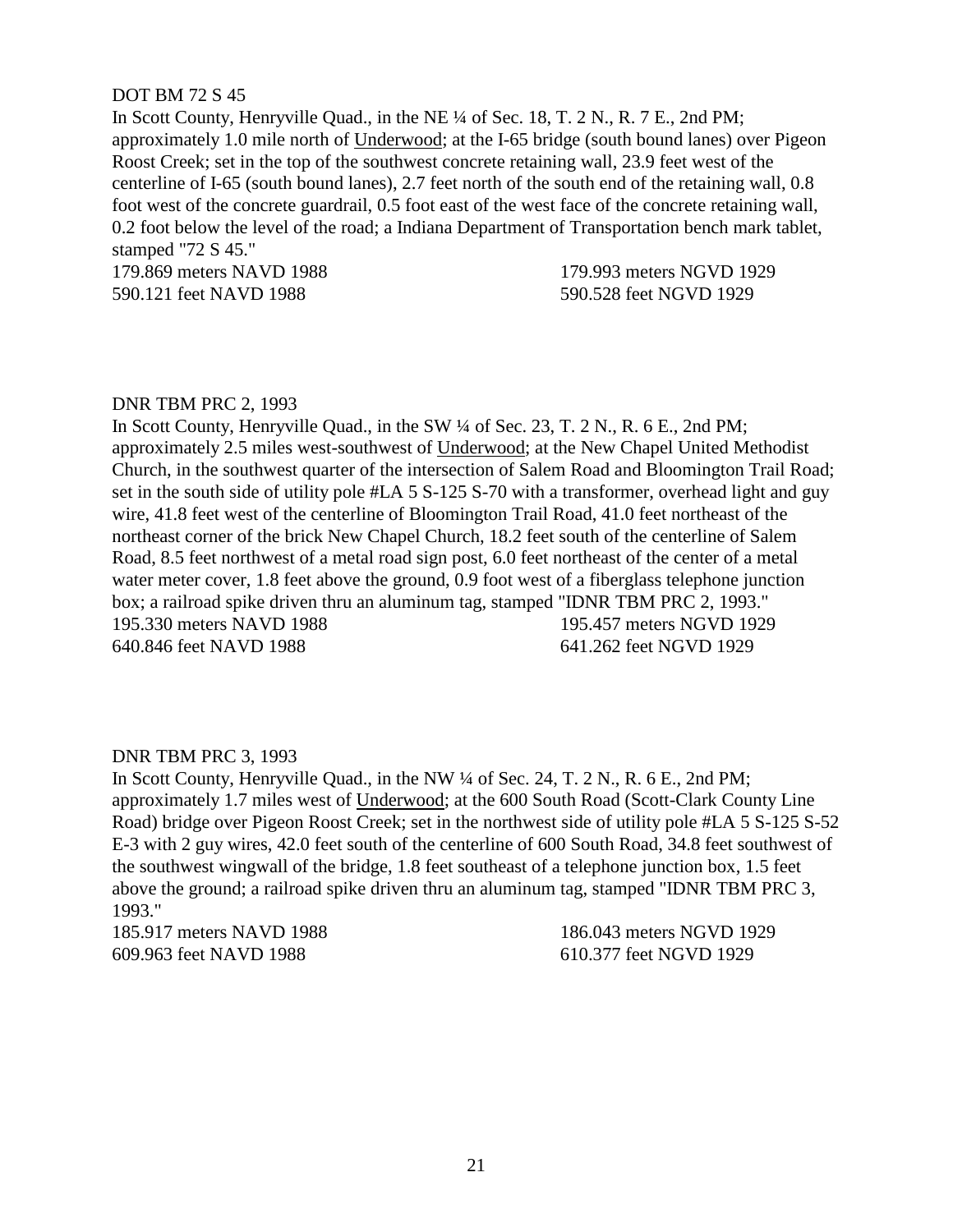## DNR TBM PRC 1, 1993

In Scott County, Henryville Quad., in the NW ¼ of Sec. 26, T. 2 N., R. 6 E., 2nd PM; approximately 4.0 miles northwest of Henryville; near the intersection of Bloomington Trail Road and Pounds Road, at the Bloomington Trail Road twin CMP pipe culvert over Pigeon Roost Creek; set in the southwest side of utility pole #LA 5 S-125 S-70 S-9, 154.8 feet southeast of the centerline of Pounds Road, 45 feet southeast of the centerline of the southeast most of the 2 twin CMP culvert under Bloomington Trail Road, 15.5 feet northeast of the centerline of Bloomington Trail Road, 12.5 feet east of the metal culvert insignia sign post, 1.5 feet above the ground; a railroad spike driven thru an aluminum tag, stamped "IDNR TBM PRC 1, 1993." 199.380 meters NAVD 1988 199.508 meters NGVD 1929 564.133 feet NAVD 1988 654.551 feet NGVD 1929

#### DNR TBM CSF 1, 1993

In Scott County, Henryville Quad., in the NW ¼ of Sec. 35, T. 2 N., R. 6 E., 2nd PM; approximately 3.5 miles northwest of Henryville; at Wilcox Lake, approximately 0.8 mile generally southwest along Pounds Road from its intersection with Bloomington Trail and Richie Road to the entrance to Clarks State Forest and Wilcox Lake, in the northeast corner of the gravel parking lot for Wilcox Lake; set in the north side of a 24" inch pine tree, 105.4 feet east of a "Clark State Forest Entrance" sign post, 48.7 feet south of the centerline of Pounds Road, 17.8 feet north of the northeast most wood piling on the south and east side of the gravel parking lot, 1.3 feet above the ground; a railroad spike driven thru an aluminum tag, stamped "IDNR TBM CSF 1, 1993."

695.159 feet NAVD 1988 695.577 feet NGVD 1929

211.885 meters NAVD 1988 212.012 meters NGVD 1929

#### DNR TBM CSF 2, 1993

In Scott County, Henryville Quad., in the NW ¼ of Sec. 35, T. 2 N., R. 6 E., 2nd PM; approximately 3.5 miles northwest of Henryville; at Wilcox Lake, approximately 0.8 mile generally southwest along Pounds Road from its intersection with Bloomington Trail and Richie Road to the entrance to Clarks State Forest and Wilcox Lake, near the northwest corner of the gravel parking lot for Wilcox Lake; set in the south side of a 24 inch pine tree, 117.0 feet north of the east end of a CMP culvert under Clark State Forest entrance road, 32.8 feet east of the centerline of the Clark State Forest entrance road, 23.0 feet south of the centerline of the road leading to Bowen Lake and the target range, 21.5 feet northeast of the east most post of the "Bowen Lake Target Range Brownstown Road " wood sign post, 64.6 feet northwest of the west most wood piling on the south side of the gravel parking for Wilcox Lake, 1.3 feet above the ground; a railroad spike driven thru an aluminum tag, stamped "IDNR TBM CSF 2, 1993." 212.711 meters NAVD 1988 212.838 meters NGVD 1929 697.868 feet NAVD 1988 698.286 feet NGVD 1929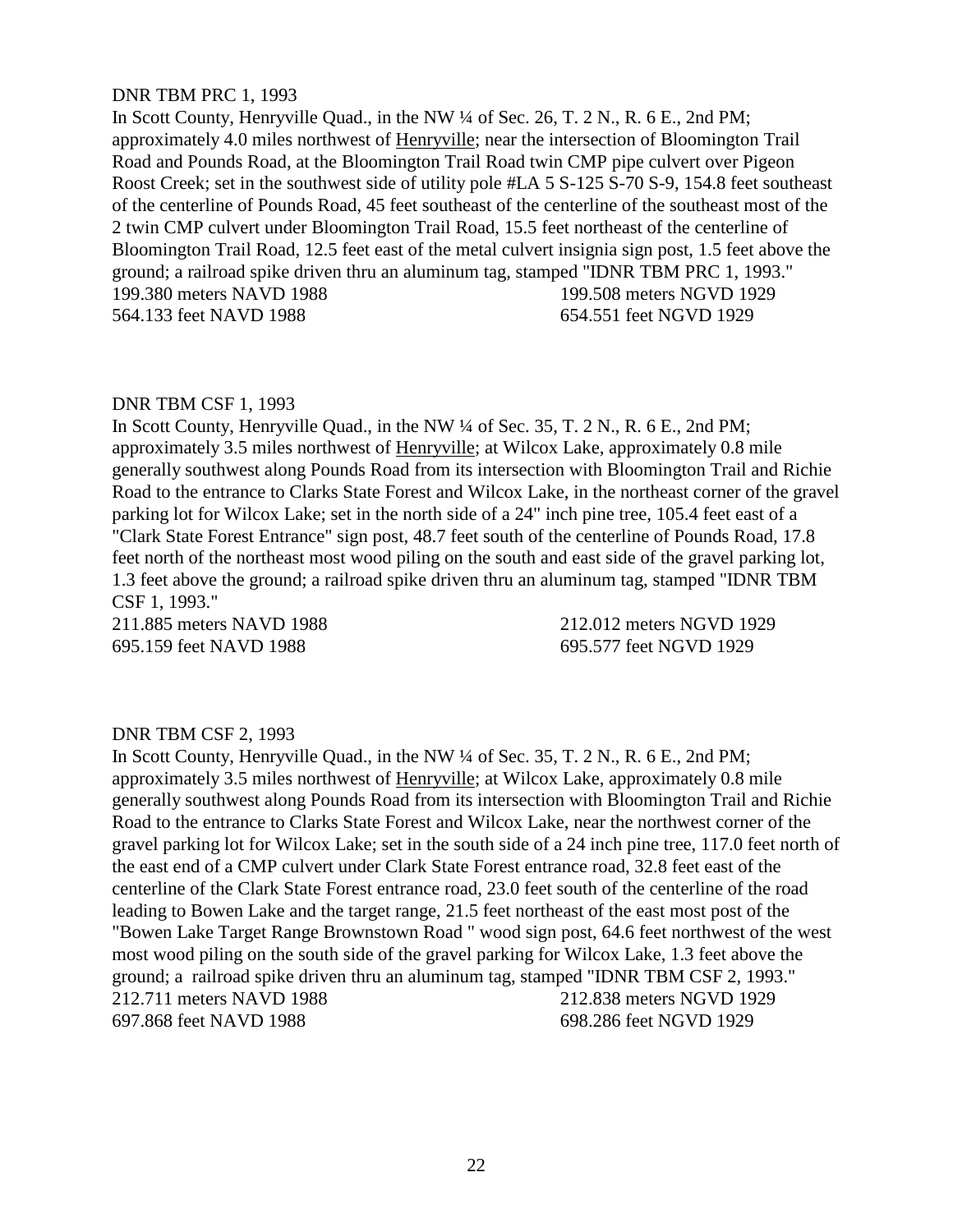# DNR TBM SCOTT 131, 1992

In Scott County, Kent Quad., in the NW ¼ of Sec. 1, T. 2 North, R. 8 E., 2nd PM; approximately 2.1 miles east of Lexington; at the intersection of 300 South Road (New London Road) and 1050 East Road (Hardy Mill Road), in the southwest quarter of the intersection; set in the north side of power pole #B 28 h/25, 31.8 feet southwest of the centerline of centerline of 300 South Road and 1050 East Road, 27.9 feet south of centerline of 300 South Road, 16.1 feet west of the centerline of 1050 East Road, 2.2 feet above the ground; a railroad spike driven thru an aluminum tag, stamped 'IDNR TBM SCOTT 131, 1992."

217.152 meters NAVD 1988 217.306 meters NGVD 1929

712.440 feet NAVD 1988 712.944 feet NGVD 1929

#### DNR TBM SCOTT 130, 1992

In Scott County, Kent Quad., in the NW ¼ of Sec. 2, T. 2 N., R. 8 E., 2nd PM; Approximately 1.2 miles east of Lexington; approximately 0.6 mile generally east along State Road 356 from its intersection with a railroad in Lexington to a "T" road (Hardy Mill Road) to the southeast, thence 0.6 mile southeast to the intersection of Hardy Mill Road and 300 South Road, at the 300 South Road bridge over Rock Creek; set in the top of the south end of the west concrete guardrail of the bridge, 54.7 feet southwest of and across the road from a riser pole, 10.6 feet west of the centerline of 300 South Road, 1.4 feet north of the south end of the concrete guardrail, 1.1 feet above the road; a chiseled triangle.

196.100 meters NAVD 1988 196.252 meters NGVD 1929 643.371 feet NAVD 1988 643.870 feet NGVD 1929

#### DNR TBM SCOTT 129, 1992

In Scott County, Kent Quad., in the NE ¼ of Sec. 3, T. 2 N., R. 8 E., 2nd PM; approximately 0.6 mile east of Lexington; approximately 0.6 mile generally east along State Road 356 from its crossing with a railroad in Lexington to a "T" road to the southeast (Hardy Mill Road); set in the north side of power pole #123-789 with a guy wire, 191.5 feet southeast of the centerline of centerline of State Road 356 and Hardy Mill Road, 12.5 feet northeast of the end of a wood rail fence, 12.1 feet south of the centerline of Hardy Mill Road, 4.5 feet north of a riser box, 1.9 feet above the ground; a railroad spike driven thru an aluminum tag, stamped "IDNR TBM SCOTT 129, 1992."

626.354 feet NAVD 1988 626.850 feet NGVD 1929

190.913 meters NAVD 1988 191.064 meters NGVD 1929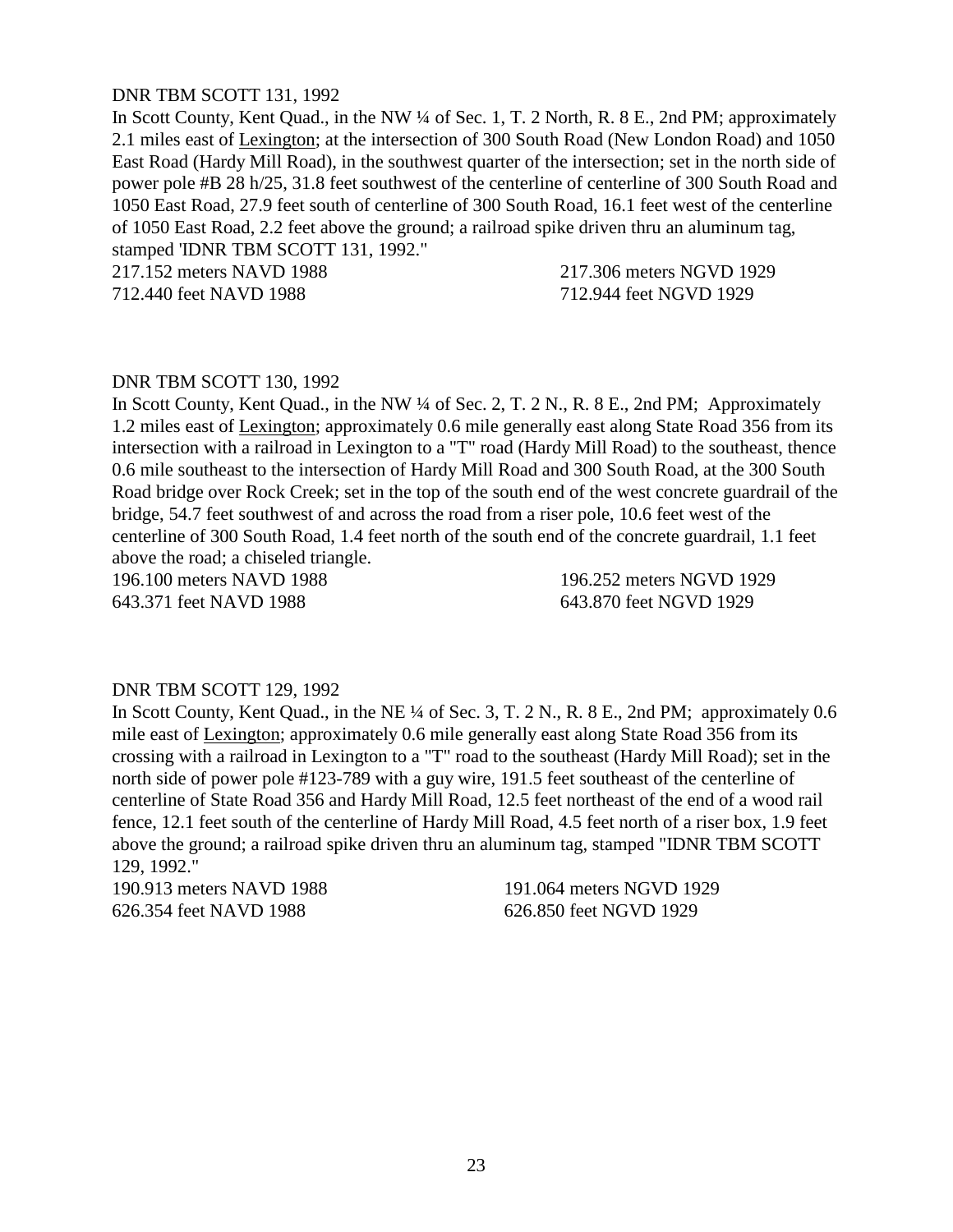## DNR TBM WOODS 3, 1994

In Scott County, Kent Quad., in the SW ¼ of Sec. 25, T. 3 N., R. 8 E., 2nd PM; approximately 2.0 miles northeast of Lexington; at the State Road 356 bridge over Woods Fork; set in the top of the southwest end of the southeast concrete bridge curb, 14.6 feet southeast of the centerline of State Road 356, 6.0 feet northeast of the bridge insignia post, 1.4 feet northeast of the southwest end of the concrete curb, 0.4 foot above the level of the road; a chiseled triangle. 199.390 meters NAVD 1988 199.539meters NGVD 1929

654.165 feet NAVD 1988 654.654 feet NGVD 1929

## DNR TBM WOODS 6, 1994

In Scott County, Kent Quad., in the SW ¼ of Sec. 25, T. 3 N., R. 8 E., 2nd PM; approximately ? miles northeast of Lexington; at the intersection of State Road 356 and 1000 East Road; set in the ? side of utility pole #717-337-311-262-35-30, +/- 185 feet southwest of the intersection of State Road 356 and 1000 East Road, 98.3 feet southwest of the centerline of the private drive at 10018 State Road 356, 17.1 feet south of the centerline of S.R. 356, 1.5 feet above the ground, 1.0 foot southwest of a telephone junction box; a railroad spike driven thru an aluminum tag, stamped "IDNR TBM WOODS 6, 1994."

(DEST. 10-23-96 LJC POLE AND RISER BOX GONE - NEW UTILITY POLES) 215.207 meters NAVD 1988 215.356 meters NGVD 1929 706.058 feet NAVD 1988 706.547 feet NGVD 1929

DNR TBM WOODS 1, 1994In Scott County, Kent Quad., in the NW ¼ of Sec. 26, T. 3 N., R. 8 E., 2nd PM; approximately 1.7 miles northeast of Lexington; at the Horner Road bridge over Woods Fork; set in south side of a utility pole with guy wire, 119.0 feet east of the east end of the bridge, 72.6 feet west of a telephone riser box, 17.7 feet north of the centerline of Horner Road, 1.8 feet above the ground about 1.0 foot above the level of the road; a railroad spike driven thru an aluminum tag, stamped "IDNR TBM WOODS 1, 1994." 190.448 meters NAVD 1988 190.597 meters NGVD 1929 624.828 feet NAVD 1988 625.317 feet NGVD 1929

DNR TBM WOODS 2, 1994In Scott County, Kent Quad., in the NE ¼ of Sec. 26, T. 3 N., R. 8 E., 2nd PM; approximately 2.1 miles northeast of Lexington; at the 1000 East Road (Horner Road) bridge over Woods Fork; set in the top of the northwest concrete wingwall of the bridge, 75.5 feet south of utility pole #717-359, 17.0 feet south of the bridge insignia post, 13.7 feet west of the centerline of 1000 East Road, 5.6 feet southeast of northwest end of the concrete wingwall, 0.5 foot below the level of the road, 0.3 foot west of the aluminum guardrail; a chiseled triangle. 194.646 meters NAVD 1988 194.795 meters NAVD 1929 638.600 feet NAVD 1988 639.089 feet NGVD 1929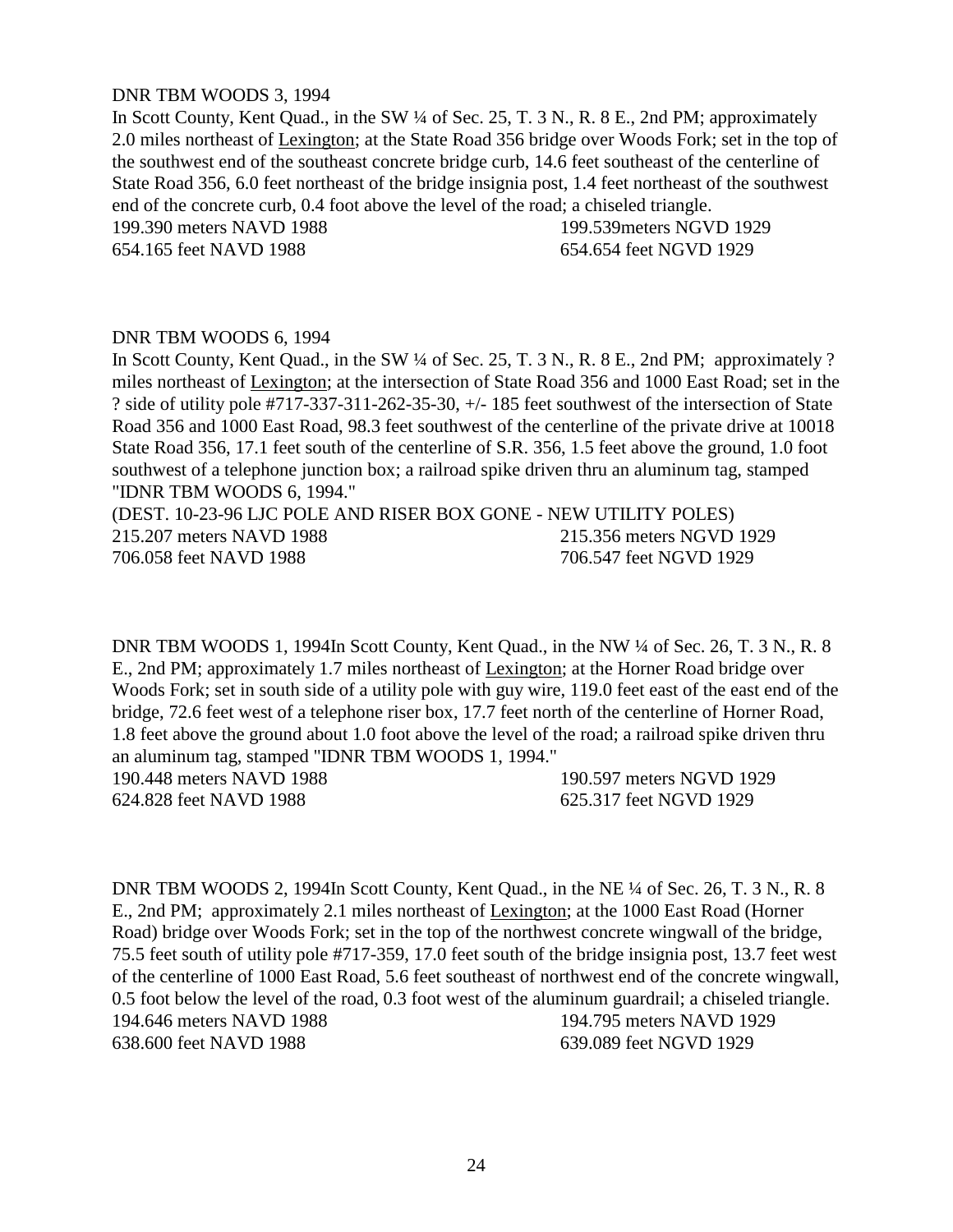# USGS RM TT 7 T 1937

In Scott County, Kent Quad., in the NE ¼ of Sec. 27, T. 3 N., R. 8 E., 2nd PM; approximately 1.2 miles north of Lexington; at the "T" road intersection of Getty Road and Horner Road; set in the top of the north concrete headwall of a culvert under Horner Road, 66.6 feet east of the centerline of Getty Road, 12.3 feet north of the centerline of Horner Road, 5.8 feet east of the west end of the culvert, 0.4 foot north of the south face of the culvert, 0.8 foot above the level of the road; a chiseled square.

202.954 meters NAVD 1988 203.103 meters NGVD 1929 665.859 feet NAVD 1988 666.348 feet NGVD 1929

## DNR TBM WOODS 5, 1994

In Scott County, Kent Quad., in the NW ¼ of Sec. 34, T. 3 N., R. 8 E., 2nd PM; approximately 0.6 mile north of Lexington; 0.5 mile northeast along Getty Road from its intersection with State Road 356 to the residence at 1998 Getty Road; set in the north side of utility pole #721-525 with a transformer, 11.4 feet south of the centerline of Getty Road, 7.8 feet north of a fence line, 2.8 feet west of a telephone junction box, 1.5 feet above the ground; a railroad spike driven thru an aluminum tag, stamped "IDNR TBM WOODS 5, 1994."

205.994 meters NAVD 1988 206.143 meters NGVD 1929

675.833 feet NAVD 1988 676.322 feet NGVD 1929

## DNR BM SCO 30, 1992

In Scott County, Kent Quad., in the SW  $\frac{1}{4}$  of Sec. 34, T. 3 N., R. 8 E., 2nd PM; At the Lexington; at the State Road 356 bridge over Town Creek; set in the top of the east and of the north concrete bridge curb, 15.6 feet north of the centerline of State Road 356, 4.6 feet west of the east end of the north bridge curb, 0.5 foot south of the north face of the north concrete bridge curb, 0.5 foot above the top of the concrete bridge deck; a Dept. of Natural Resources brass control station tablet, stamped "SCO 30, 1992."

610.264 feet NAVD 1988 610.757 feet NGVD 1929

186.009 meters NAVD 1988 186.159 meters NGVD 1929

#### DNR BM SCO 8, 1992

In Scott County, Scottsburg Quad., in the NE ¼ of Sec. 1, T. 3 N., R. 6 E., 2nd PM; at Austin; at the U.S. 31 bridge over Hutto Creek; Set in the top of the northwest concrete wingwall of the bridge, 106.0 feet southeast of the northwest end of the southwest steel guardrail of the bridge, 25.2 feet southwest of the centerline of U.S. 31, 0.65 foot southeast of the northwest face of the concrete wingwall, 0.6 foot southwest of the northeast face of the concrete wingwall, about level with the bridge deck; a Department of Natural Resources control station tablet, stamped "SCO 8, 1992."

539.607 feet NAVD 1988 540.027 feet NGVD 1929

164.472 meters NAVD 1988 164.601 meters NGVD 1929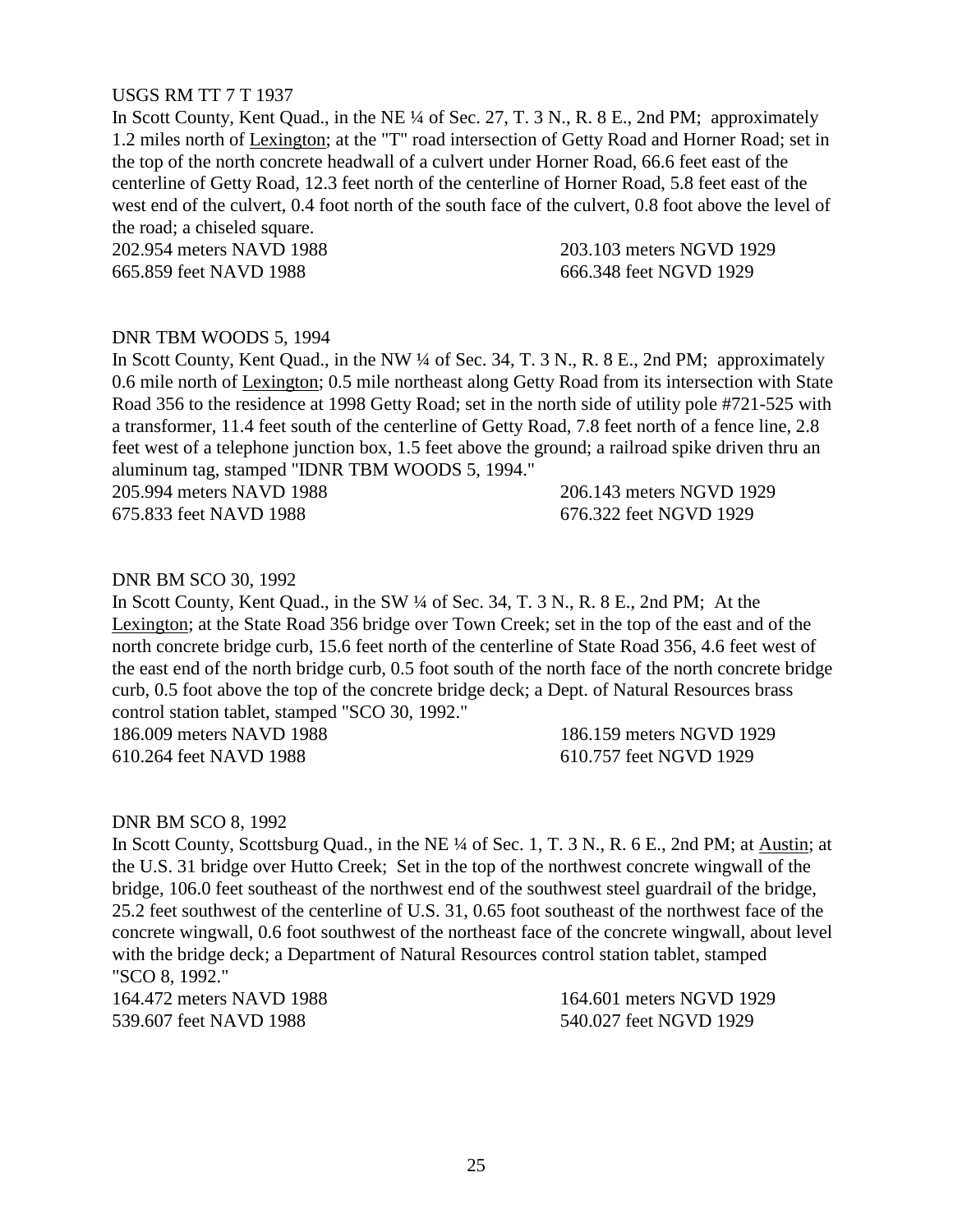# DNR TBM SCOTT 119, 1992

In Scott County, Scottsburg Quad., in the NE ¼ of Sec. 1, T. 2 N., R. 6 E., 2nd PM; approximately 1.5 miles southwest of Scottsburg; at the "T" road intersection of 100 West Road (Hancock Road) and 300 South Road (Lake Road South); set in the east side of power pole #LA 5S 147N 7, 30.4 feet north of the centerline of a private residence (#3004) drive, 28.6 feet west of the centerline of 100 West Road, 20.7 feet south of the extended centerline of 300 South Road, 1.5 feet southwest of a fence corner post, 1.1 feet above the ground; a railroad spike driven thru an aluminum tag, stamped "IDNR TBM SCOTT 119, 1992."

180.444 meters NAVD 1988 180.571 meters NGVD 1929

592.006 feet NAVD '1988 592.424 feet NGVD 1929

# DNR TBM HUTTO 1, 1993

In Scott County, Scottsburg Quad., in the NE ¼ of Sec. 1, T. 3 N., R. 6 E., 2nd PM; approximately 0.2 mile south of Austin; at the 275 North Road (Vancampen Road) bridge over Hutto Creek; set in the top of the north end of the west concrete guardrail of the bridge, 7.1 feet west of the centerline of the road, 2.7 feet above the level of the road, 1.0 foot south of the north end of the west concrete guardrail, 0.4 foot east of the west face of the concrete guardrail of the bridge; a chiseled triangle.

163.431 meters NAVD 1988 163.559 meters NGVD 1929 536.190 feet NAVD 1988 536.611 feet NGVD 1929

## DNR BM SCO 19, 1992

In Scott County, Scottsburg Quad., in the NW ¼ of Sec. 2, T. 2 N., R. 6 E., 2nd PM; approximately 2.5 miles southwest of Scottsburg; at the Leota Road concrete bridge over Big Ox Creek; set in the top of the southeast concrete wingwall of the bridge, 14.1 feet southwest of the centerline of Leota Road, 1.5 feet southeast of the northwest face of the concrete wingwall, 1.1 feet southwest of the northeast face of the concrete wingwall, 1.0 foot below the ? of the bridge deck; a Dept. of Natural Resources brass control station tablet, stamped "SCO 19, 1992." 173.974 meters NAVD 1988 174.102 meters NGVD 1929 570.780 feet NAVD 1988 feet 571.199 feet NGVD 1929

#### DNR BM SCO 31, 1992

In Scott County, Scottsburg Quad., in the SE ¼ of Sec. 2, T. 3 N., R. 6 E., 2nd PM; approximately 0.6 mile south of Austin; at the 200 West Road (Boatman Road) bridge over Stucker Ditch; set in the top of the southwest concrete bridge abutment, 21.8 feet north of the south end of the west steel guardrail of the bridge, 13.0 feet west of the centerline of the road, 5.0 feet south of the north end of the concrete bridge abutment, 0.6 foot north of the south end of the concrete bridge abutment, 0.5 foot east of the west face of the concrete bridge abutment, 0.2 foot lower than the centerline of the asphalt road; a Department of Natural Resources brass control station tablet, stamped "SCO 31, 1992."

535.910 feet NAVD 1988 536.332 feet NGVD 1929

163.346 meters NAVD 1988 163.474 meters NGVD 1929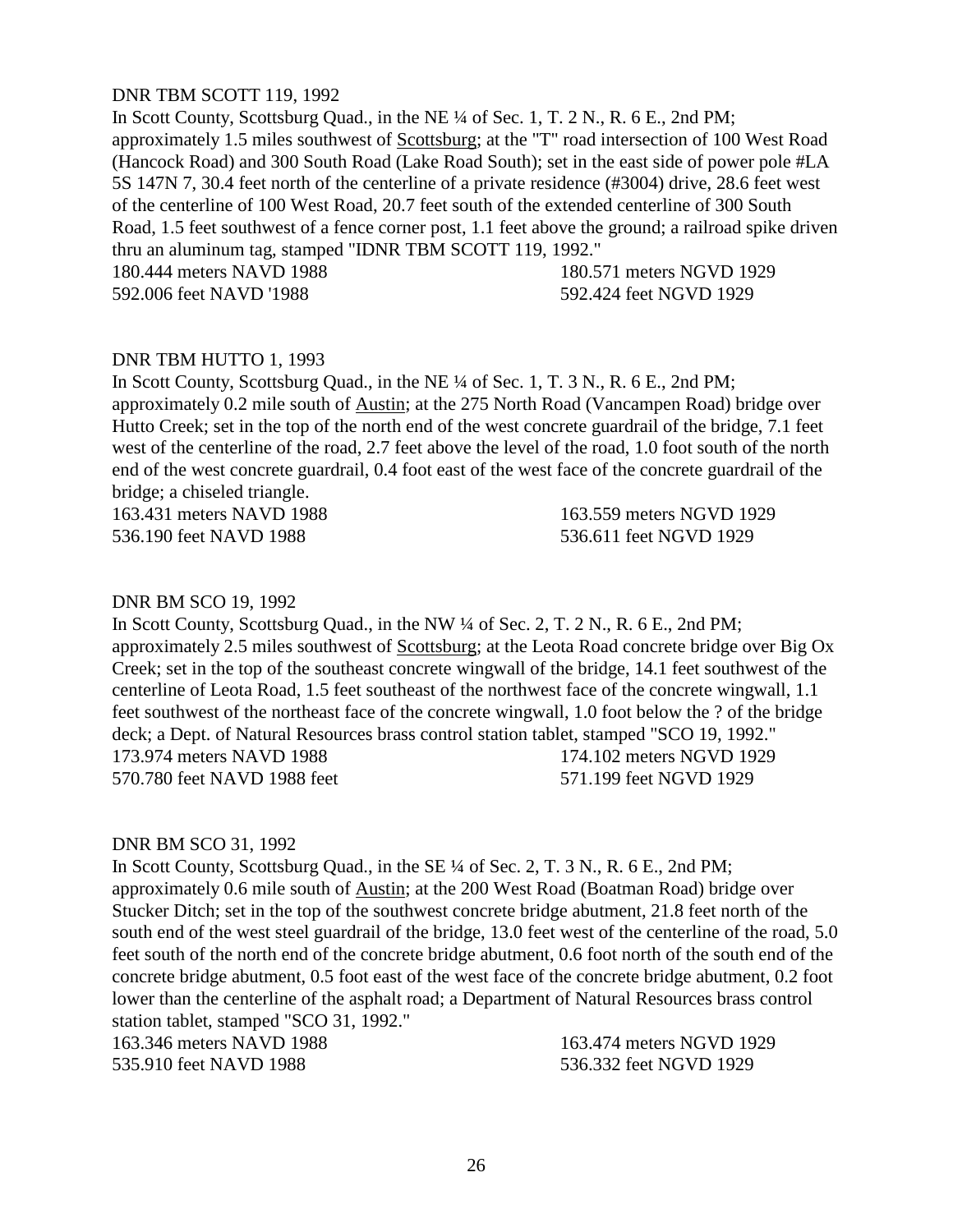# DNR BM SCO 33, 1992

In Scott County, Scottsburg Quad., in the NW ¼ of Sec. 2, T. 3 N., R. 6 E., 2nd PM; approximately 0.7 mile west of Austin; at the intersection of 300 West Road and 300 North Road, in the SE1/4 of the intersection; set in the top of a concrete post, 43.5 feet east of the centerline of 300 West Road, 21.3 feet south of the centerline of 300 North Road, 48.5 feet southeast of the centerline-centerline of the road intersection, ? feet ? of an orange DNR witness post, 0.3 foot below the level of the ground, ? foot ? the level of 300 West Road; a Department of Natural Resources control station tablet, stamped "SCO 33, 1992." NOT FOUND 161.311 meters NAVD 1988 161.440 meters NGVD 1929 529.236 feet NAVD 1988 529.657 feet NGVD 1929

# DNR TBM SCOTT 118, 1992

In Scott County, Scottsburg Quad., in the NE ¼ of Sec. 2, T. 2 N., R. 6 E., 2nd PM; approximately 2.5 miles southwest of Scottsburg; at the intersection of 200 West Road and Leota Road; set in the north side of power pole #LA 5S 125, 59.9 feet southwest of a buried cable riser box, 20.6 feet west of the centerline of 200 West Road, 14.9 feet south of the centerline of Leota Road, 1.4 feet above the ground; a railroad spike driven thru an aluminum tag, stamped "IDNR TBM SCOTT 118, 1992."

187.932 meters NAVD 1988 188.059 meters NGVD 1929 616.572 feet NAVD 1988 616.991 feet NGVD 1929

#### DNR BM SCO 18, 1992

In Scott County, Scottsburg Quad., in the SE ¼ of Sec. 3, T. 3 N., R. 6 E., 2nd PM; approximately 0.5 mile southwest of Austin; at the 300 West Road bridge over Stucker Ditch; set in the top of the northwest concrete wingwall, 15.0 feet west of the centerline of 300 West Road, 3.4 feet south of the north end of the west steel guardrail of the bridge, 3.1 feet east of the west face of the concrete wingwall, 0.6 foot below the bridge deck, 0.55 foot south of the north face of the wingwall; a Department of Natural Resources control station tablet, stamped "SCO 18, 1992." 162.272 meters NAVD 1988 162.400 meters NGVD 1929

532.386 feet NAVD 1988 532.808 feet NGVD 1929

#### DNR TBM SCOTT 111, 1992

In Scott County, Scottsburg Quad., in the NW ¼ of Sec. 6, T. 3 N., R. 7 E., 2nd PM; approximately 0.7 mile southeast of Austin; approximately 1.3 miles southeast along U.S. 31 from its intersection with State Road 256 in Austin to a concrete bridge over an unnamed ditch; set in the top of the northwest end of the southwest concrete guardrail of the bridge, 27.6 feet southwest of the centerline of U.S. 31, 3.2 feet above the ground, 0.5 foot southeast of the northwest end of the concrete guardrail; a chiseled triangle.

165.613 meters NAVD 1988 165.741 meters NGVD 1929 543.348 feet NAVD 1988 543.770 feet NGVD 1929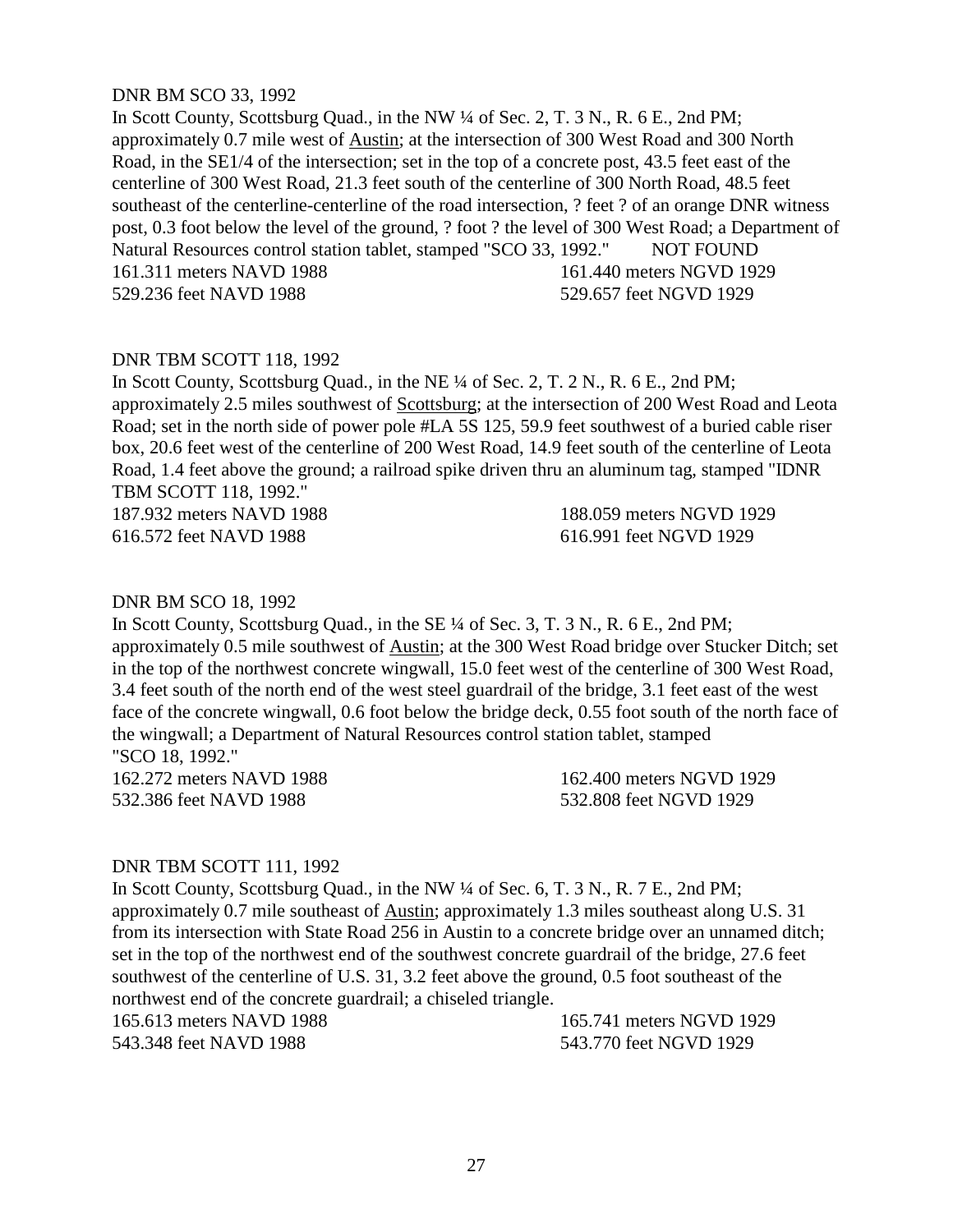# DNR TBM SCOTT 120, 1992

In Scott County, Scottsburg Quad., in the NE ¼ of Sec. 6, T. 2 N., R. 7 E., 2nd PM; approximately 1.5 miles south of Scottsburg; at the U.S. 31 bridge over Tree Creek; set in the top of the southwest concrete bridge curb, 52.0 feet south of the centerline of 300 South Road, 26.5 feet west of the centerline of U.S. 31, 1.0 foot above the road, 0.9 foot southwest of the northeast face of the concrete curb, 0.6 foot northwest of the southeast face of the concrete curb; a chiseled triangle.

564.731 feet NAVD 1988 565.146 feet NGVD 1929

172.130 meters NAVD 1988 172.257 meters NGVD 1929

# DOT BM 72 S35

In Scott County, Scottsburg Quad., in the SE ¼ of Sec. 6, T. 3 N., R. 7 E., 2nd PM; approximately 1.5 miles north of Scottsburg; at the U.S. 31 bridge over Flat Creek; set in the southwest concrete wingwall of the bridge, 24.0 feet west of the centerline of U.S. 31, 3.3 feet south of a bridge expansion joint, 0.6 foot east of the concrete wingwall, level with the bridge deck; a State Highway Commission of Indiana Survey bench mark tablet, stamped "72 S35 546.26."

166.315 meters NAVD 1988 166.443 meters NGVD 1929 545.651 feet NAVD 1988 546.073 feet NGVD 1929

## DNR BM SCO 10, 1992

In Scott County, Scottsburg Quad., in the SE ¼ of Sec. 7, T. 3 N., R. 7 E., 2nd PM; approximately 0.5 mile north of Scottsburg; at the U.S. 31 bridge over Stucker Fork and a railroad track; set in the top of the northeast concrete wingwall of the bridge, 25.2 feet southeast of the centerline of U.S. 31, 1.9 feet east of west face of the concrete wingwall, 0.7 foot southeast of the northwest face of the concrete wingwall; a Department of Natural Resources control station tablet, stamped "SCO 10, 1992."

568.801 feet NAVD 1988 569.224 feet NGVD 1929

173.371 meters NAVD 1988 173.500 meters NGVD 1929

#### DNR TBM SCOTT 110, 1992

In Scott County, Scottsburg Quad., in the SW ¼ of Sec. 7, T. 3 N., R. 7 E., 2nd PM; at Scottsburg; at the intersection of U.S. 31 and 100 North Road, in the northwest quarter of the intersection; set in the south side of power pole #LA 99, 86.5 feet east of a mailbox (#45), 77.2 feet west of the centerline of U.S. 31, 17.8 feet north of the centerline of 100 North Road, 2.0 feet south of a fence line, 1.7 feet above the ground; a railroad spike driven thru an aluminum tag, stamped "IDNR TBM SCOTT 110, 1992."

171.771 meters NAVD 1988 171.900 meters NGVD 1929

563.552 feet NAVD 1988 563.975 feet NGVD 1929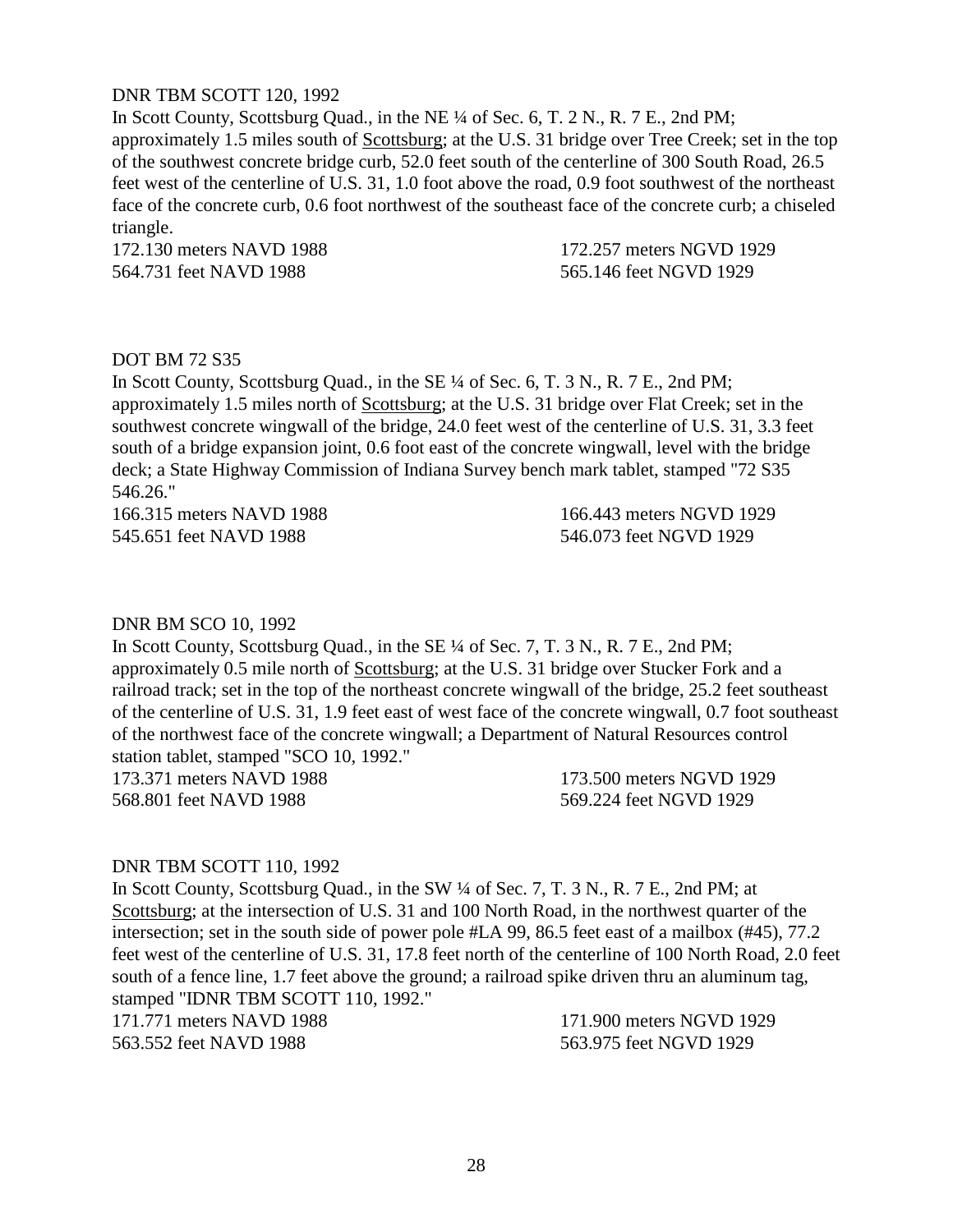# DOT BM 72 S34

In Scott County, Scottsburg Quad., in the SW ¼ of Sec. 7, T. 3 N., R. 7 E., 2nd PM; approximately 0.5 mile north of Scottsburg; at the U.S. 31 bridge over the Conrail railroad tracks and Stucker Fork; set in the top of the southwest concrete wingwall of the bridge, 24.2 feet west of the centerline of U.S. 31, 0.6 foot west of the concrete guardrail, 0.5 foot south of the north face of the wingwall, about level with the road; a State Highway Commission of Indiana Survey bench mark tablet, stamped "72 S34."

173.415 meters NAVD 1988 173.544 meters NGVD 1929 568.947 feet NAVD 1988 569.370 feet NGVD 1929

# USC & GS BM H 60, 1934

In Scott County, Scottsburg Quad., in the SE ¼ of Sec. 7, T. 3 N., R. 7 E., 2nd PM; approximately 1.0 mile north of Scottsburg; at the U.S. 31 bridge over the Pennsylvania railroad, at the railroad bridge #77/13; set in the top of the west end of the north abutment of the railroad bridge, 5 1/2 rails south of the centerline of the U.S. 31 overpass, 3.6 feet west of the west rail of the track, about 3.5 feet below the level of the track; a U.S. Coast and Geodetic Survey bench mark tablet, stamped "H 60 1934."

537.420 feet NAVD 1988 537.843 feet NGVD 1929

163.806 meters NAVD 1988 163.935 meters NGVD 1929

## DNR TBM SCOTT 112, 1992

In Scott County, Scottsburg Quad., in the NW ¼ of Sec. 8, T. 3 N., R. 7 E., 2nd PM; approximately 1.0 mile north of Scottsburg; at the intersection 150 North Road and 25 East Road, in the northwest quarter of the intersection; set in the south side of power pole #LA 128, 72.0 feet west of the centerline of 25 East Road, 19.9 feet north of the centerline of 150 North Road, 1.7 feet above the ground; a railroad spike driven thru an aluminum tag, stamped "IDNR TBM SCOTT 112, 1992."

163.932 meters NAVD 1988 164.061 meters NGVD 1929 537.833 feet NAVD 1988 538.258 feet NGVD 1929

#### DNR TBM SCOTT 121, 1992

In Scott County, Scottsburg Quad., in the West ½ of Sec. 8, T. 2 N., R. 7 E., 2nd PM; approximately 1.5 miles south of Vienna; at the "T" road intersection of U.S. 31 and 450 South Road, in the southeast quadrant of the intersection; set in the west side of power pole #LA 5S 192, 55.8 feet east of the centerline of the U.S. 31, 15.0 feet south of the extended centerline of 450 South Road, 9.9 feet northeast of a water valve, 1.1 feet above the ground; a railroad spike driven thru an aluminum tag, stamped "IDNR TBM SCOTT 121, 1992." 175.249 meters NAVD 1988 175.374 meters NGVD 1929 574.963 feet NAVD 1988 575.373 feet NGVD 1929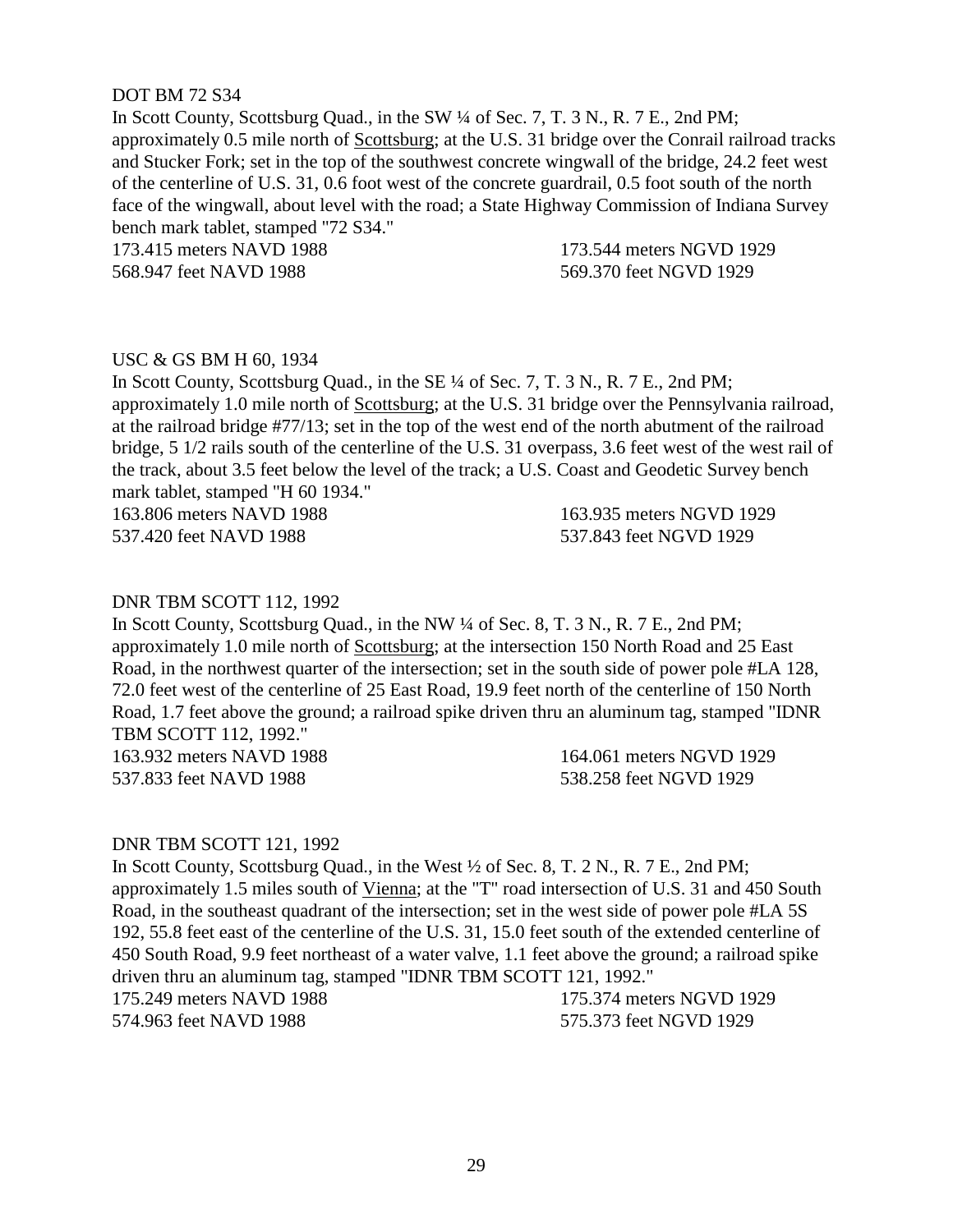DNR TBM FC 5, 1994 In Scott County, Scottsburg Quad., in the NW ¼ of Sec. 8, T. 3 N., R. 7 E., 2nd PM; approximately 1.25 miles north of Scottsburg; at the 25 East Road (Main Street) bridge over Flat Creek; DESTROYED

## USGS BM TT 41 T 1943

In Scott County, Scottsburg Quad., in the SE ¼ of Sec. 9, T. 3 N., R. 6 E., 2nd PM; approximately 2.0 miles southwest of Austin; at the intersection of 400 West Road (Finley Firehouse Road) and Thomastown Road; set in the top of a concrete post, in the northwest quarter of the intersection, 33.0 feet west of the centerline of 400 West Road, 16.0 feet north of the centerline of Thomastown Road, 37.1 feet north of and across Thomastown Road from power pole #LA 5N 18 with transformer, 63.8 feet east of power pole #LA 5N 18AW, 14.2 feet west of p/p #LA 5N 15 X with guy wire to the north, 0.2 foot above the ground; a U.S. Geological Survey bench mark tablet, stamped "TT 41 T 1943 557."

NOTE: has been hit by mower, appears stable

169.523 meters NAVD 1988 169.652 meters NGVD 1929 556.178 feet NAVD 1988 556.600 feet NGVD 1929

# DNR TBM SCOTT 106, 1992

In Scott County, Scottsburg Quad., in the NE ¼ of Sec. 10, T. 3 N., R. 6 E., 2nd PM; approximately 3.0 miles northwest of Scottsburg; at the 300 West Road bridge over OX Ditch; set in the top of the southwest concrete bridge abutment, 13.5 feet west of the centerline of 300 West Road, 2.0 feet north of the south end of the abutment, 0.3 feet east of the west face of the abutment, level with the top of the bridge deck; a chiseled triangle.

533.461 feet NAVD 1988 533.884 feet NGVD 1929

162.599 meters NAVD 1988 162.728 meters NGVD 1929

# DNR TBM SCOTT 107, 1992

In Scott County, Scottsburg Quad., in the West ½ of Sec. 10, T. 3 N., R. 6 E., 2nd PM; approximately 3.0 miles northwest of Scottsburg; at the 300 West Road bridge over Running Drain; set in the top of the southwest concrete wingwall of the bridge, 16.8 feet east of a 48" oak tree, 10.5 feet south of the centerline of 300 West Road, 3.8 feet west of the west end of the guardrail, 0.6 foot above the level of the road, 0.3 foot east of the west end of the wingwall; a chiseled triangle.

162.224 meters NAVD 1988 162.353 meters NGVD 1929 532.231 feet NAVD 1988 532.654 feet NGVD 1929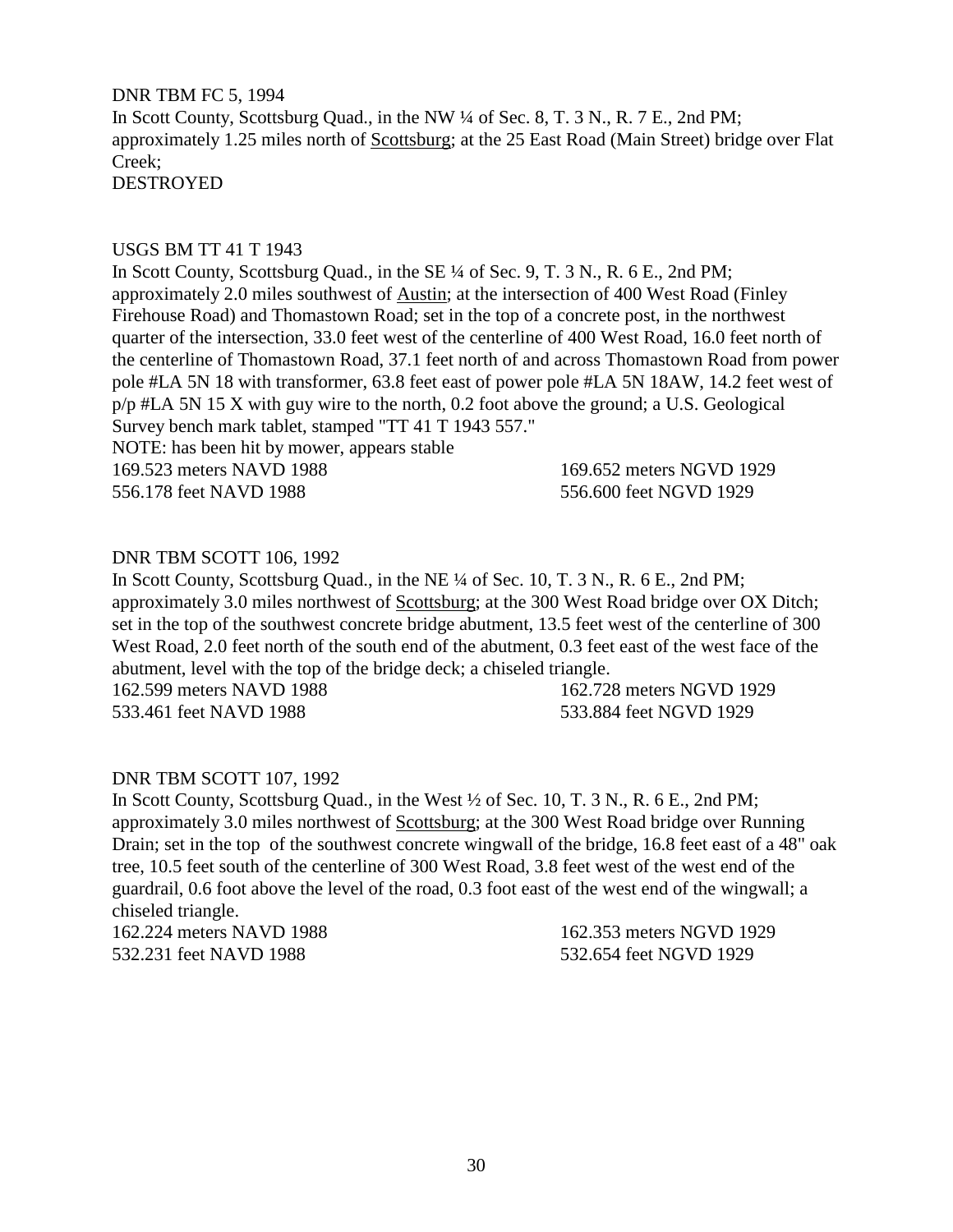# DNR TBM SCOTT 102, 1992

In Scott County, Scottsburg Quad., in the NW ¼ of Sec. 12, T. 3 N., R. 6 E., 2nd PM; approximately 1.2 miles south of Austin; 0.2 mile south along 200 West Road from the 200 West Road (Boatman Road) bridge over Honey Run, on the east side of the road; set in the west side of power pole #LA/63N/17E/1 with a guy wire to the west, 228.5 feet north of the centerline of the north asphalt entrance to the Jackson Heights Trailer Park, 48.5 feet southeast of a metal "Narrow Bridge" sign post, 32.3 feet east of the centerline of 200 West Road (Boatman Road), 1.8 feet above the ground, about 0.5 foot above the centerline of the road; a railroad spike driven thru an aluminum tag, stamped "IDNR TBM SCOTT 102, 1992."

162.405 meters NAVD 1988 162.534 meters NGVD 1929 532.823 feet NAVD 1988 533.246 feet NGVD 1929

## DNR TBM SCOTT 103, 1992

In Scott County, Scottsburg Quad., in the SW ¼ of Sec. 12, T. 3 N., R. 6 E., 2nd PM; approximately 1.0 mile northwest of Scottsburg; at the intersection of 100 North Road and 200 West Road, in the northeast quarter of the intersection; set in the west side of power pole #LA 63, 30.0 feet north of the centerline of 100 North Road, 34.2 feet east of the centerline of 200 West Road, 8.7 feet northwest of a valve on a gas pipeline, 1.9 feet above the ground; a railroad spike driven thru an aluminum tag, stamped "IDNR TBM SCOTT 103, 1992." 168.977 meters NAVD 1988 169.105 meters NGVD 1929 554.384 feet NAVD 1988 554.807 feet NGVD 1929

#### DNR TBM HONEY 1, 1993

In Scott County, Scottsburg Quad., in the NE ¼ of Sec. 12, T. 3 N., R. 6 E., 2nd PM; approximately 1.0 mile south of Austin; approximately 400 feet east along 100 North Road from the 100 North Road bridge over I65 to a gravel frontage road, thence 0.8 mile northwest along the gravel road to the most northerly set of advertising billboards; set in the west side of the west most post of the billboard, +/- 200 feet south of the CMP culvert over Honey Run, 58.0 feet east of the centerline of the road, 0.5 foot above the ground; a railroad spike driven thru an aluminum tag, stamped "IDNR TBM HONEY 1, 1993."

163.890 meters NAVD 1988 164.019 meters NGVD 1929

537.697 feet NAVD 1988 538.120 feet NGVD 1929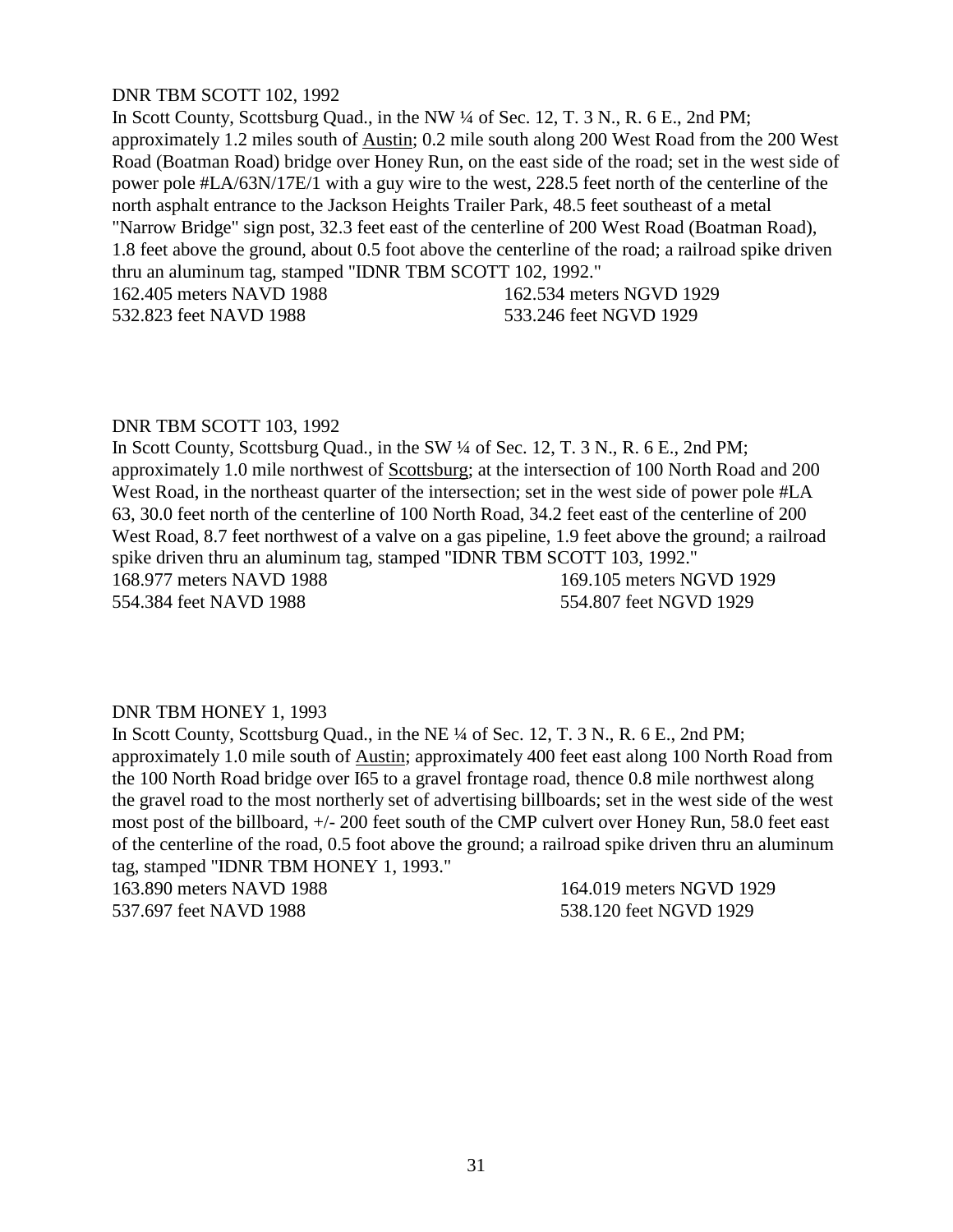# DNR TBM SCOTT 104 1992

In Scott County, Scottsburg Quad., in the SW ¼ of Sec. 13, T. 3 N., R. 6 E., 2nd PM; approximately 0.8 mile west-northwest of Scottsburg; at the T-road intersection of 200 West Road (Boatman Road) and 50 North Road (Little York Road), in the southwest quadrants of the intersection; set in the west side of power pole #LA 50 with a guy wire, 119.3 feet north of a fence corner, 80.5 feet northeast of an across 200 West Road of a yellow standpipe for a pipeline, 15.5 feet east of the centerline of 200 West Road (Boatman Road), 9.6 feet north of the northwest corner of a green metal telephone junction box, 7.0 feet south of the extended centerline of 50 North Road (Little York Road), 2.4 feet west of a N-S fence line, 2.4 feet north of the north edge of rectangular concrete GTE manhole cover, 1.8 feet above the ground, 1.75 feet southwest of a metal road sign post; a railroad spike driven thru an aluminum tag, stamped "IDNR TBM SCOTT 104, 1992."

575.995 feet NAVD 1988 576.418 feet NGVD 1929

175.564 meters NAVD 1988 175.693 meters NGVD 1929

## DNR BM SCO 16, 1992

In Scott County, Scottsburg Quad., in the NW ¼ of Sec. 14, T. 3N., R. 6 E., 2nd PM; approximately ? miles west of Scottsburg; at the 50 North Road bridge over Big Ox Creek; set in the top of the northwest concrete wingwall of the bridge, 13.7 feet north of the centerline of 50 North Road, 0.6 foot west of the bridge expansion joint, 0.6 foot south of the north face of the concrete wingwall, about level with the top of the bridge deck; a Department of Natural Resources control station tablet, stamped "SCO 16, 1992."

541.599 feet NAVD 1988 542.022 feet NGVD 1929

165.080 meters NAVD 1988 165.209 meters NGVD 1929

# DNR BM SCO 17, 1992

In Scott County, Scottsburg Quad., in the NW ¼ of Sec. 14, T. 3 N., R. 6 E., 2nd PM; approximately 1.7 miles northwest of Scottsburg; at the 100 North Road (Moongio Road) bridge over Big Ox Creek; set in the top of the southwest concrete wingwall of the bridge, 11.0 feet south of the centerline of 100 North Road, 0.85 foot west of the east end of the wingwall, 0.4 foot north of the south face of the wingwall, 2.7 feet below the top of the aluminum guardrail, level with the top of the concrete bridge deck; a Department of Natural Resources control station tablet, stamped "SCO 17, 1992."

164.157 meters NAVD 1988 164.286 meters NGVD 1929 538.571 feet NAVD 1988 538.994 feet NGVD 1929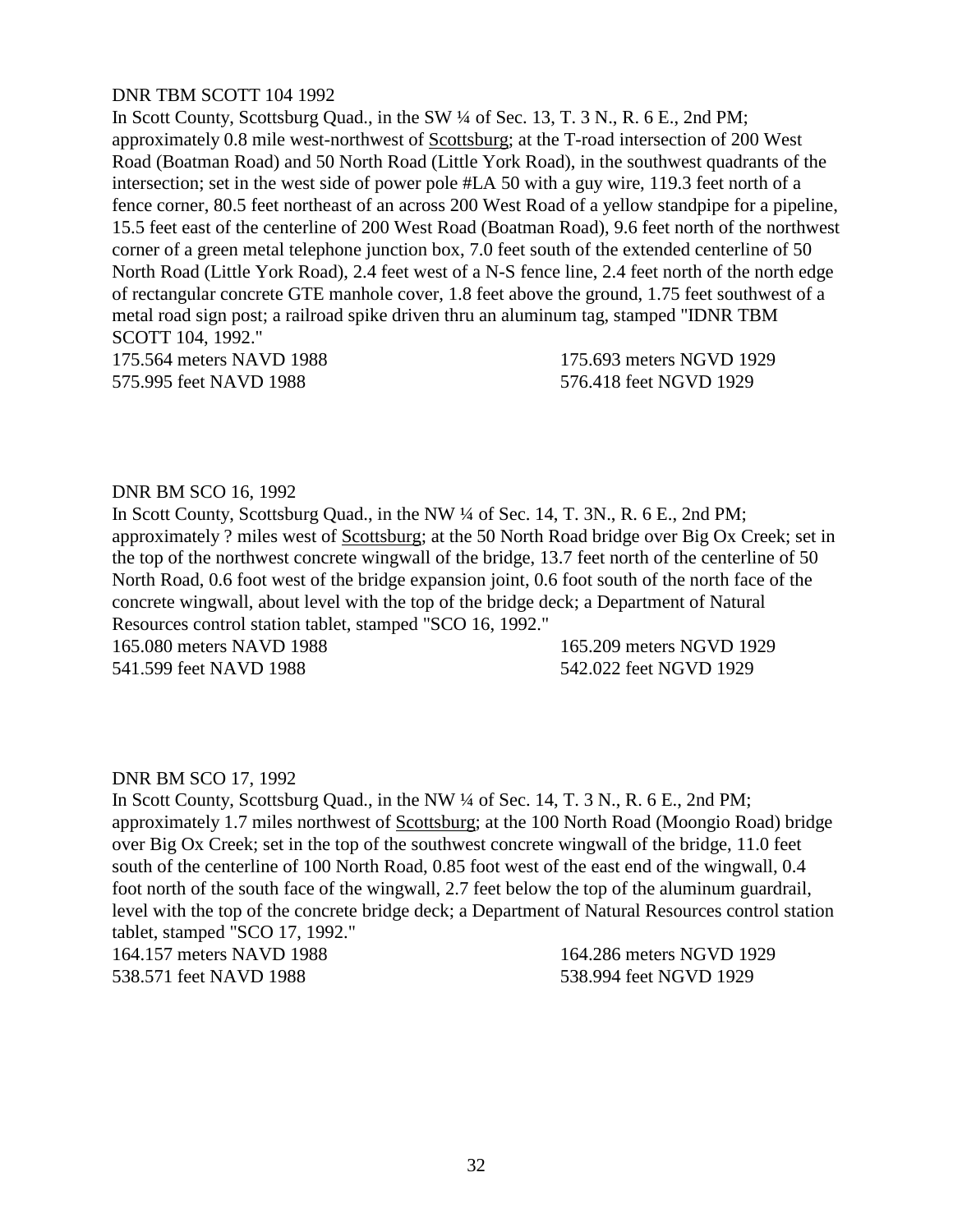# DNR TBM SCOTT 105, 1992

In Scott County, Scottsburg Quad., in the SW ¼ of Sec. 15, T. 3 N., R. 6 E., 2nd PM; approximately 3.0 miles west of Scottsburg; at the intersection of 50 North Road (Little York Road) and 400 West Road (Finley Firehouse Road), in the southeast quarter of the intersection; set in the north side of power pole #813/1622 with a guy wire, 25.3 feet south of the centerline of 50 North Road, 22.7 feet east of the centerline of 400 West Road, 13.4 feet southeast of the west end of the south concrete headwall of a culvert under 50 North Road, 8.5 feet northeast of power pole #LA/5S/1 with a guy wire and three transformers, 4.6 feet southwest of the southwest corner of a gray metal telephone pedestal, 2.0 feet above the ground; a railroad spike driven thru an aluminum tag, stamped "IDNR TBM SCOTT 105, 1992."

564.960 feet NAVD 1988 565.383 feet NGVD 1929

172.200 meters NAVD 1988 172.329 meters NGVD 1929

# DNR TBM SCOTT 108, 1992

In Scott County, Scottsburg Quad., in the East ½ of Sec. 15, T. 3 N., R. 6 E., 2nd PM; approximately 2.5 miles west of Scottsburg; at the intersection of 50 North Road and 325 West Road, in the northwest quarter of the intersection; set in the southeast side of power pole #LA 24, 35.0 feet northwest of the centerline of centerline of the road intersection, 27.6 feet north of the centerline of 50 North Road, 21.7 feet west of the centerline of 325 West Road, 2.0 feet above the ground; a railroad spike driven thru an aluminum tag, stamped "IDNR TBM SCOTT 108, 1992."

566.060 feet NAVD 1988 566.484 feet NGVD 1929

172.536 meters NAVD 1988 172.665 meters NGVD 1929

# DNR TBM SCOTT 134, 1993

In Scott County, Scottsburg Quad., in the SW  $\frac{1}{4}$  of Sec. 16, T. 3 N., R. 6 E., 2nd PM; approximately 0.2 mile northeast of Scottsburg; t the 100 East Road bridge over Stucker Fork; et in the southwest side of a utility pole, 21.8 feet east of the centerline of 100 East Road, 19.4 feet southeast of the southeast corner of the concrete bridge abutment, 2.0 feet above the ground, 1.8 feet below the level of the road; a railroad spike driven thru an aluminum tag, stamped "IDNR TBM SCOTT 134, 1993."

165.631 meters NAVD 1988 165.762 meters NGVD 1929 543.406 feet NAVD 1988 543.837 feet NGVD 1929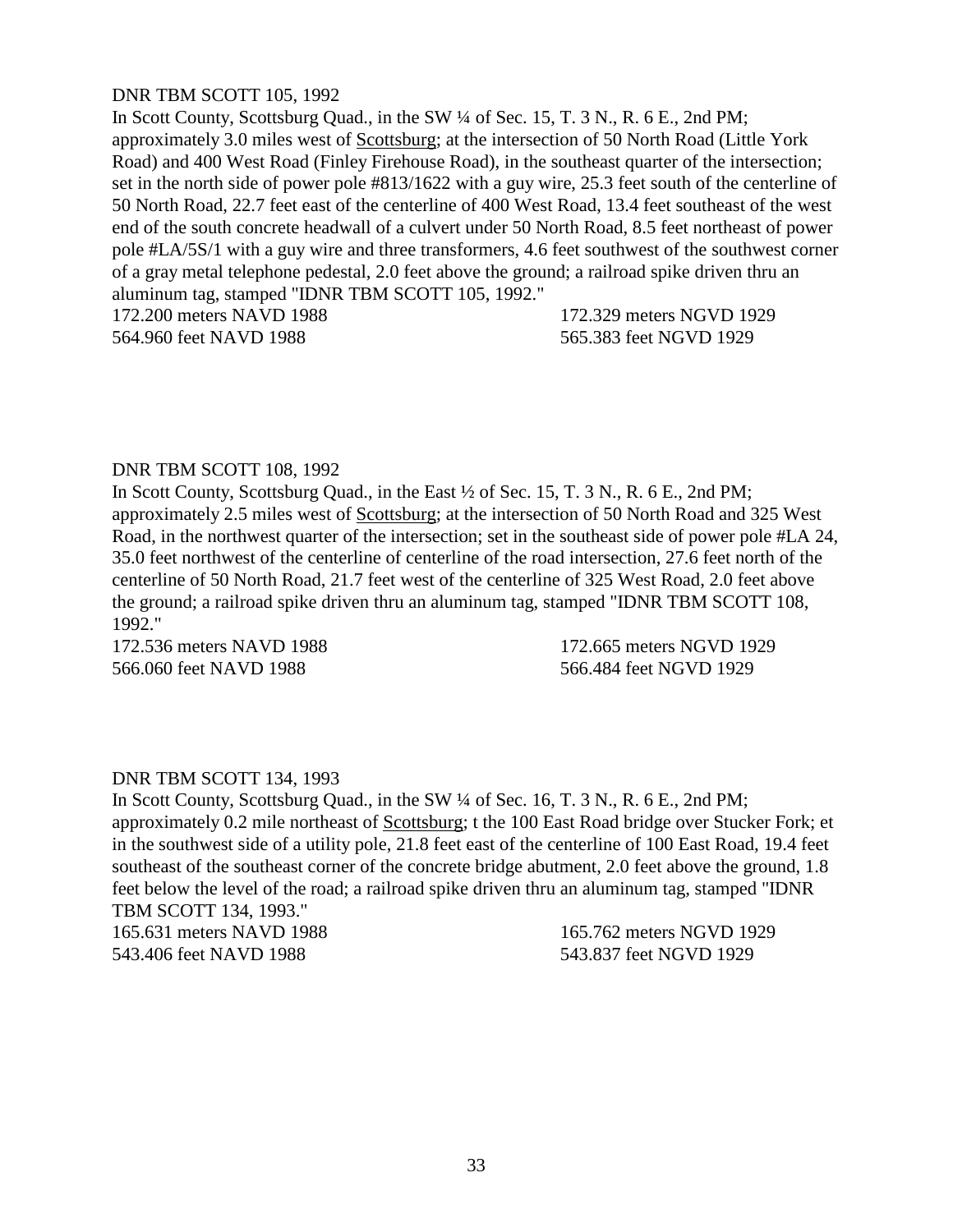## DNR BM SCO 11, 1992

In Scott County, Scottsburg Quad., in the NW ¼ of Sec. 17, T. 3 N., R. 7 E., 2nd PM; approximately 0.2 mile north of Scottsburg; at the 25 East Road bridge over Stucker Ditch; set in the top of the southwest corner of the concrete bridge abutment, 14.6 feet west of the centerline of 25 East Road, 13.1 feet north of the south end of the west guardrail of the bridge, 2.3 feet southeast of the north? corner of the concrete bridge abutment, 0.9 foot east of the west face of the concrete, 1.2 feet southwest of the southwest corner of a metal "I" beam guardrail support post, level with the road; a Dept. of Natural Resources brass control station tablet, stamped "SCO 11, 1992."

165.631 meters NAVD 1988 165.761 meters NGVD 1929 543.409 feet NAVD 1988 543.834 feet NGVD 1929

#### DNR TBM SCOTT 113, 1992

In Scott County, Scottsburg Quad., in the SW  $\frac{1}{4}$  of Sec. 17, T. 3 N., R. 7 E., 2nd PM; at Scottsburg; approximately 0.5 mile north along 25 East Road (Main Street) from its intersection with State Road 56 to the intersection of 25 East Road (Main Street) and Montgomery Street, in the northeast quarter of the intersection; set in the east side of a utility pole with a street light and two guy wires, 23.8 feet east of the centerline of 25 East Road (Main Street), 54.1 feet south of a fire hydrant, 20.9 feet north of the centerline of Montgomery Street, 13.5 feet south of an orange "warning underground telephone cable" sign post, 12.8 feet northwest of a metal stop sign post, 1.2 feet above the ground; a railroad spike driven thru an aluminum tag, stamped "IDNR TBM SCOTT 113, 1992."

550.211 feet NAVD 1988 550.637 feet NGVD 1929

167.705 meters NAVD 1988 167.835 meters NGVD 1929

#### DNR TBM IOLA LAKE

In Scott County, Scottsburg Quad., in the SW  $\frac{1}{4}$  of Sec. 17, T. 3 N., R. 7 E., 2nd PM; at Scottsburg; at Iola Lake; set in the east side of a light pole, 21.3 feet west of the centerline of an access road, 6.8 feet north of the north face of the outlet structure of Iola Lake, 3.4 feet west of the west edge of the asphalt run/walk surrounding the Lake, 6.2 feet southwest of the southwest corner of a wooden foot bridge over the Iola Lake outlet channel, 1.9 feet above the ground; a railroad spike driven thru an aluminum tag, stamped "IDNR TBM IOLA LAKE 1994." 168.665 meters NAVD 1988 168.794 meters NGVD 1929 553.360 feet NAVD 1988 553.786 feet NGVD 1929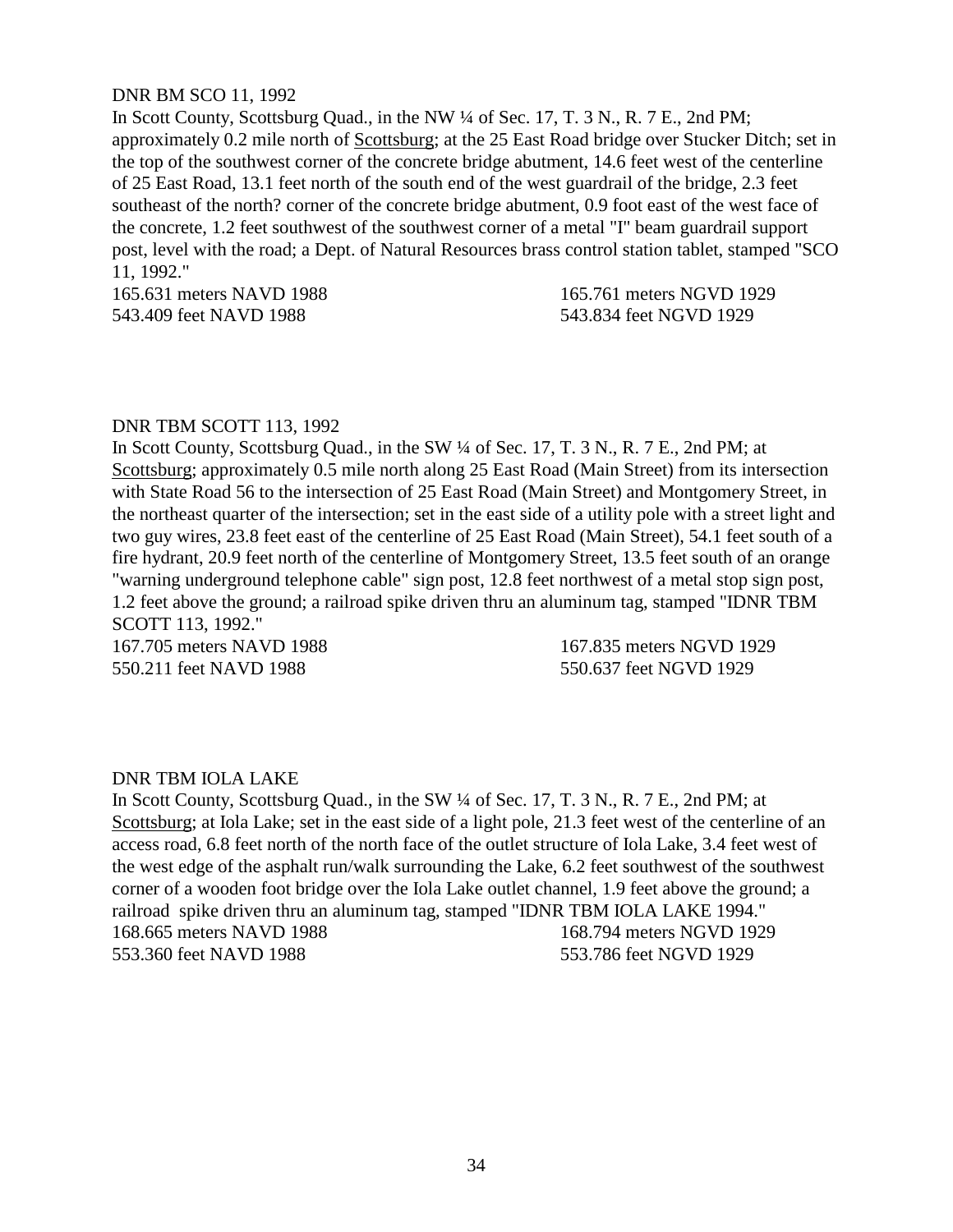## DNR BM SCO 9, 1992

In Scott County, Scottsburg Quad., in the NW ¼ of Sec. 18, T. 3 N., R. 7 E., 2nd PM; at Scottsburg; at the 100 North Road bridge over I-65; set in the top of the east end of the south concrete guardrail of the bridge, 14.6 feet south of the centerline of 100 North Road, 2.8 feet above the bridge deck, 0.7 foot west of the east face of the concrete guardrail, 0.3 foot north of the south face of the concrete guardrail; a Dept. of Natural Resources brass control station tablet, stamped "SCO 9, 1992."

171.970 meters NAVD 1988 72.099 meters NGVD 1929 564.206 feet NAVD 1988 564.629 feet NGVD 1929

# DNR TBM HONEY 2, 1993

In Scott County, Scottsburg Quad., in the SW ¼ of Sec. 18, T. 3 N., R. 7 E., 2nd PM; approximately 0.3 mile northwest of Scottsburg; at the 25 North Road bridge over Honey Run; set in the south side of a power pole, 51.1 feet east of the east end of the bridge, 21.8 feet north of and across 25 North Road from a fence line, 10.0 feet north of the centerline of 25 North Road (gravel), 1.2 feet above the ground; a railroad spike.

165.767 meters NAVD 1988 165.896 meters NGVD 1929 543.853 feet NAVD 1988 544.279 feet NGVD 1929

## DNR BM SCO 13, 1992

In Scott County, Scottsburg Quad., in the NW ¼ of Sec. 19, T. 3 N., R. 7 E., 2nd PM; at Scottsburg; at the State Road 56 bridge over Honey Run; set in the top of the west end of the north concrete curbing of the bridge, 18.7 feet north of the centerline of State Road 56, 2.3 feet east of the west end of the curb, 0.9 foot above the level of the road, 0.5 foot south of concrete guardrail of the bridge; a Dept. of Natural Resources brass control station tablet, stamped "SCO 13, 1992."

568.849 feet NAVD 1988 569.275 feet NGVD 1929

173.386 meters NAVD 1988 173.515 meters NGVD 1929

#### DOT BM SCOTT S21

In Scott County, Scottsburg Quad., in the West ½ of Sec. 19, T. 3 N., R. 7 E., 2nd PM; at Scottsburg; at the State Road 56 bridge over I-65; set in the top of the concrete curb at the northwest corner of the bridge, 31.6 feet north of the centerline of the State Road 56 median, 15.2 feet southeast of a metal "exit ramp" sign pole, 3.5 feet east of the west most concrete guardrail support, 0.7 foot above the road; a Indiana State Highway Commission bench mark tablet, stamped "SCOTT S21."

175.341 meters NAVD 1988 175.471 meters NGVD 1929 575.266 feet NAVD 1988 575.692 feet NGVD 1929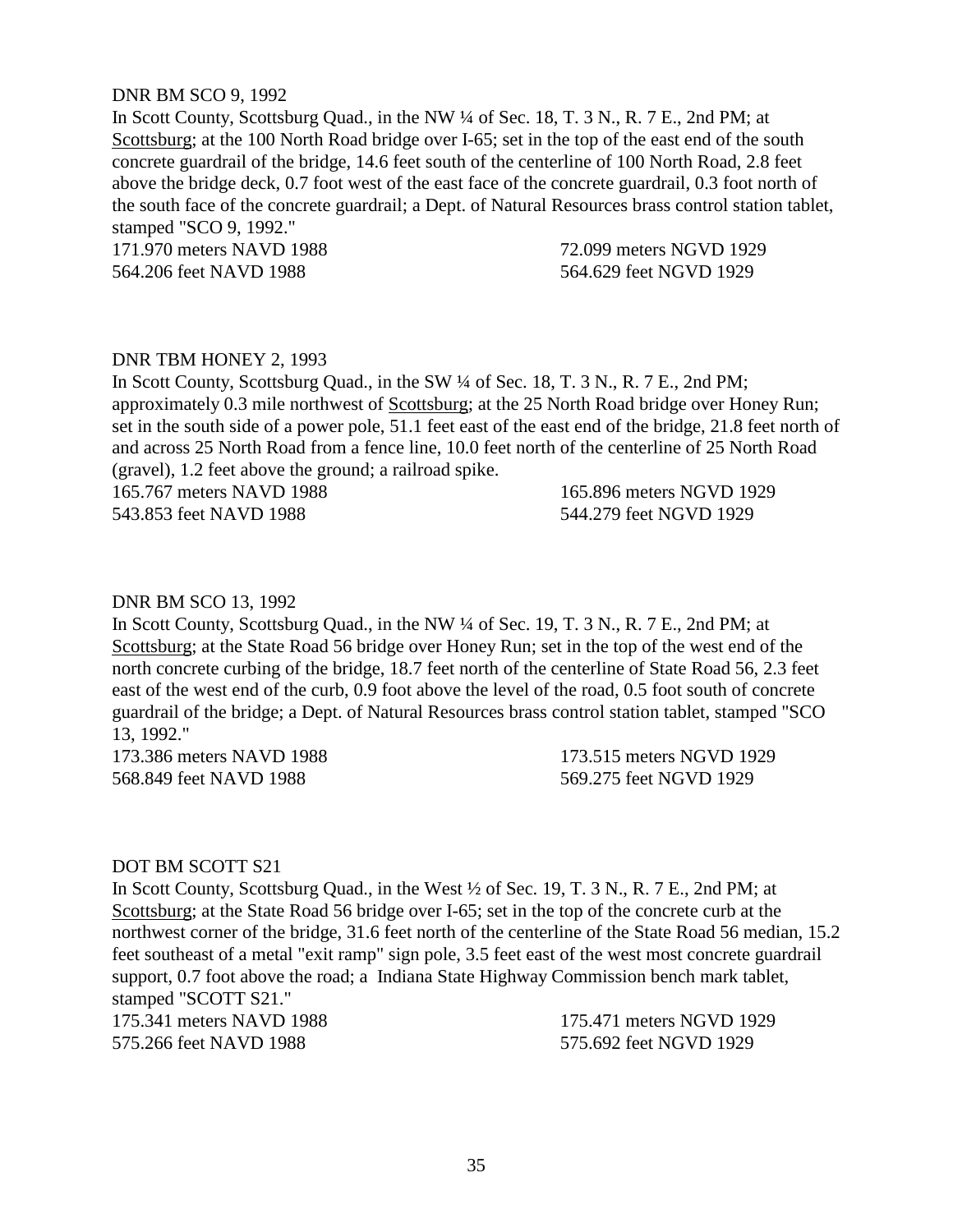## DNR BM SCO 12, 1992

In Scott County, Scottsburg Quad., in the SW  $\frac{1}{4}$  of Sec. 20, T. 3 N., R. 7 E., 2nd PM; at Scottsburg; near the intersection of Walnut Street and 3rd Street, near the southwest corner of the William H. English Middle School property; set in the top of the northwest end of the concrete headwall of the 3rd Street culvert over Scottsburg Drain, 56.5 feet south of the centerline of Walnut Street, 30.5 feet west of the centerline of 3rd Street, 9.7 feet southeast of a corner fence post, 1.0 foot above the ground, 0.5 foot east of the west face of the concrete headwall, 0.5 foot west of the east face of the concrete headwall, 0.8 foot west of a fence line; a Department of Natural Resources control station tablet, stamped "SCO 12, 1992."

167.423 meters NAVD 1988 167.553 meters NGVD 1929 549.286 feet NAVD 1988 549.714 feet NGVD 1929

## DNR BM SCO 21, 1992

In Scott County, Scottsburg Quad., in the NW ¼ of Sec. 20, T. 3 N., R. 7 E., 2nd PM; at Scottsburg; at the Scott County Courthouse; set in the top of the northwest corner of a 3 foot X 3 foot concrete flagpole base, 91.8 feet northwest of the northwest corner of the brick Scott County Courthouse, 51.9 feet south of the centerline of State Road 56, 39.3 feet northwest of the northwest corner of the concrete base of the W.H. English statue, 17.5 feet south of the south edge of the concrete curb of the north parking area for the courthouse, 1.3 feet northwest of the metal flagpole, 0.6 foot east of the west edge of the conc. base of the flag pole, 0.6 foot south of the north edge of the concrete base of the flagpole, about level with the ground; a Department of Natural Resources control station tablet, stamped "SCO 21, 1992."

171.596 meters NAVD 1988 171.726 meters NGVD 1929 562.976 feet NAVD 1988 563.403 feet NGVD 1929

# DNR TBM SD 1, 1992

In Scott County, Scottsburg Quad., in the SW  $\frac{1}{4}$  of Sec. 20, T. 3 N., R. 7 E., 2nd PM; at Scottsburg; at the intersection of East Walnut Street and 3rd Street, in the southwest quarter of the intersection, at the William H. English Middle School; set in the east side of a utility pole with a street light and guy wire, 39.2 feet west of the centerline of 3rd Street, 30.7 feet north of a fence corner post, 18.2 feet south of the centerline of East Walnut Street, 1.2 feet above the ground; a railroad spike driven thru an aluminum tag, stamped "IDNR TBM SD 1, 1992." 167.572 meters NAVD 1988 167.702 meters NGVD 1929 549.776 feet NAVD 1988 550.204 feet NGVD 1929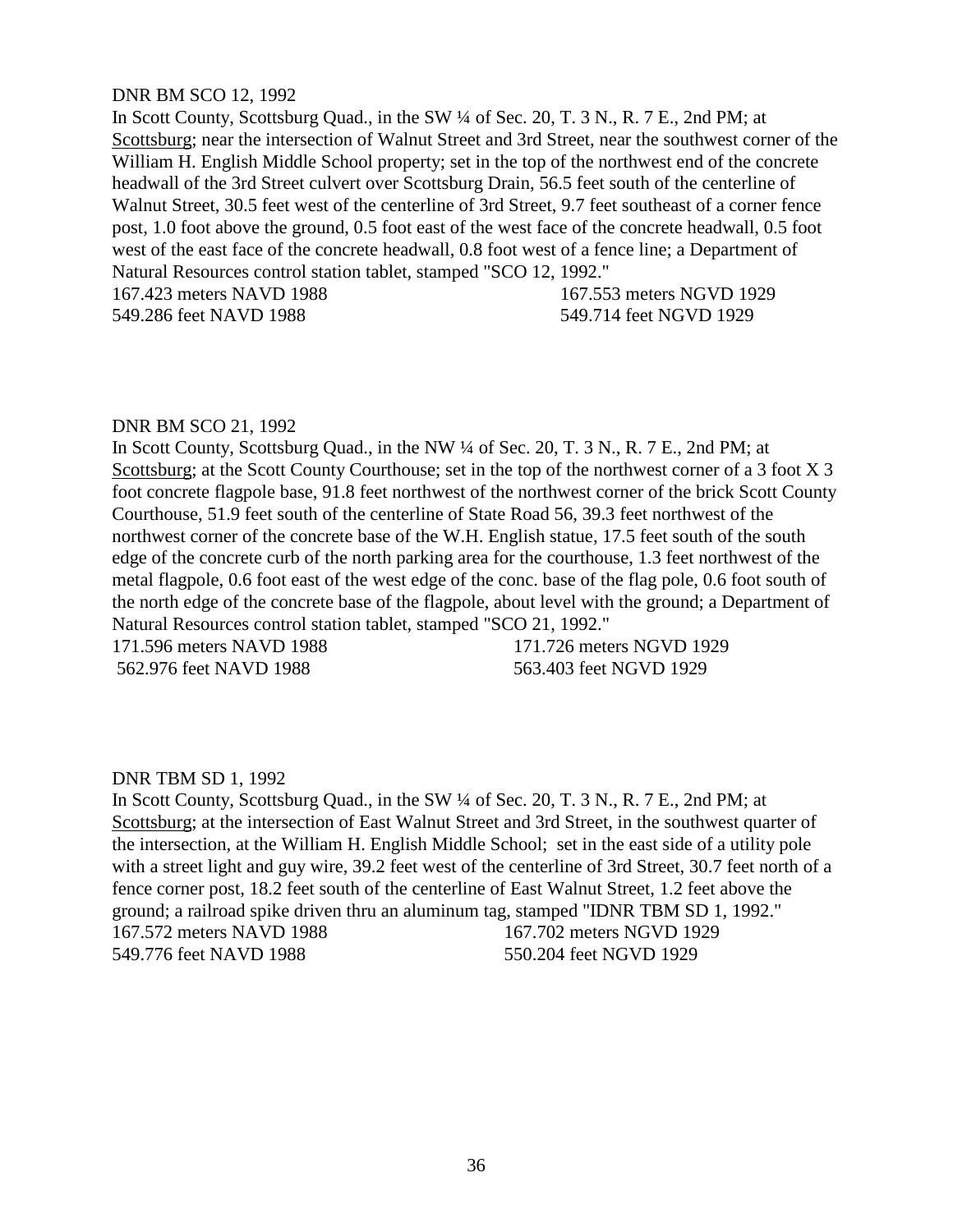## DOT BM 72 S 44

In Scott County, Scottsburg Quad., in the NE ¼ of Sec. 20, T. 3 N., R. 7 E., 2nd PM; at Scottsburg; at the State Road 56 bridge over Pigeon Roost Creek; set in the top of the west end of the north concrete guardrail of the bridge, 23.7 feet north of the centerline of State Road 56, 25.8 feet southeast of a utility pole, 0.4 foot east of the west face of the concrete guardrail, 2.9 feet above the ground; an INDOT benchmark tablet, stamped "72 S 44." 168.269 meters NAVD'88 168.400 meters NGVD'2 552.062 feet NAVD 1988552. 493 feet NGVD 1929

## DNR BM SCO 15, 1992

In Scott County, Scottsburg Quad., in the NW ¼ of Sec. 23, T. 3 N., R. 6 E., 2nd PM; approximately 2.0 miles west of Scottsburg; at the 25 South Road bridge over Big Ox Creek; set in the top of the southeast concrete wingwall of the bridge, 13.4 feet south of the centerline of 25 South Road, 1.5 feet south of the north face of the concrete wingwall of the bridge (at the bridge expansion joint), 0.5 foot west of the east face of the concrete wingwall, about level with the bridge deck; a Department of Natural Resources control station tablet, stamped "SCO 15, 1992." 166.323 meters NAVD 1988 166.452 meters NGVD 1929 545.678 feet NAVD 1988 546.102 feet NGVD 1929

## DNR TBM SCOTT 133, 1992

In Scott County, Scottsburg Quad., in the SE ¼ of Sec. 23, T. 3 N., R. 6 E., 2nd PM; approximately 1.5 miles west of Scottsburg; at the intersection of State Road 56 and 250 West Road, in the northeast quarter of the "T" road intersection; set in the north side of power pole #LA 50 S 31W 12, 119.0 feet west of a power pole with three transformers, 68.5 feet southwest of the southwest corner of a building, 28.0 feet north of the centerline of State Road 56, 17.0 feet east of the centerline of 250 West Road, 1.8 feet above the ground; a railroad spike driven thru an aluminum tag, stamped "IDNR TBM SCOTT 133, 1992." 169.872 meters NAVD 1988 170.001 meters NGVD 1929 557.321 feet NAVD 1988 557.746 feet NGVD 1929

#### DNR TBM BIG OX 1, 1993

In Scott County, Scottsburg Quad., in the SW ¼ of Sec. 23, T. 3 N., R. 6 E., 2nd PM; at the interchange for Interstate 65 and State Road 56, proceed west about 2.0 miles to the State Road 56 bridge over Big Ox Creek; set in the top of the northwest concrete wingwall, 15.5 feet north of centerline of highway, 3.3 feet northwest of southeast end of northwest wingwall, level with the road; a chiseled and painted triangle. *DESROYED. NEW BRIDGE* 167.696 meters NAVD 1988 167.825 meters NGVD 1929 550.181 feet NAVD 1988 550.606 feet NGVD 1988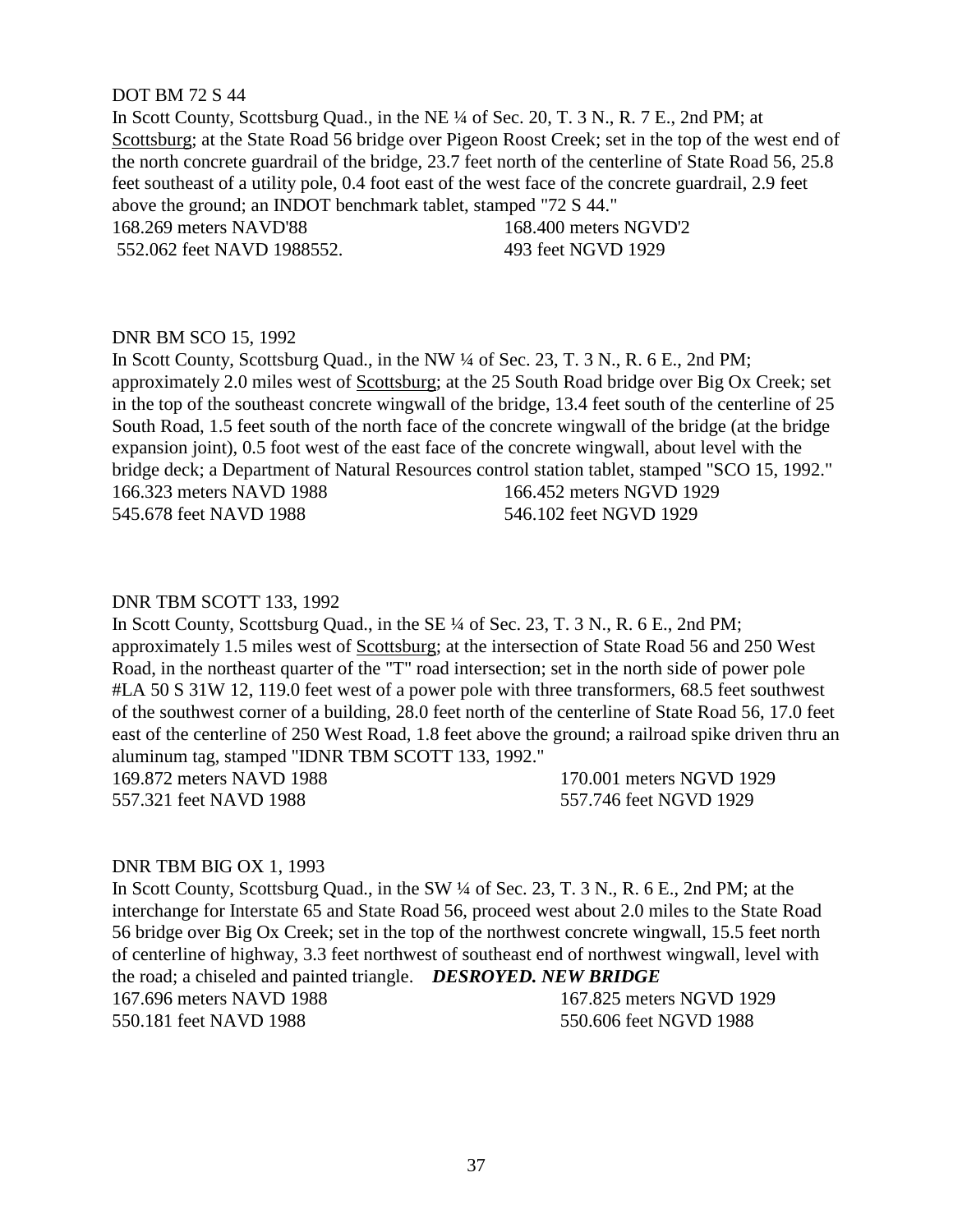# USGS BM TT 38 T 1943

In Scott County, Scottsburg Quad., in the SE ¼ of Sec. 23, T. 3 N., R. 6 E., 2nd PM; approximately 1.0 mile west of Scottsburg; in the SW1/4 of the intersection of State Road 56 and (Boatman Road) 200 West Road; set in the top of a concrete post, 43.0 feet south and 20.0 feet west of the crossroads; a U.S. Geological Survey bench mark tablet, stamped "TT 38 T 1943 583."

582.347 feet NAVD 1988 582.773 feet NGVD 1929

177.500 meters NAVD 1988 177.629 meters NGVD 1929

## USGS BM TT 38 T, 1943

In Scott County, Scottsburg Quad., in the SE ¼ of Sec. 23, T. 3 N., R. 6 E., 2nd PM; approximately 1.0 mile west of Scottsburg; at the intersection of State Road 56 and 200 West Road (Boatman Road), in the southwest quarter of the intersection; et in the top of a concrete post, 28.0 feet south of the centerline of State Road 56, 21.3 feet west of the centerline of 200 West Road, 41.9 feet southwest of and across 200 West Road from power pole #LA 50 531 with 3 guy wires, 19.8 feet north of a fiberglass telephone pedestal, 41.3 feet west of a yellow metal "gas pipeline" post, at the edge of asphalt, 0.1 foot below the level of State Road 56; a U.S. Geological Survey bench mark tablet, stamped "583 TT 38 T 1943." 177.500 meters NAVD 1988 177.629 meters NGVD 1929 582.347 feet NAVD 1988 582.773 feet NGVD 1929

# DNR TBM SCOTT 109, 1992

In Scott County, Scottsburg Quad., in the NE ¼ of Sec. 24, T. 3 N., R. 6 E., 2nd PM; approximately 0.7 mile west of Scottsburg; 0.7 mile west along State Road 56 from its intersection with I-65 to the entrance to the Westwood Golf Course; set in the southwest side of a power pole, 52.3 feet west of the south post of the "Westwood" sign, 52.0 feet east of the centerline of the Westwood Golf Course entrance drive, 48.4 feet north of the centerline of State Road 56, 19.4 feet northeast of a mailbox, 1.7 feet above the ground; a railroad spike driven thru an aluminum tag, stamped "IDNR TBM SCOTT 109, 1992."

179.118 meters NAVD 1988 179.247 meters NGVD 1929 587.655 feet NAVD 1988 588.081 feet NGVD 1929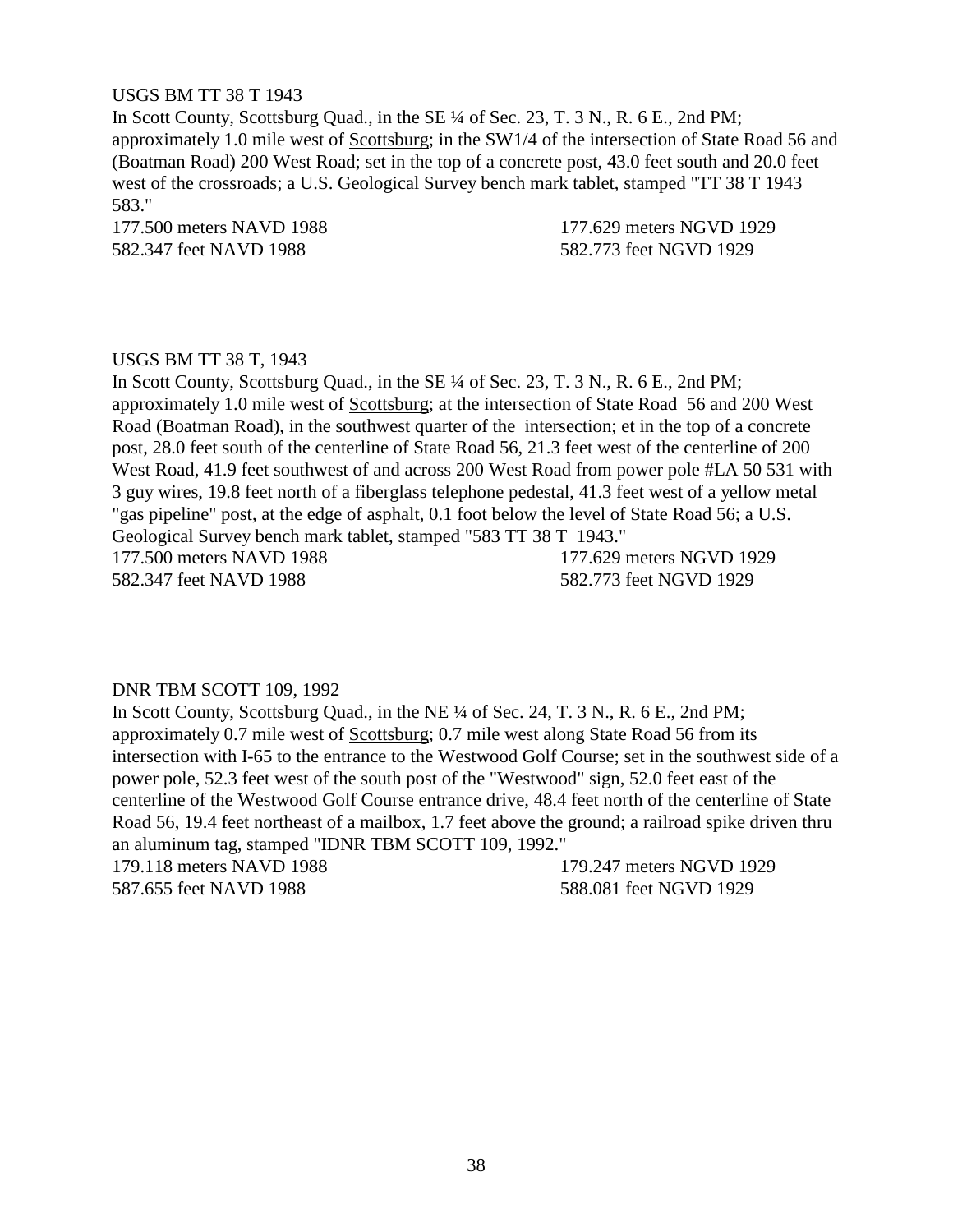# DNR TBM SCOTT 116, 1992

In Scott County, Scottsburg Quad., in the NW ¼ of Sec. 25, T. 3 N., R. 6 E., 2nd PM; approximately 1.0 mile southwest of Scottsburg; at the intersection of 200 West Road and 150 South Road, in the northeast quarter of the intersection; set in the southwest side of power pole #LA 505-51, 50.7 feet northeast of a buried cable riser box, 39.4 feet north of the centerline of 150 South Road, 17.3 feet east of the centerline of 200 West Road, 1.4 feet above the ground; a railroad spike driven thru an aluminum tag, stamped "IDNR TBM SCOTT 116, 1992." 174.681 meters NAVD 1988 174.809 meters NGVD 1929 573.100 feet NAVD 1988 573.520 feet NGVD 1929

#### DNR BM SCO 20, 1992

In Scott County, Scottsburg Quad., in the SE ¼ of Sec. 26, T. 3 N., R. 6 E., 2nd PM; approximately 2.0 miles west of Scottsburg; at the 150 South Road bridge over Big Ox Creek; set in the top of the southwest wingwall of the bridge, 12.1 feet south of the centerline of 150 South Road, 6.8 feet northeast of the southwest end of the wingwall, 3.2 feet west of the southwest most metal "I" beam guardrail support post, 1.4 feet below the top of the concrete headwall of the bridge, 0.9 foot south of the south face of the concrete bridge curb; a Department of Natural Resources control station tablet, stamped "SCO 20, 1992."

555.783 feet NAVD 1988 556.203 feet NGVD 1929

169.403 meters NAVD 1988 169.531 meters NGVD 1929

#### DNR TBM PRC 7, 1993

In Scott County, Scottsburg Quad., in the NW ¼ of Sec. 28, T. 3 N., R. 7 E., 2nd PM; approximately 0.6 mile southeast of Scottsburg; at the 150 South Road (Lovers Lane) concrete bridge over Pigeon Roost Creek; set in the southwest side of a utility pole, 35.0 feet east of the east end of the bridge, 14.5 feet north of the centerline of 150 South Road, 1.7 feet above the ground; a railroad spike driven thru an aluminum tag, stamped "IDNR TBM PRC 7, 1993." 169.404 meters NAVD 1988 169.533 meters NGVD 1929 555.785 feet NAVD 1988 556.210 feet NGVD 1929

#### DNR TBM SCOTT 114, 1992

In Scott County, Scottsburg Quad., in the NW ¼ of Sec. 29, T. 3 N., R. 7 E., 2nd PM; approximately 0.5 mile south of Scottsburg; at the intersection of 25 East Road and 150 South Road, in the southeast quarter of the intersection; set in the west side of utility pole #3E-39, 77.6 feet southeast of a fire hydrant, 20.4 feet south of the centerline of 150 South Road, 20.3 feet east of the centerline of 25 East Road, 1.2 feet above the ground; a railroad spike driven thru an aluminum tag, stamped "IDNR TBM SCOTT 114, 1992."

171.180 meters NAVD 1988 171.310 meters NGVD 1929 561.615 feet NAVD 1988 562.039 feet NGVD 1929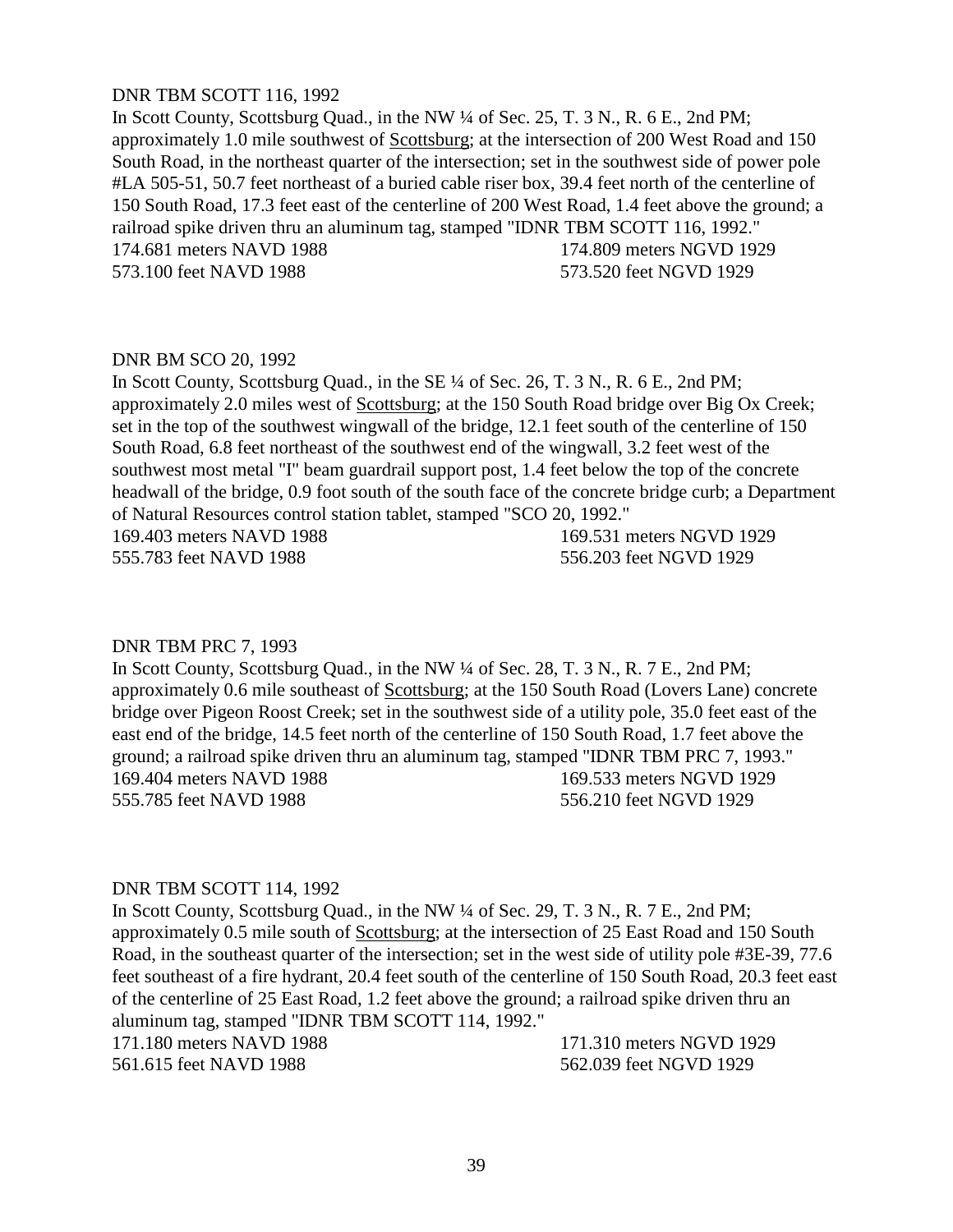# DNR TBM SCOTT 115, 1992

In Scott County, Scottsburg Quad., in the SW ¼ of Sec. 30, T. 3 N., R. 7 E., 2nd PM; approximately 0.5 southwest of Scottsburg; at the intersection of 100 West Road and 150 South Road, in the southeast quadrant of the intersection; set in the north side of a utility pole, 147.6 feet east of the centerline of 100 West Road, 20.0 feet south of the centerline of 150 South Road, 15.6 feet east of a water meter box, 1.1 feet above the ground; a railroad spike driven thru an aluminum tag, stamped "IDNR TBM SCOTT 115, 1992."

176.575 NAVD 1988 Meters 176.704 NGVD 1929 Meters 579.314 NAVD 1988 Feet 579.735 NGVD 1929 Feet

## DNR TBM RESERVOIR 4, 1993

In Scott County, Scottsburg Quad., in the SW ¼ of Sec. 30, T. 3 N., R. 7 E., 2nd PM; approximately 0.5 mile southwest of Scottsburg; at the 150 South Road (Lake Road) bridge over Honey Run; set in the top of the southwest concrete wingwall of the bridge, 14.5 feet south of the centerline of the road, 2.9 feet southwest of the south face of the concrete bridge deck, 2.3 feet northeast of the southwest end of the concrete wingwall, 0.5 foot northwest of the southeast face of the concrete wingwall, 0.5 foot below the level of the road; a chiseled triangle.

562.528 feet NAVD 1988 562.950 feet NGVD 1929

171.459 meters NAVD 1988 171.588 meters NGVD 1929

#### IDOT BM SCOTT S16

In Scott County, Scottsburg Quad., in the East ½ of Sec. 31, T. 4 N., R. 7 E., 2nd PM; approximately 0.7 mile east of Austin; at the State Road 256 bridge over Hutto Creek; set in the top of the northwest concrete wingwall of the bridge, 16.0 feet north of the centerline of State Road 256, 15.1 feet southeast of the northwest end of the concrete wingwall, 1.5 feet east of the west end of the north concrete guardrail of the bridge, 0.6 foot north of the north face of the concrete guardrail, 0.5 foot west of the east face of the concrete wingwall, 0,5 foot above the level of the road; a State Highway Commission of Indiana Survey bench mark tablet, stamped "SCOTT S 16 495.57."

165.974 meters NAVD 1988 166.102 meters NGVD 1929 544.533 feet NAVD 1988 544.952 feet NGVD 1929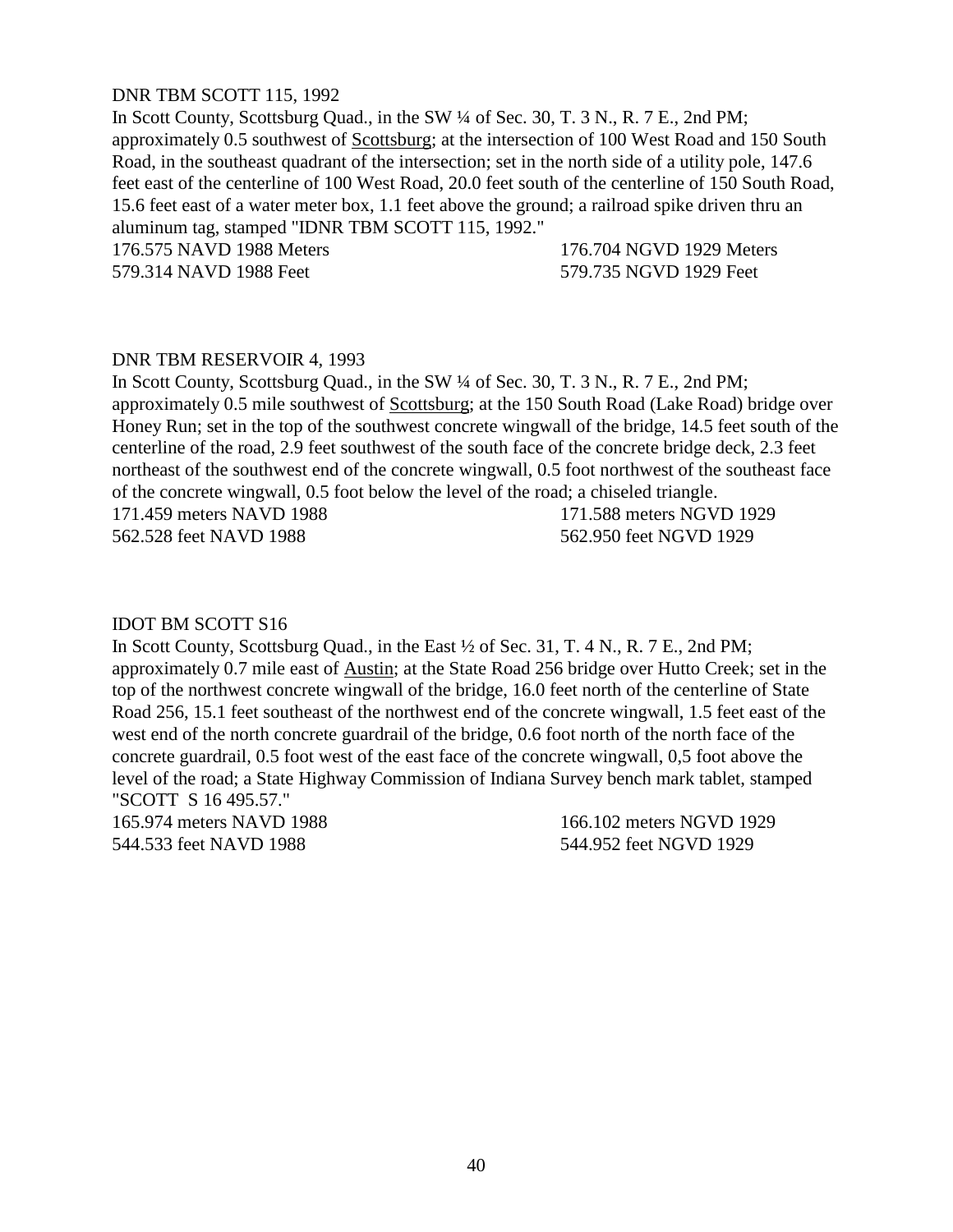## DOT BM 72 S41

In Scott County, Scottsburg Quad., in the SE ¼ of Sec. 31, T. 3 N., R. 7 E., 2nd PM; approximately 1.5 miles south of Scottsburg; at the 300 South Road bridge over I-65; set in the top of the northwest concrete bridge abutment of the bridge, 19.6 feet north of the centerline of 300 South Road, 7.4 feet west of the west end of the concrete guardrail of the bridge, 0.9 foot east of the west end of the concrete bridge abutment, 0.5 foot south of the north face of the concrete bridge deck; a State Highway Commission of Indiana Survey bench mark disk, stamped "72 S41."

190.368 meters NAVD 1988 190.495 meters NGVD 1929 624.567 feet NAVD 1988 624.983 feet NGVD 1929

#### DNR BM SCO 32, 1992

In Scott County, Scottsburg Quad., in the SW ¼ of Sec. 32, T. 3 N., R. 7 E., 2nd PM; at Vienna; at the State Road 356 bridge over Pigeon Roost Creek; set in the top of the west end of the north concrete guardrail of the bridge, 21.8 feet north of the centerline of State Road 356, 3.5 feet south of the south metal end post of a chain link fence, 3.6 feet south of the north end of the concrete guardrail of the bridge, 8.5 feet north of the north face of the concrete bridge, 3.4 feet above the level of the asphalt road, 0.5 foot east of the west face of the concrete guardrail, 0.45 foot west of the east face of the concrete guardrail; a Department of Natural Resources brass control station tablet, stamped "SCO 32, 1992."

173.248 meters NAVD 1988 173.374 meters NGVD 1929 568.396 feet NAVD 1988 568.812 feet NGVD 1929

#### DNR PRC 6, 1993

In Scott County, Scottsburg Quad., in the NW ¼ of Sec. 32, T. 3 N., R. 7 E., 2nd PM; approximately 1.0 mile south of Scottsburg; at the Underwood Road (Vienna Road) concrete bridge over Pigeon Roost Creek; set in the south side of a utility pole , 97.2 feet southeast of the southeast end of the bridge, 54.6 feet southeast of the centerline of a field entrance, 19.3 feet southwest of the centerline of Underwood Road, 2.0 feet above the ground; a railroad spike driven thru an aluminum tag, stamped "IDNR TBM PRC 6, 1993."

170.239 meters NAVD 1988 170.368 meters NGVD 1929 558.525 feet NAVD 1988 558.950 feet NGVD 1929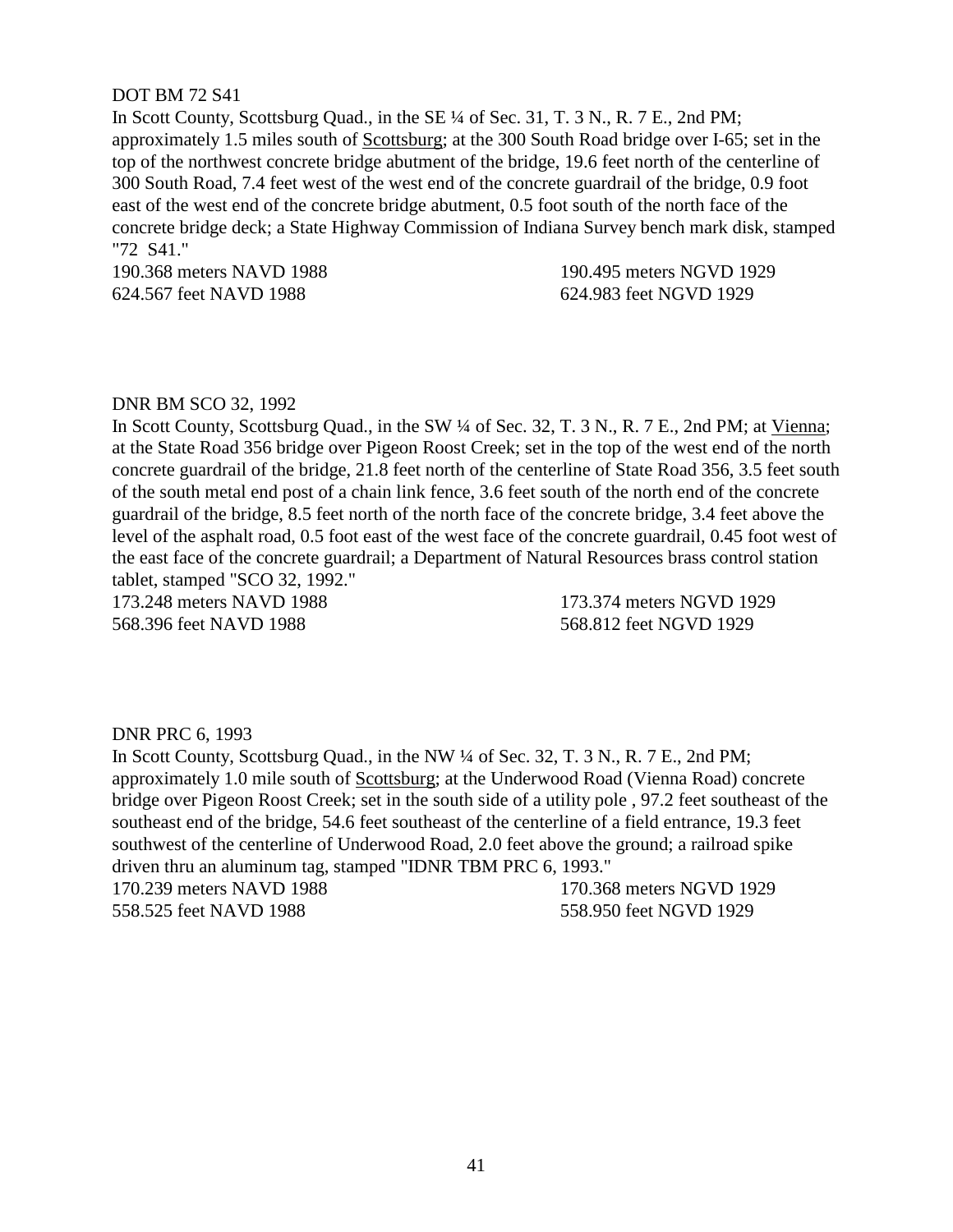# DOT BM SCOTT S 13

In Scott County, Scottsburg Quad., in the NW  $\frac{1}{4}$  of Sec. 34, T. 4 N., R. 6 E., 2nd PM; approximately 1.5 miles west of Austin; at the State Road 256 bridge over the Muscatatuck River; set in the top of the northeast concrete bridge abutment, 14.6 feet north of the centerline of State Road 256, 4.7 feet south of the north end of the concrete abutment, 0.8 foot north of the north face of the concrete base of the aluminum guardrail of the bridge, 0.6 foot east of the west face of the conc. abutment, 0.4 foot above the conc. bridge deck; a State Highway Commission of Indiana Survey benchmark tablet, stamped "SCOTT S 13."

163.465 meters NAVD 1988 163.594 meters NGVD 1929

536.302 feet NAVD 1988 536.724 feet NGVD 1929

## DOT BM 72 S 40

In Scott County, Scottsburg Quad., in the NE ¼ of Sec. 34, T. 4 N., R. 6 E., 2nd PM; approximately 1.0 mile west of Austin; approximately 1.0 west along State Road 256 from the State Road 256 bridge over I-65, or approximately 0.4 mile east along State Road 256 from the State Road 256 bridge over the Muscatatuck River to the State Road 256 bridge over a unnamed ditch; set in the top of the northwest concrete wingwall of the bridge, 23.5 feet north of the centerline of State Road 256, 0.5 foot east of the west end of the concrete wingwall, 0.5 foot south of the north face of the concrete wingwall, about level with the road; a State Highway Commission of Indiana Survey bench mark tablet, stamped "72 S 40."

164.051 meters NAVD 1988 164.179 meters NGVD 1929

538.223 feet NAVD 1988 538.645 feet NGVD 1929

# DNR TBM SCOTT 101, 1992

In Scott County, Scottsburg Quad., in the SE ¼ of Sec. 35, T. 4 N., R. 6 E., 2nd PM; at Austin; at the intersection of 300 North Road (York Road) and 200 West Road (South Seventh Street); set in the top of a concrete box culvert, 85.9 feet northwest of power pole #727-233 with a street light, 73.4 feet northeast of power pole #729-035 with a transformer, 42.7 feet southwest of the centerline of 200 West Road, 37.8 feet north of the centerline of 300 North Road, 0.4 foot east of the west end of the culvert; a chiseled triangle.

164.312 meters NAVD 1988 164.741 meters NGVD 1929 540.065 feet NAVD 1988 540.486 feet NGVD 1929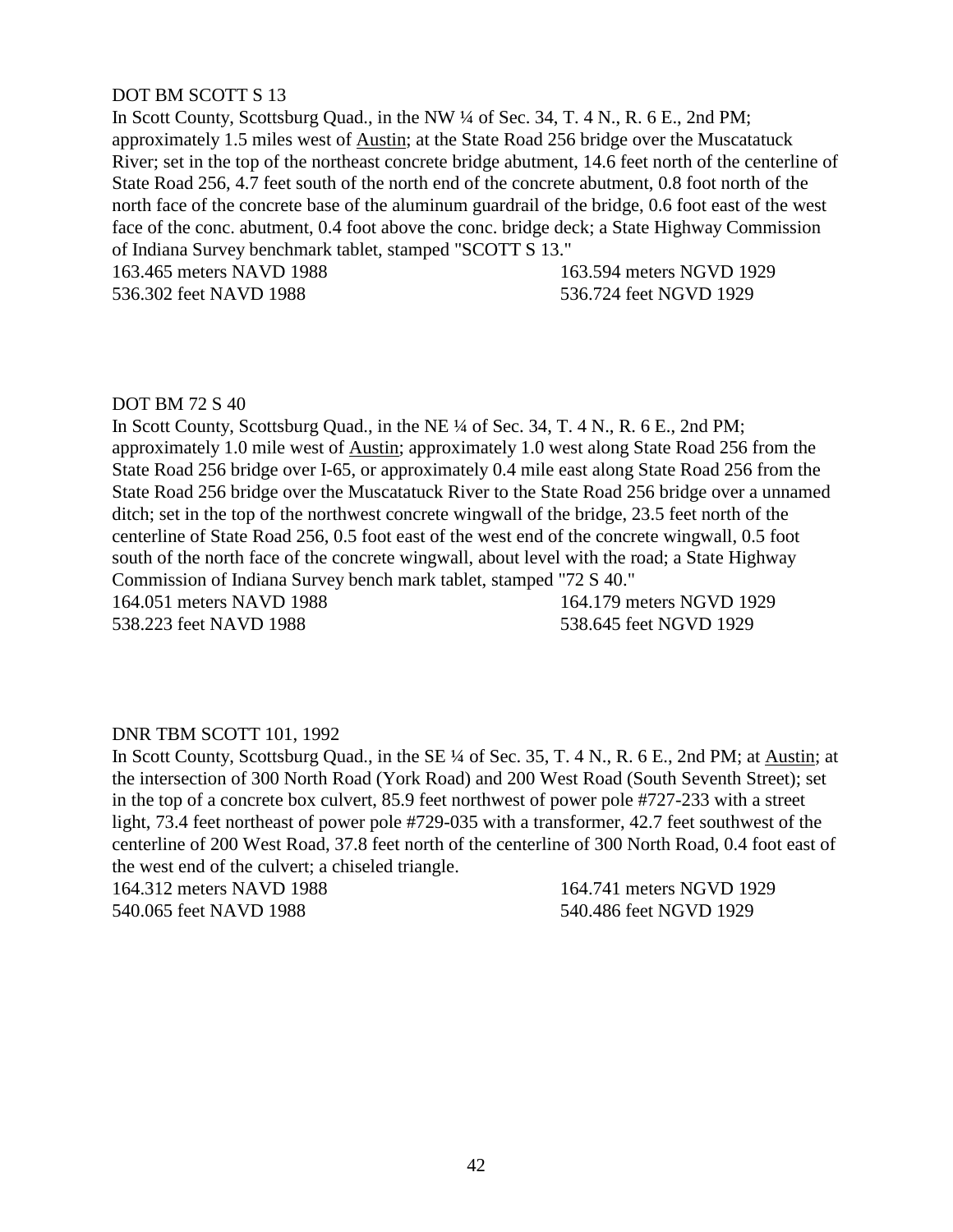# DNR TBM SCOTT 117, 1992

In Scott County, Scottsburg Quad., in the NE ¼ of Sec. 35, T. 3 N., R. 6 E., 2nd PM; approximately 1.75 miles southwest of Scottsburg; approximately 1.9 miles south along 200 West Road from its intersection with State Road 56 to the Harry Murphy residence (RFD 3 mailbox), on the west side of the road; set in the west side of power pole #LA 5S 12S N 8N 10 with a transformer and street light, 87.0 feet south of the centerline of the Murphy residence drive to the west, 20.5 feet southwest of a water meter box, 19.9 feet west of the centerline of 200 West Road, 1.0 foot above the ground; a railroad spike driven thru an aluminum tag, stamped "IDNR TBM SCOTT 117, 1992."

178.292 meters NAVD 1988 178.419 meters NGVD 1929 584.945 feet NAVD 1988 585.365 feet NGVD 1929

#### DNR TBM SCOTT 100, 1992

In Scott County, Scottsburg Quad., in the NW ¼ of Sec. 36, T. 4 N., R. 6 E., 2nd PM; at Austin; approximately ? miles northwest along U.S. 31 from the intersection of U.S. 31 and State Road 256 in Austin, to the intersection of U.S. 31 and Factory Drive, near the entrance to "Morgan's Quality Foods"; set in the east side of power pole #229-738, 139.0 feet north of the centerline of the entrance to Morgan's Quality Foods, 132.1 feet northwest of the east side of the Morgan's Quality Food sign, 76.1 feet southeast of the southeast corner of a brick building @ Morgan's Food,28.2 feet southwest of the centerline of U.S. 31, 25.0 feet south of the extended centerline of Factory Drive, 2.2 feet east of a chain link fence corner post, 1.6 feet above the ground; a railroad spike driven thru an aluminum tag, stamped "IDNR TBM SCOTT 100, 1992." 172.489 meters NAVD 1988 172.617 meters NGVD 1929 656.908 feet NAVD 1988 566.326 feet NGVD 1929

#### DNR TBM SCOTT 135, 1993

In Scott County, Scottsburg Quad., in the SW ¼ of Sec. 36, T. 4 N., R. 6 E., 2nd PM; at Austin; at the intersection of State Road 256 and U.S. 31; set in the top of the northeast corner of a concrete support pad for a traffic signal light pole, 42.5 feet south of the centerline of State Road 256, 28.0 feet west of the centerline of U.S. 31, 24.4 feet southeast of the northeast corner of a brick and stone building, 5.0 feet west of a concrete curb, 0.9 foot above the ground; the top of an anchor support bolt, stamped "DNR TBM SCOTT 135, 1993."

168.306 meters NAVD 1988 168.433 meters NGVD 1929 552.183 feet NAVD 1988 552.602 feet NGVD 1929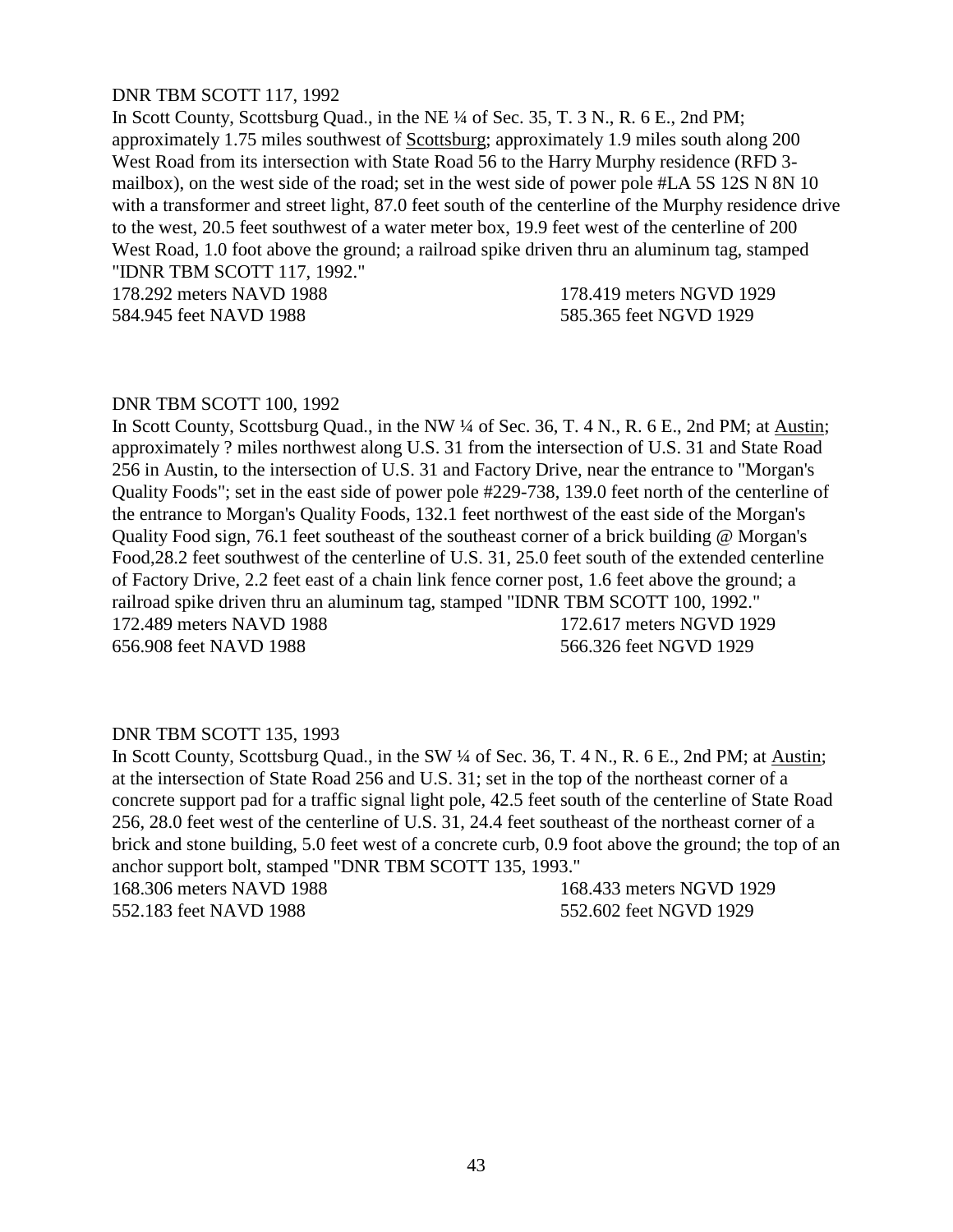# DNR TBM SCOTT 132 1992

In Scott County, Little York Quad., set in the NW ¼ of section 5, T. 3 N., R. 6 E., 2<sup>nd</sup> P. M.; about 4.9 miles west of Austin, IN. Set at the County Road 800 East (Scott County) bridge over the Muscatatuck River at the intersection of Jackson, Washington and Scott Counties. Set in the northeast concrete retaining wall, 11.3 feet east of the centerline of 800 East Road, 2.7 feet south of the north face of the retaining, 0.5 foot west of the east face of the retaining wall, about level with the road. A chiseled Triangle.

535.25 feet NGVD 1929 3<sup>rd</sup> Order

## ISHC BM SCOTT S 13

In Jackson County, Scottsburg Quad., in Sec. 34, T. 4 N., R. 6 E., 2<sup>nd</sup> PM.; about 2.1 miles west of Austin; at the State Road 256 bridge over Muscatatuck River; set in the northeast concrete abutment of the bridge; a Indiana State Highway bench mark tablet, stamped "SCOTT S 13". 536.748 feet NGVD 1929 3<sup>rd</sup> Order

#### IDNR TBM JACKSONCO 1 2011

In Jackson County, Crothersville Quad., set in the NW  $\frac{1}{4}$  of section 26, T. 4 N., R. 6 E.,  $2^{nd}$  P. M.; about 1.6 mile north of S. R. 256, set at the North bound I65 bridge over the Muscatatuck River. Set on top of the northeast concrete abutment of the north bound bridge. 0.6 foot north of the south end of the abutment, 17.0 feet south of the north end of the abutment, 0.5 feet west of the east face of the abutment, 0.8 feet east of the east face of the concrete guardrail, about level with the bridge deck. A cut Triangle.

549.99 feet NGVD 1929 GPS Elevation 549.57 feet NAVD 1988 GPS Elevation

#### DNR TBM SCO 2, 1988

In Jackson County, Crothersville Quadrangle, in the Southeast ¼ of Section 23, Township 4 North, Range 6 East, 2<sup>nd</sup> PM; approximately 1.0 mile northwest of Austin; at the U.S. 31 bridge over the Muscatatuck River; set in the top of the northwest concrete abutment of the bridge, 24.4 feet southwest of the centerline of the road, 7.0 feet northwest of the center of the northwest expansion joint of the bridge, 4.0 feet southeast of the northeast most of 2 metal "Muscatatuck River" sign post, 1.5 feet southwest of the guardrail of the bridge, 0.7 foot southeast of the northwest end of the bridge abutment, 0.2 foot above the level of the road; a Department of Natural Resources brass control station tablet, stamped "SCO 2 1988".

 $2<sup>nd</sup>$  ORDER

551.592 feet N.G.V.D.1929 551.179 feet N.A.V.D.1988

168.126 meters N.G.V.D.1929 168.000 meters N.A.V.D.1988